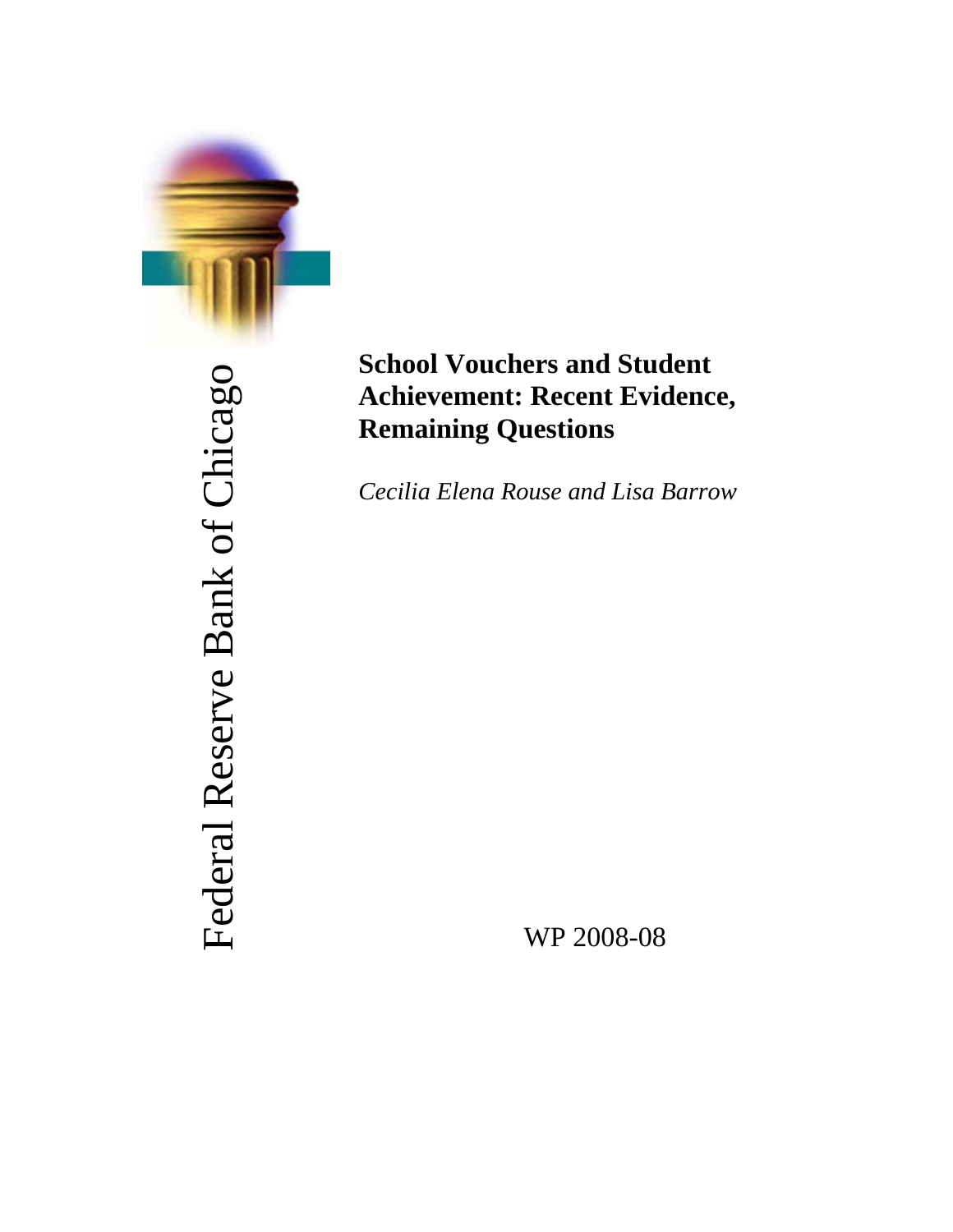**School Vouchers and Student Achievement: Recent Evidence, Remaining Questions**

> Cecilia Elena Rouse Princeton University and NBER

Lisa Barrow Federal Reserve Bank of Chicago

August 6, 2008

We thank David Figlio, Patricia Muller, Jonathan Plucker, and Jesse Rothstein for helpful conversations and Clive Belfield for providing us with additional information on the Cleveland Scholarship and Tutoring Program. Elizabeth Debraggio, Emily Buchsbaum, Mitta Isley, and Katherine Meckel provided expert research assistance. Any views expressed in this paper do not necessarily reflect those of the Federal Reserve Bank of Chicago or the Federal Reserve System. Any errors are ours.

Posted with permission from the *Annual Review of Economics*, Volume 1, **©** 2009 by Annual Reviews, http://www.annualreviews.org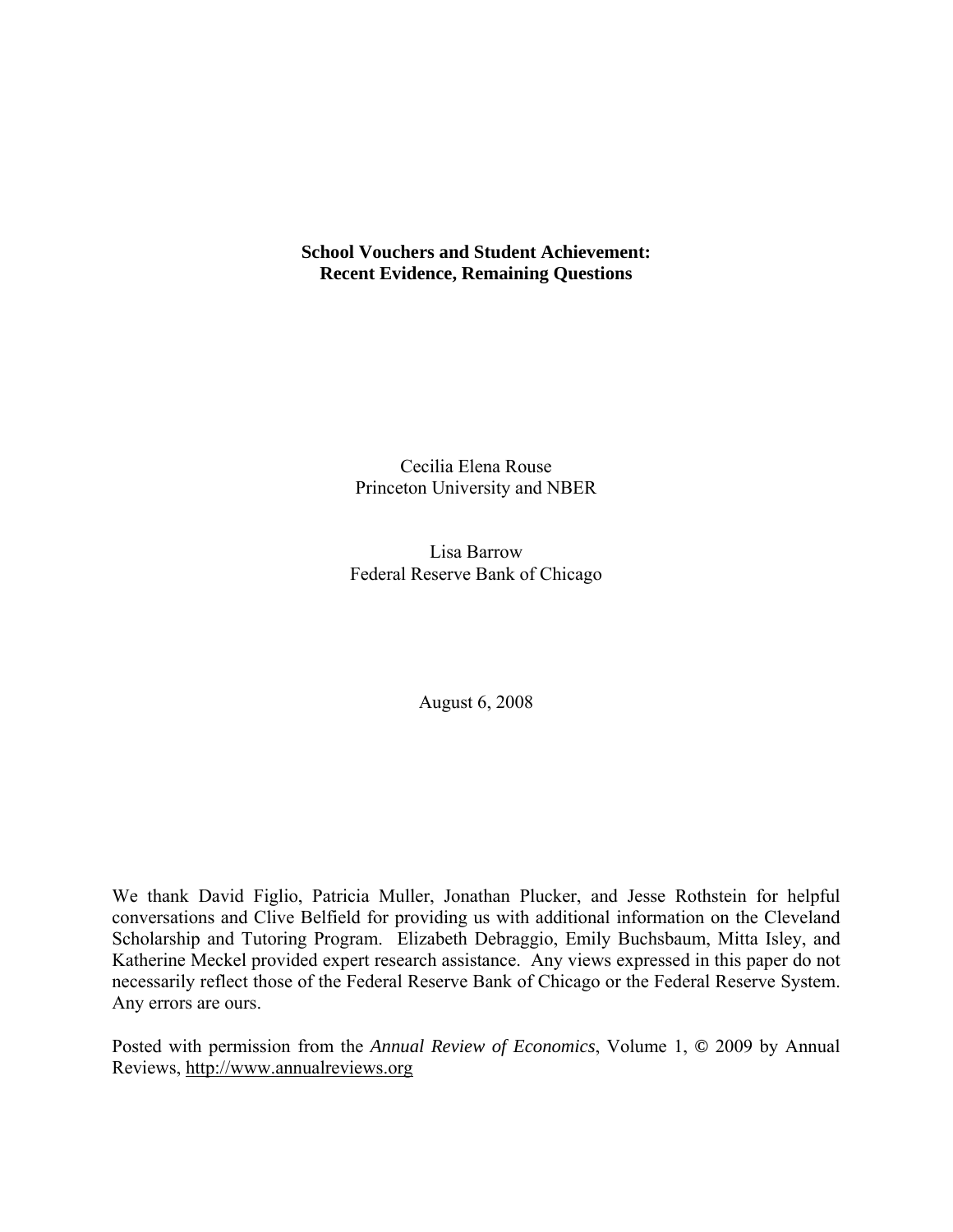# Abstract

In this article, we review the empirical evidence on the impact of education vouchers on student achievement, and briefly discuss the evidence from other forms of school choice. The best research to date finds relatively small achievement gains for students offered education vouchers, most of which are not statistically different from zero. Further, what little evidence exists regarding the potential for public schools to respond to increased competitive pressure generated by vouchers suggests that one should remain wary that large improvements would result from a more comprehensive voucher system. The evidence from other forms of school choice is also consistent with this conclusion. Many questions remain unanswered, however, including whether vouchers have longer-run impacts on outcomes such as graduation rates, college enrollment, or even future wages, and whether vouchers might nevertheless provide a costneutral alternative to our current system of public education provision at the elementary and secondary school level.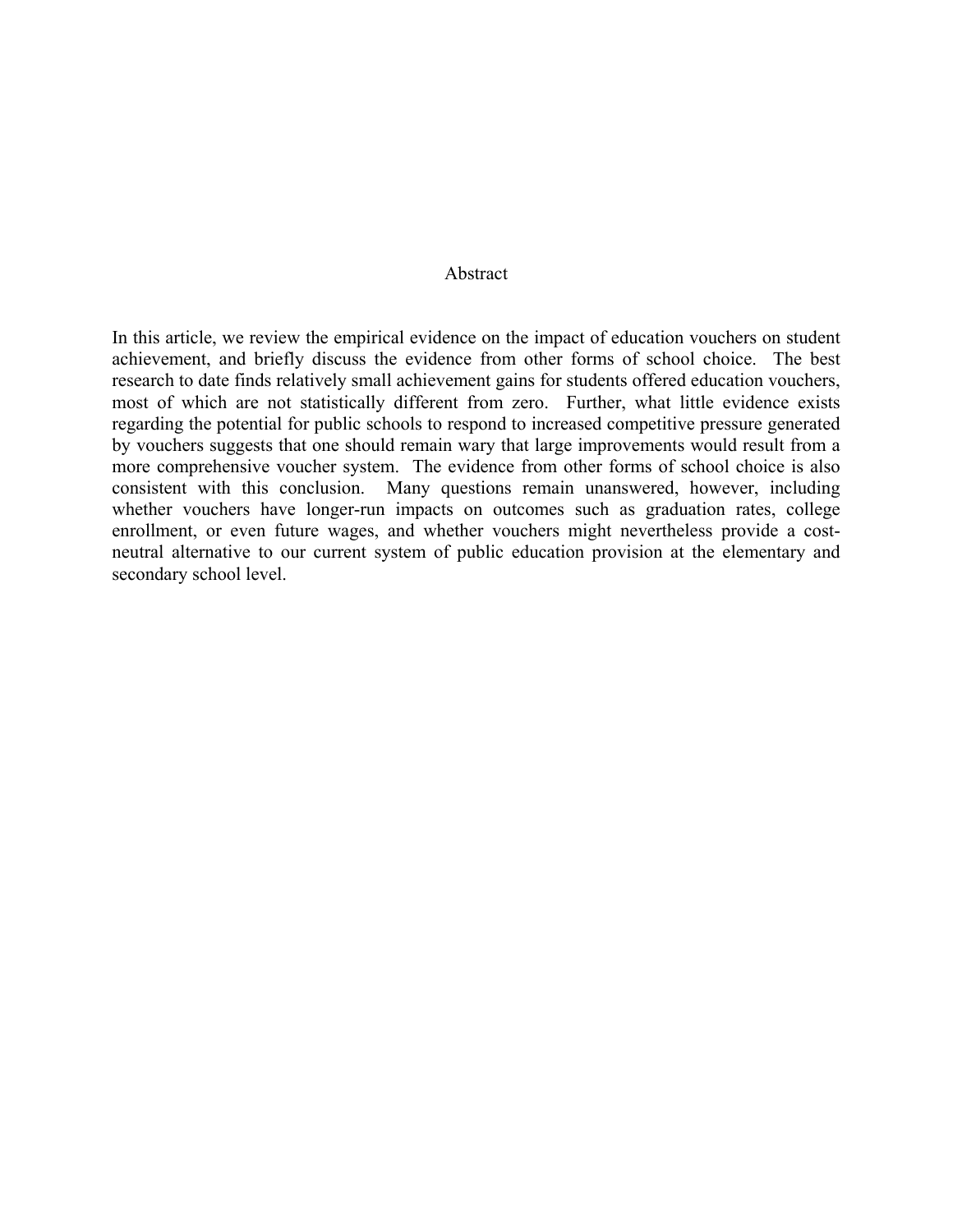Of the nearly 60 million school-aged children in the U.S.: 87% attend a public school, 11% attend a private school, and approximately 2% are home-schooled. Fewer than 60,000 currently participate in a publicly-funded school voucher program. Rather, the vast majority – nearly three-quarters of all students – attend their neighborhood public school (Tice, et al. 2006). And yet many complain that these traditional public schools do not educate children well, as evidenced by stagnant test scores and poor showings in international comparisons. What is not so clear is how to address these concerns.

Convinced that schools need to manage their resources better, recent efforts have attempted to inject more accountability into the education sector. One approach is through "testbased" or "administratively-based" accountability in which students are regularly assessed and the results of these assessments are made public. The theory is that with more information about the performance of the local public schools, parents and administrators will demand a better product. A second – more controversial – approach is to increase accountability by increasing the educational choices available to parents. If the current system does, indeed, provide education to children inefficiently, then by increasing choice (which should induce competition), one can, theoretically, improve student achievement without significantly increasing public expenditures.

Choice in the education sector can take many forms. Since school quality factors heavily into family residential decisions (e.g., Barrow 2002 and Black 1999), "residential choice" is the most prevalent form of public school choice. However, several programs increase school choice for families after they have decided where to live. Open enrollment programs – such as those in Charlotte-Mecklenburg, NC and Milwaukee, WI – ask parents to rank public schools within the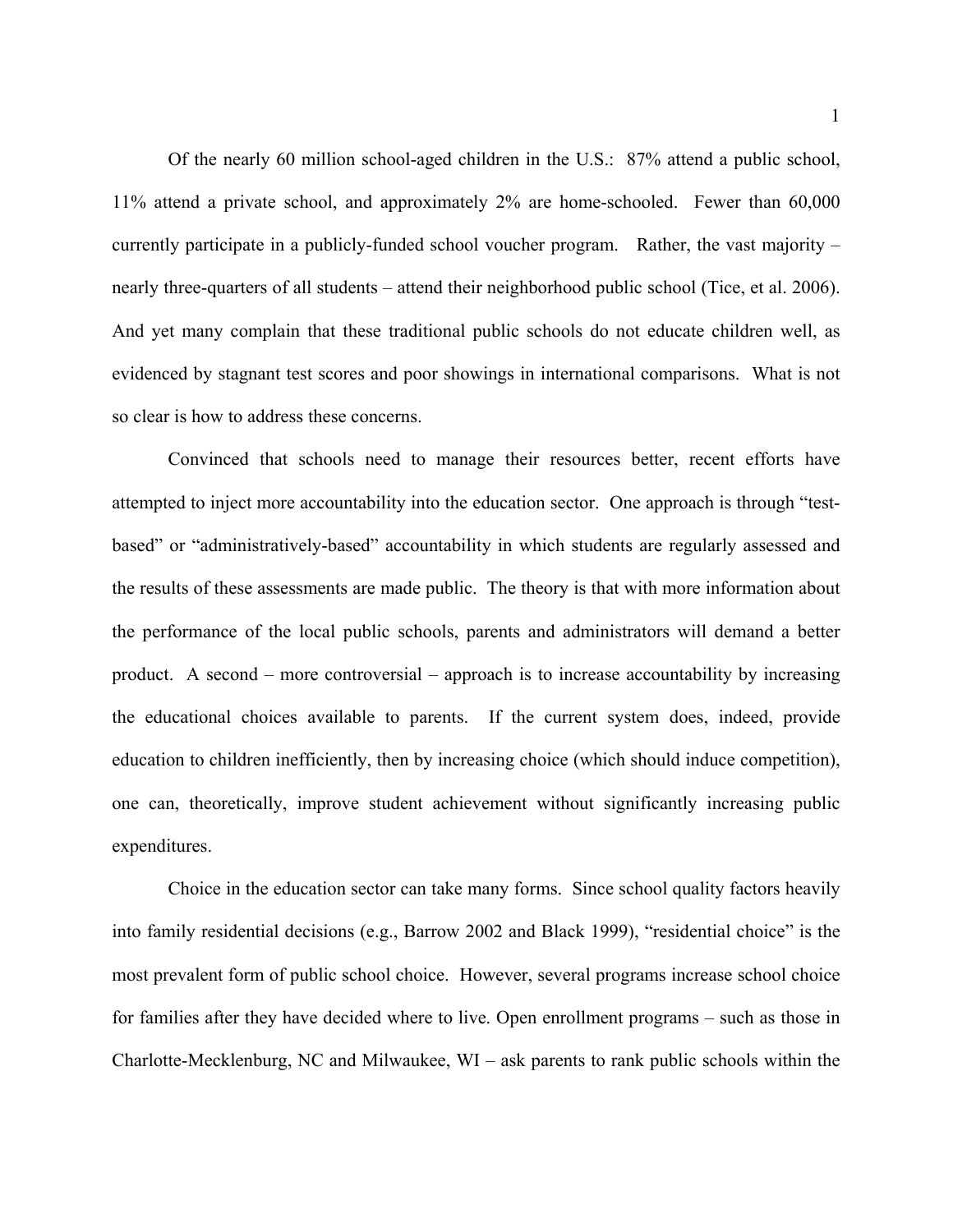district and then assign children to schools according to parental preference. Magnet schools – which were largely developed in response to desegregation efforts – are typically specialized schools to which all district students are eligible to apply. More recently many students also have the option of applying to charter schools, which are publicly-funded but operate with greater autonomy than traditional public schools. Finally, since the early 1990s, several smallscale voucher programs have been started in the U.S. – some publicly financed and others privately financed. In this paper we focus on the evidence from education vouchers, one particular strategy for increasing competition in education provision and thereby accountability.

As a market-level intervention, there are many important factors to consider when evaluating the potential impact of school vouchers on society, including their effect on student outcomes, school efficiency (including costs), and social stratification (both within and across schools and neighborhoods). Decoupling school finance from residential decisions would also likely impact housing markets and markets for education inputs, such as teachers. Unfortunately, a comprehensive treatment of all of these dimensions is beyond the scope of this review. Instead, we focus on the empirical evidence on the impact of education vouchers on student achievement, and briefly discuss evidence from other forms of school choice. Our discussion is limited to U.S. voucher programs since, theoretically, the (relative) effectiveness of such programs depends on the relative efficiency of the public sector schools as well as the existing competitive environment in education. For example, public elementary and secondary schooling in the U.S. has largely depended on local financing meaning that choice between local school districts may already generate strong competitive pressure. As a result, there may be less potential for vouchers to generate large efficiency gains (see, e.g., Barrow & Rouse 2004). A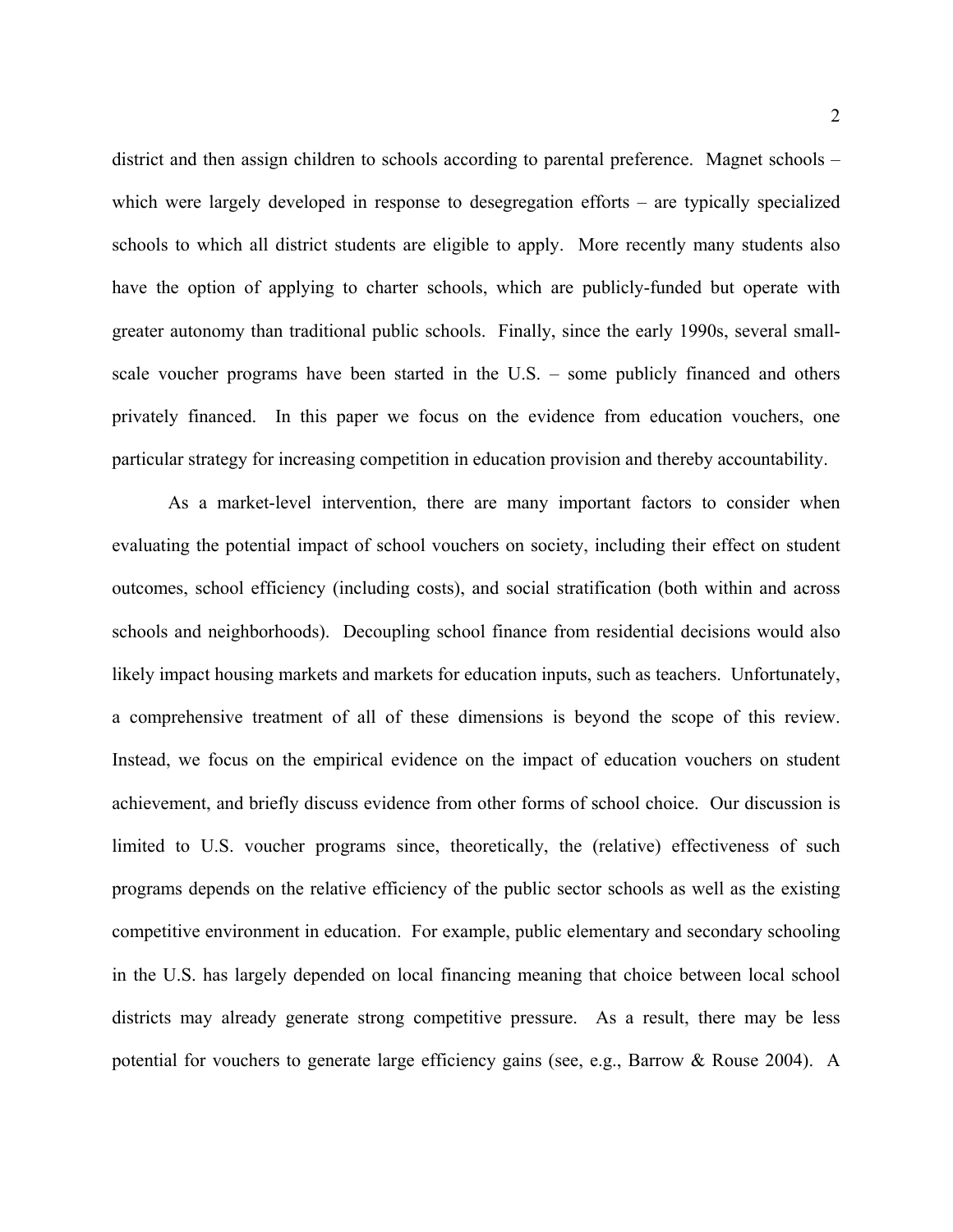less efficient public sector and a less competitive (public schooling) environment may explain the large impacts of school vouchers that have been estimated in other countries, such as Columbia (see, e.g., Angrist et al. 2002).

After reviewing the empirical evidence from the U.S., we conclude that expectations about the ability of vouchers to substantially improve achievement for the students who use them should be tempered by the results of the studies to date. In addition, while not as extensive or compelling, the evidence of meaningful gains for those students who remain behind in the public schools is also weak. That said, many questions remain – for example, no studies have examined the longer-run impact of vouchers on outcomes such as graduation rates, college enrollment, and future wages. Further, the research designs for studying the potential impacts of vouchers on students who remain in the public schools are far from ideal.

In the next section, we discuss the theoretical reasons why education vouchers should improve student achievement and then review the empirical approaches used for identifying such effects of vouchers. Next, we present the best evidence examining the impact of school vouchers on student achievement from existing studies of publicly- and privately-financed programs. We then briefly discuss evidence from other forms of school choice, consider other potential increases in social welfare, and finally conclude.

### **WHY COMPETITION SHOULD IMPROVE THE EDUCATIONAL SYSTEM**

The idea of injecting competition into the public school system is not new; Milton Friedman (1962) argued for separating the financing and provision of public schooling by issuing vouchers redeemable for a maximum amount per child if spent on education. The basic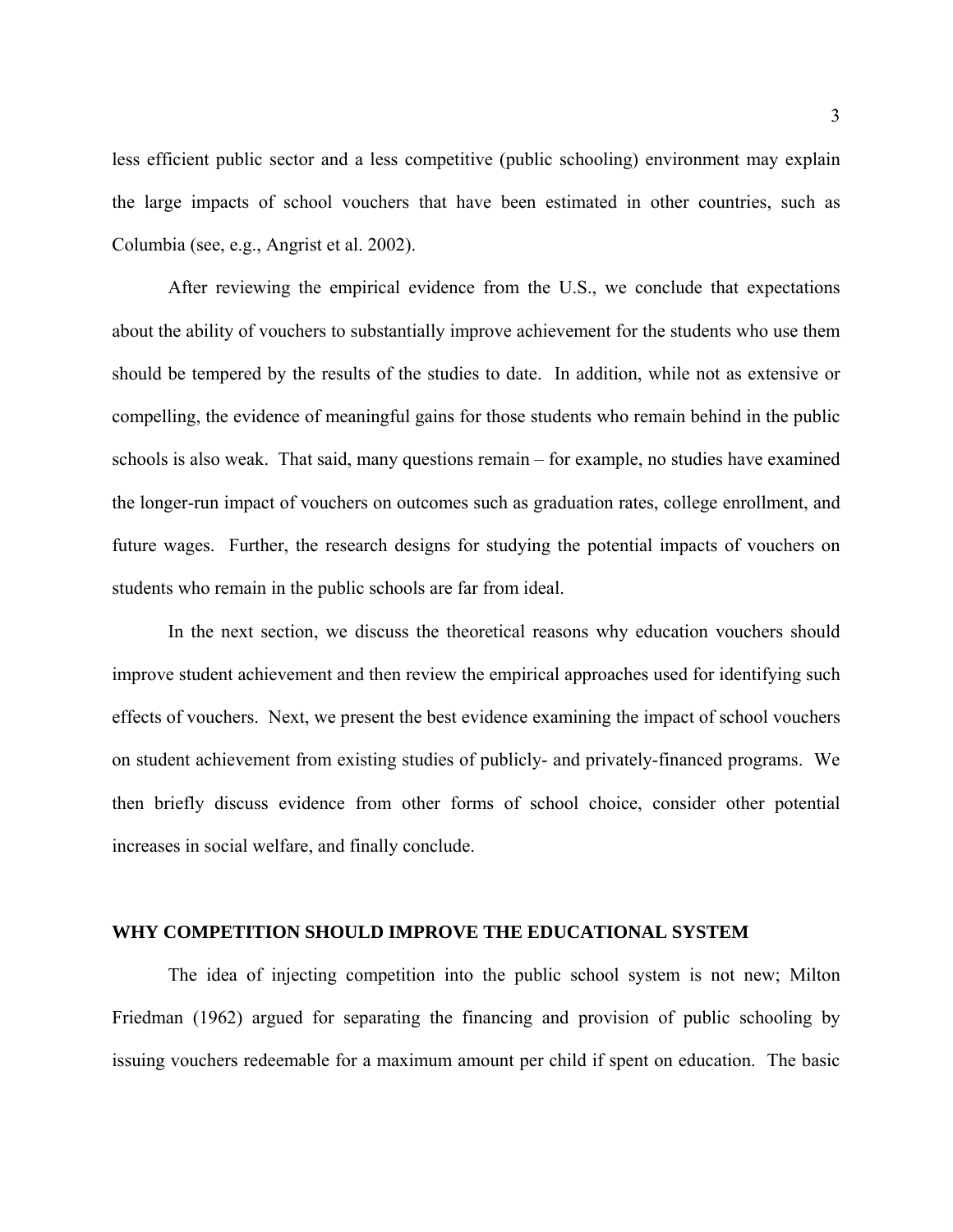rationale behind school vouchers is that competitive markets allocate resources more efficiently than do monopolistic ones. Many observers argue that since children are assigned to attend their local neighborhood school, public schools in the U.S. have "monopoly" power. Once a family has decided where to live, they have significantly fewer publicly-funded schooling options. Parents can choose to send their child to private school, but that means paying for schooling twice: once through property taxes (for the public schooling they are not using) and again through private school tuition. If parents had more publicly-funded options, then schools would have to compete for students. More options might also increase (allocative) efficiency by improving the match between students and their educational interests and needs. Importantly, schools in this model would have an incentive to improve along the margins valued by parents. If parents select schools based on their academic quality, then schools would compete for students along such margins; if parents value religious education or sports, then one would expect to see schools respond along these margins.<sup>1</sup>

One of the challenges in considering the impact of education vouchers on student achievement in the abstract is that impacts likely hinge on the design of the voucher program in

1

<sup>&</sup>lt;sup>1</sup> Even if parents value "school quality" a related, yet poorly understood, issue is what is meant by school quality in practice. A school can have high levels of academic achievement not because the school is adding significant value to the students, but because the students it attracts are already high achieving. Thus, if parents select schools based on the average level of the academic outcomes of the students, then they are implicitly putting more weight on the peers their child would likely encounter while at that school rather than on the school's ability to raise the achievement of a randomly selected child (irrespective of the average achievement of the child's classmates). Rothstein (2006) finds evidence consistent with parents choosing schools based on the potential peer group offered by the school rather than a productive advantage. This finding suggests that school choice would not provide an incentive for public schools to improve along academic dimensions defined as value-added. In contrast, Hanushek et al. (2007) find evidence suggesting that parents put some weight on a school's value added as well.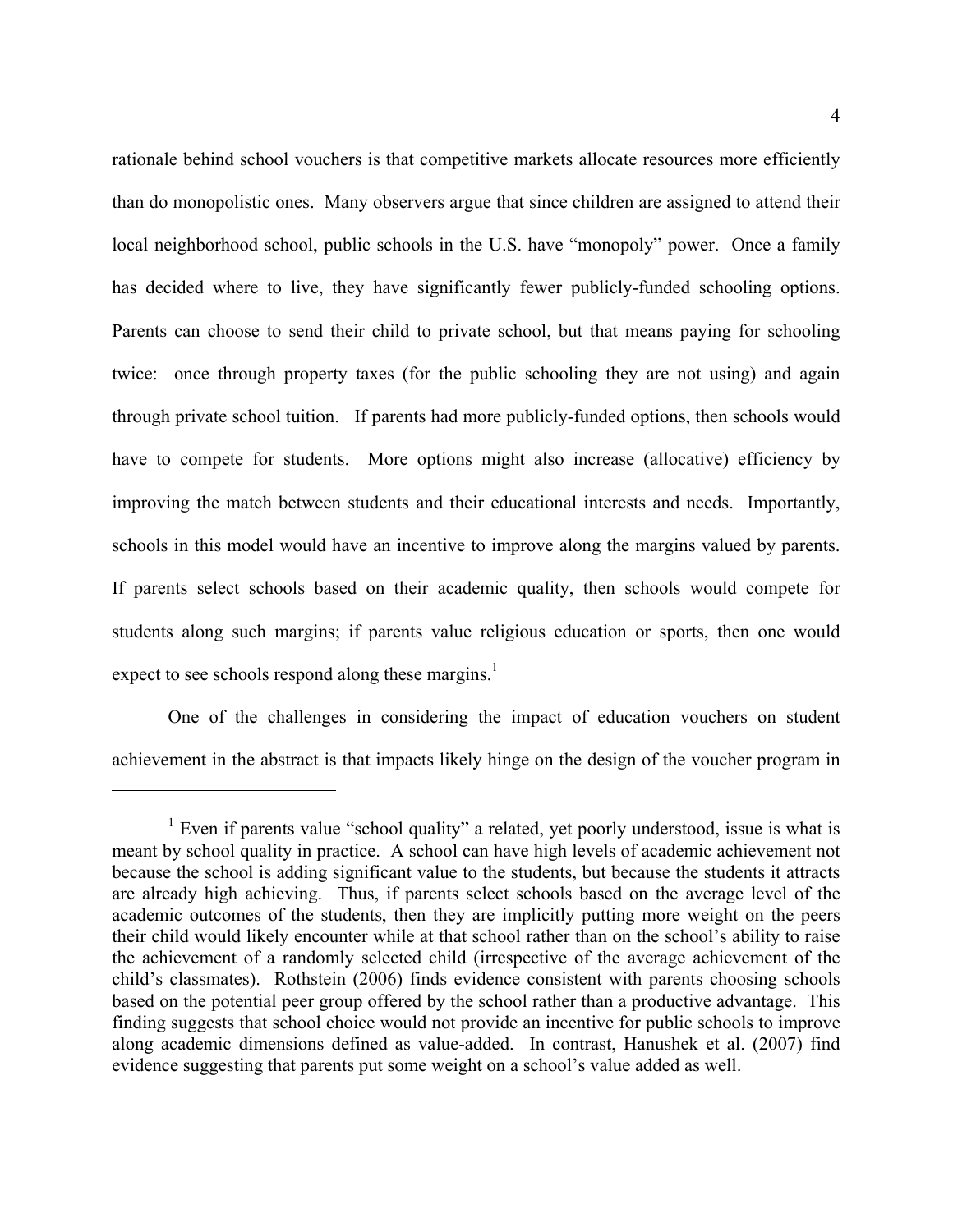question. For example, two design features are the generosity of the voucher and whether parents can "top up" the voucher to attend a school that charges tuition exceeding the voucher amount. In Friedman's original conception, the government would pay an amount per pupil for schooling<sup>2</sup> and this voucher could be used to pay part, or all, of the tuition at any "approved" school.<sup>3</sup> Further, all students would be eligible for a voucher and there would be no governmentimposed regulations on how the private schools select their students. By allowing "topping-up," extending eligibility to all students, and not imposing restrictions on the admissions processes used by the private schools, all schools become "public" schools in Friedman's voucher system as all accept public financing. In this model the scope for competitive pressure on local public schools is quite large.

Another important design element is whether transportation is provided with the voucher. Currently, local public schools provide transportation to students and because most students are assigned to attend their neighborhood school, transportation costs are minimized. Whether a voucher program would also pay for transportation affects the viable schooling alternatives for parents, which would affect the level of competition. Paying for transportation increases the choices available to parents, but also increases costs.

Far from Friedman's ideal, the publicly-funded voucher programs in the U.S. to date require that the participating schools accept the voucher as the full, or a substantial portion of,

 $2$  Friedman is silent on whether the voucher should be "flat" – where all students would receive the same amount, or "graduated" depending on family income or the child's educational needs (e.g., special education or bilingual education).

 $3$  The primary government role in this conception is to impose "minimum" standards.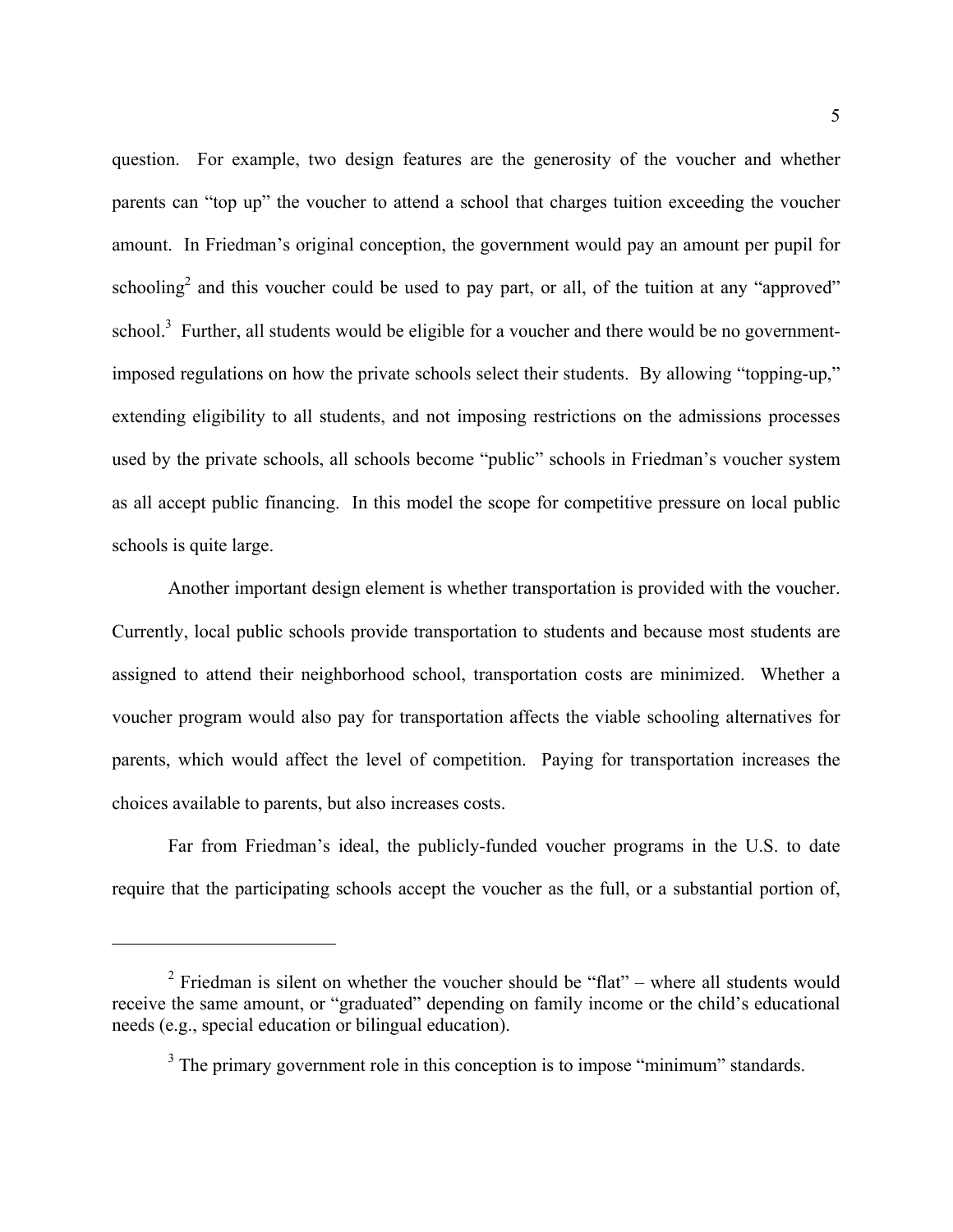tuition (although they may be allowed to charge additional "fees"); are limited to low-income students or to students attending very low-performing schools; and require participating schools to accept all potential voucher students who apply or to randomly choose among them if oversubscribed. Most of the programs also provide some transportation for the participating students, particularly if the private school is not located far from the student's home. With the exception of the provision of transportation, the other features of these programs – their relatively small size and the restrictions on the private schools – likely dampen the potential for a substantial increase in the choices available to parents.

Keeping these issues in mind and assuming that parents value academic quality in their child's school, there are two hypothesized ways by which increased school choice would improve student educational outcomes. The first is a "direct" effect for those students who actually exercise choice. Assuming that students would only choose to attend a school other than their neighborhood school if the alternative were better (or a better match), then the academic achievement of students who opt for a different school should improve relative to what their performance would have been had they stayed in the public school. The second is a "systemic" or "general equilibrium" effect on students remaining in the public schools. Increased competition should induce the public schools to improve in an effort to attract (or retain) students. Not only should the achievement of those who choose to attend a private (or alternative) school increase, but so should the achievement of those who do not choose to leave as well. In other words, the increase in competition should also increase the efficiency of public schools. Of course, expansion of the private sector is a critical component of increasing competition. Without new school entry and/or increases in the size of current private schools,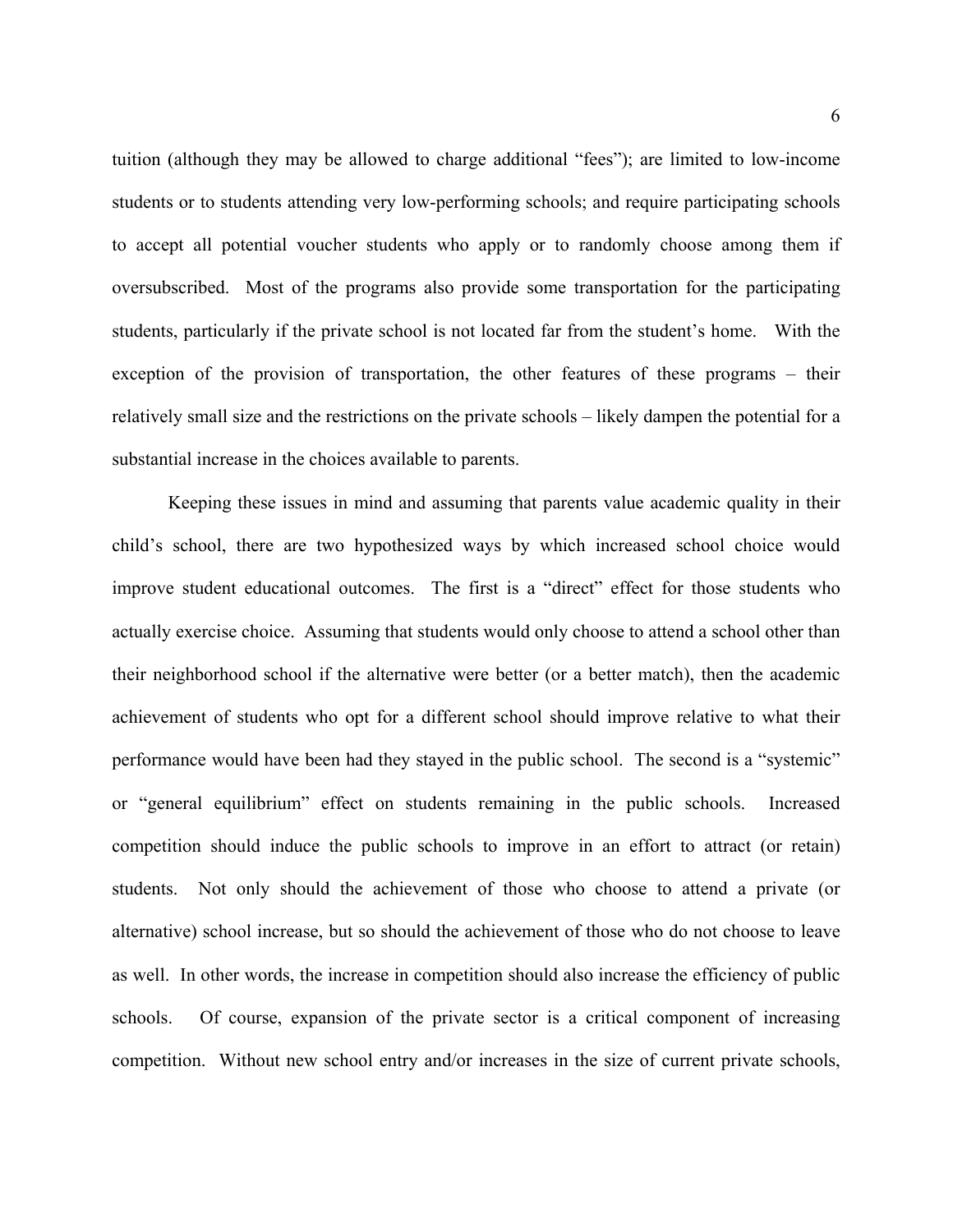vouchers would have limited ability to increase choice.

The fact that many empirical studies find that students in private schools have higher educational achievement levels than those in public schools (see, e.g., Coleman et al. 1982a, 1982b; Evans & Schwab 1995; Neal 1997; and Altonji et al. 2005a) is presented by voucher advocates as prima facie evidence that vouchers would improve student achievement for all. Namely, they argue that private schools outperform public schools because their existence depends on providing a good product. Educational vouchers are intended to make public schools compete in this same way; thus, only schools (either public or private) providing a good product would survive. However, this literature is not conclusive because of the difficulty (described below) in identifying a causal impact of private schools on student achievement. Not surprisingly, critics argue that the observed superiority of private schools in these studies arises from omitted variables bias – the students who attend private schools differ from the students who attend public schools – rather than differences in the effectiveness of the schools (see, e.g., Goldberger & Cain 1982, Cain & Goldberger 1983, and Altonji et al. 2005b). If this is the case, the achievement of current public school students would not necessarily improve in private schools.

While the debate continues whether private schools, in general, are better at educating children than public schools, researchers have turned to more direct evidence on the impact of vouchers by studying actual school voucher programs.

## **EMPIRICAL APPROACHES TO STUDYING SCHOOL VOUCHERS**

Economists typically model school outcomes using an "education production function"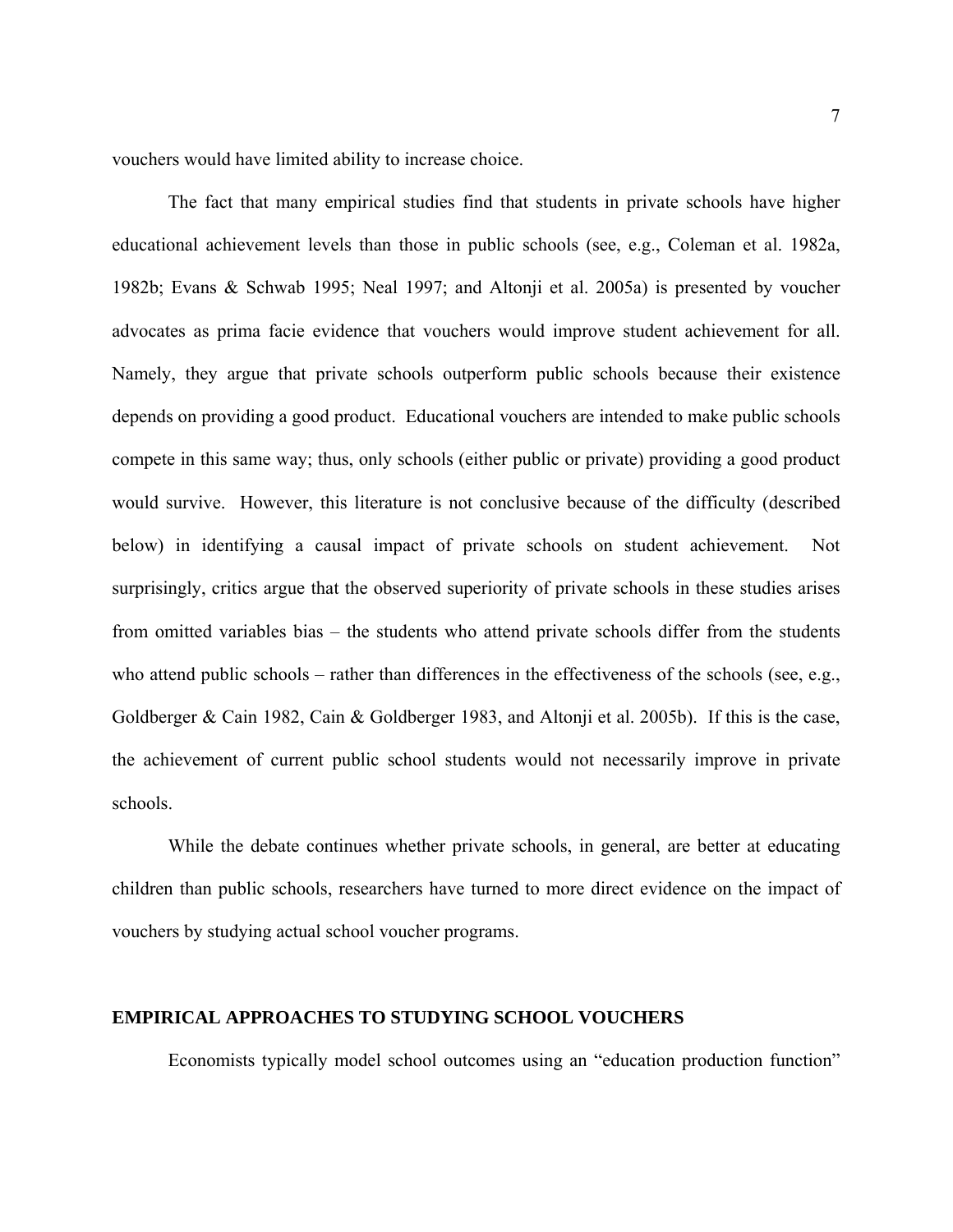where schools produce education using inputs and a production technology. The effect of particular inputs on the output (e.g. educational achievement) can then be measured, usually for each student. As the theory behind school vouchers is silent on the source of the increased efficiency – whether it arises from differential use (production technology) and/or the level of inputs – the empirical research has simply attempted to study whether educational outcomes in the presence of vouchers are better than educational outcomes in the absence of vouchers.

### **Strategies to Estimate the Direct Impact of Vouchers**

To study the direct impact of vouchers on the students who use them, analysts have estimated versions of the following education production function:

$$
E_{it} = \alpha + \beta_t V_{it} + X_i \gamma_t + \varepsilon_{it}, \qquad (1)
$$

where  $E_{it}$  represents the output for student *i* in year *t*;  $V_{it}$  represents whether student *i* used a voucher in year *t*;  $X_i$  represents observable student characteristics (such as sex and race); and  $\varepsilon_{it}$ is an error term that represents all the other factors affecting achievement but not observed by the researcher. (One could also constrain the impact of the voucher program to be linear, in which case the independent variable would be the number of years since the student was eligible for, or actually enrolled in, a voucher program.) Note here that V*it* proxies for the bundle of inputs and production technologies that make a school a "school" – including the peer group, which may not be under the control of a school (especially a public school).

A positive coefficient on  $V_{it}$  ( $\beta$ <sub>t</sub> $\geq$ 0) suggests that students who used a voucher had better educational outcomes than those who did not. Further, researchers typically infer that the impact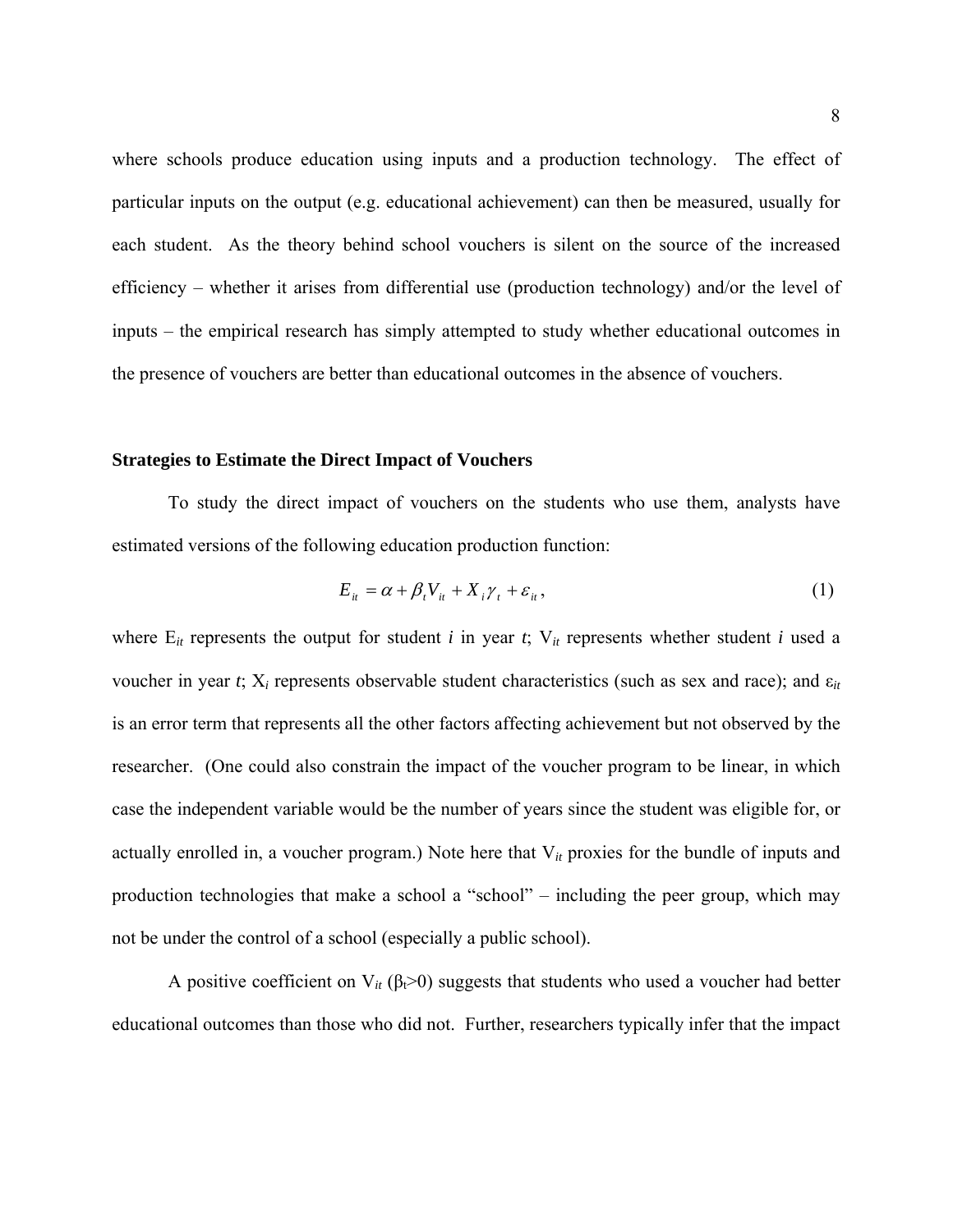of using a voucher (the coefficient on V*it*) derives from differences in the effectiveness of the schools attended by voucher students compared to those who opted to remain in a public school. The problem in estimating equation (1) (and its variants) is that the non-voucher students may not provide a valid counterfactual to the voucher students. In particular, voucher use and educational outcomes may be endogenous such that  $E[\epsilon_{it}|V_{it},X_i] \neq 0$ . For example, students with parents who are very educationally focused and motivated may be more likely to apply for a school voucher, yet these students may have done better than their non-voucher classmates even in the absence of the voucher program. Unless these non-school inputs are fully observable to the researcher such that she is able to control for them, the estimated impact of vouchers  $(\beta_t)$  will likely be biased. As a result, to estimate the effect of vouchers on school outputs, researchers have relied on analytical strategies that adequately control for differences between the two groups of students.

One of the most common strategies is to assume that a student's prior test score(s), in year t-1 (or earlier), reflects her innate "ability" or motivation, as well as the accumulation of the schooling inputs she has received up to year t. Under this assumption, researchers typically estimate current achievement as:

$$
E_{it} = \alpha' + \lambda_t E_{it-1} + \beta_t' V_{it} + X_i \gamma_t' + \varepsilon_{it}'\,,\tag{2}
$$

where  $E_{it-1}$  reflects prior achievement (typically a test score). The identifying assumption is that  $E_{it-1}$  fully proxies for the inputs that affect a student's achievement prior to using a voucher and are also correlated with a student's likelihood of using a voucher such that  $E(\epsilon_{it} | V_{it}, X_i, E_{it-1}) = 0$ . Clearly, this is a strong assumption as test scores are, at best, a noisy measure of student ability.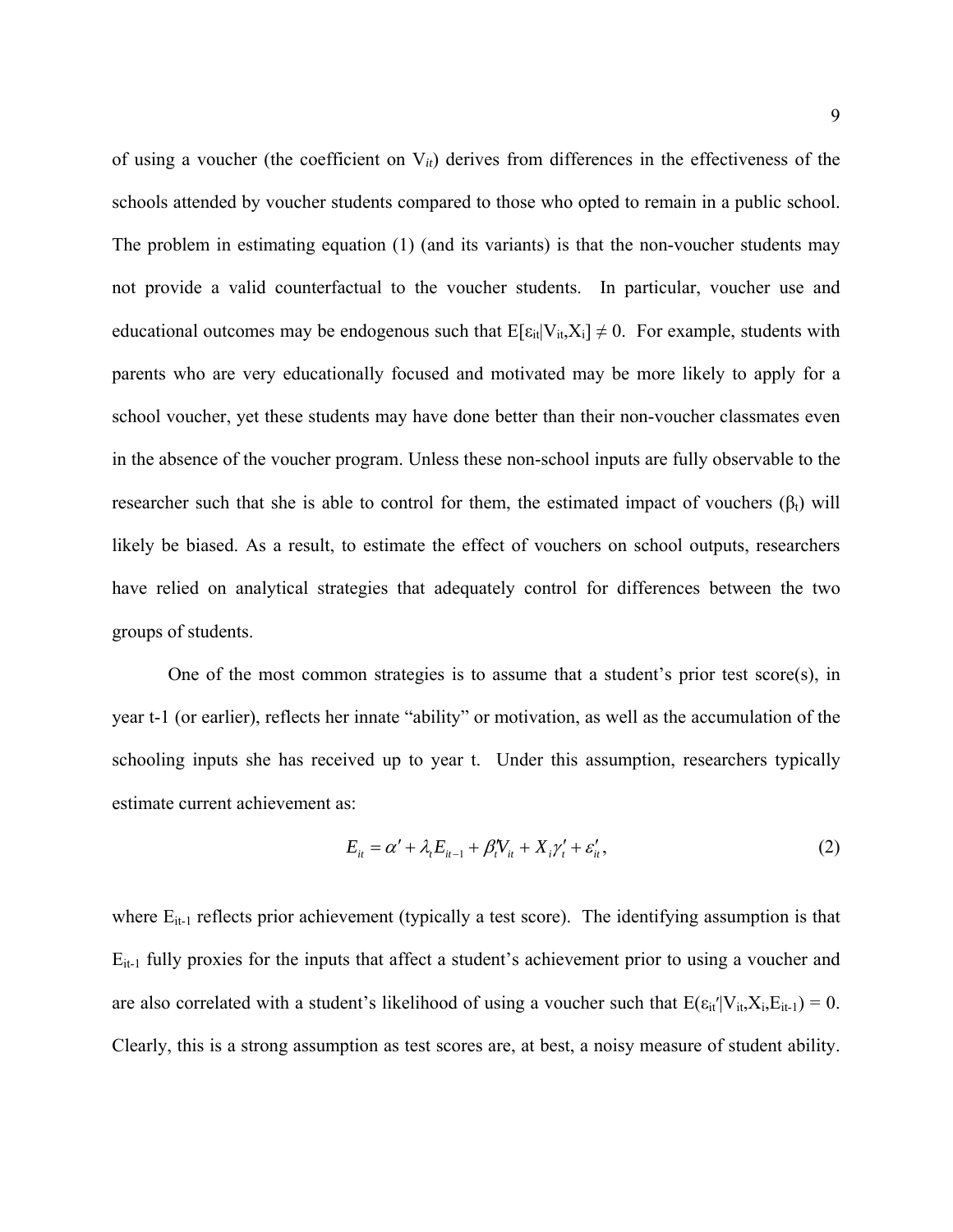Additionally, one must assume that this prior test score (or a series of test scores) also captures the unmeasured characteristics that led some students to apply for a voucher program (or that determine eligibility) while others did not.

If  $E_{it-1}$  was obtained before the student was selected for, or enrolled in, the voucher program, this strategy amounts to comparing the average change – or gain – in student achievement from before to after participation in the voucher program to the change in the test scores of students in the comparison group (the non-voucher students). In the case where the researcher observes outcomes for multiple periods, controlling for  $E_{it-1}$  for periods t>1 will only allow one to detect  $\beta_t$ <sup>'>0</sup> in the case where the yearly achievement gains of students in the voucher program are consistently higher than those of students in the comparison group. If there is an initial gain by voucher students followed by a plateau, the estimate of  $\beta_t$ ' obtained in equation (2) will potentially understate the impact of the voucher program since the early impact will have been effectively absorbed by  $E_{it-1}$ .

A variant of equation (2) is to control for all time-invariant student characteristics by including student fixed effects. In this case  $\beta_t$  is identified only off of students switching voucher status. The assumption that must hold for the fixed-effects estimate to generate an unbiased effect of vouchers is that there are no unobserved time-varying differences between the two groups of students that would explain changes in the test scores, except for use of a voucher. While appealing, one might be concerned that there are remaining unobserved differences affecting both the likelihood of using a voucher and educational achievement.

Perhaps the most compelling strategy to generate causal estimates of the effect of vouchers on student outcomes is through the use of a random assignment design. In this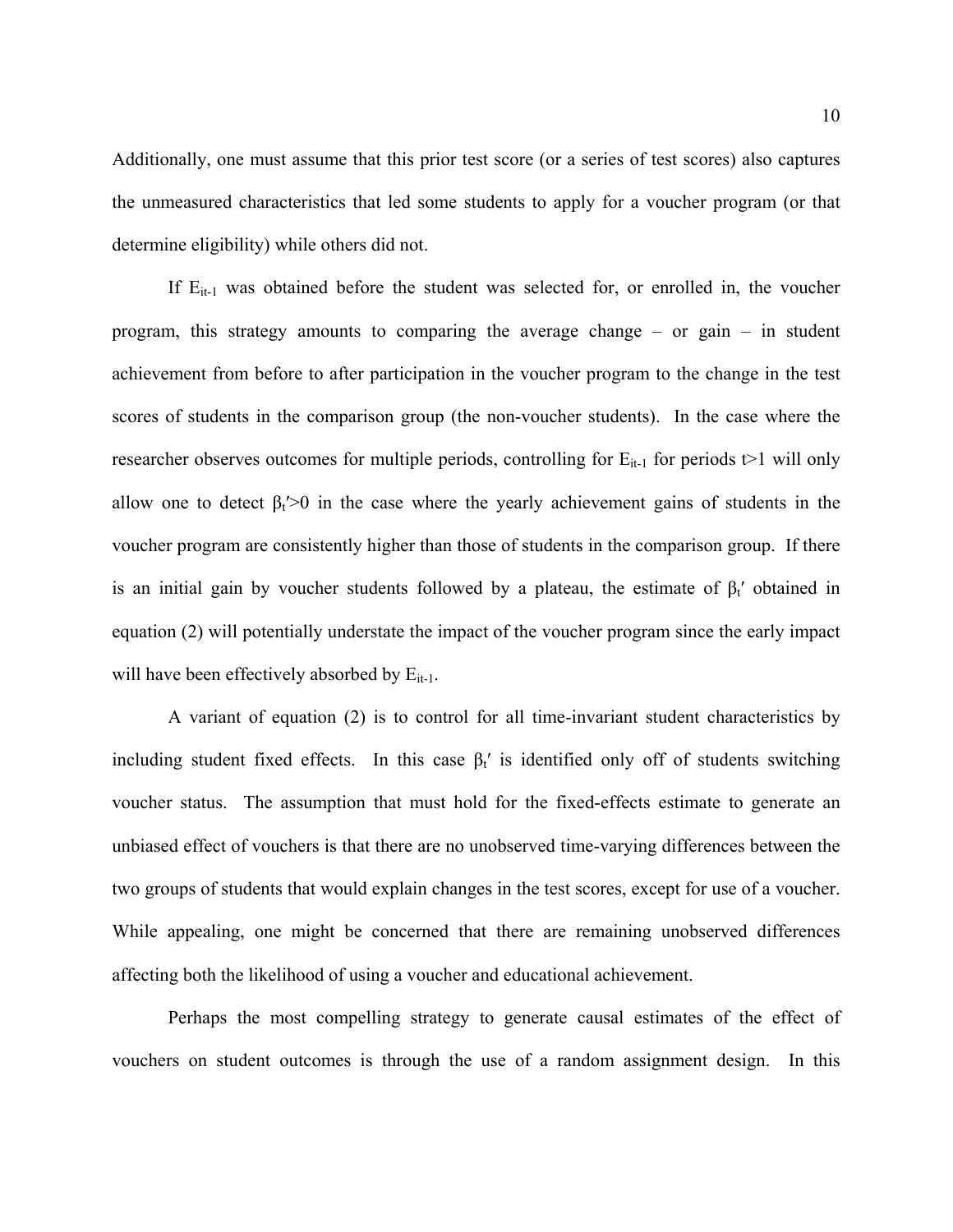"experimental" research design, students are randomly assigned to either a "treatment group" that is offered a school voucher or a "control group" that is not. In this case, there are no differences in the observed or unobserved non-school inputs, on average, between the two groups because the offer of a voucher was not determined by family income or one's motivation, but rather by the "flip of a coin." Thus, the typical empirical specification is,

$$
E_{it} = \alpha'' + \theta_t S_{it} + X_i \gamma''_t + \varphi_t + \varepsilon''_{it},
$$
\n(3)

where  $S_{it}$  indicates whether a student was selected for (or offered) a voucher and  $\varphi_l$  represents the lottery (l) in which the student actually participated. Thus, by construction  $E[\epsilon^{\prime\prime}_{\text{lit}}|S_{\text{it}}\phi_l] = 0$  for students taking part in the randomization. Note that if the randomization is properly implemented, then one need not condition on other student characteristics  $(X_i)$  in order for the estimate of  $\theta_t$  to be unbiased, although researchers will occasionally do so to gain efficiency in the standard errors.

Ordinary least squares (OLS) estimation of equation (3) should generate an unbiased estimate of the impact of offering vouchers on student outcomes in a particular year  $(\theta_t)$ , a parameter known as the "intent-to-treat" effect. This impact reflects two parameters that are important for evaluating a voucher program: the rate at which students actually take-up vouchers and the relative achievement of students in private schools. As such, the intent-to-treat parameter has two appealing properties: it is the only unambiguously unbiased estimate that one can obtain using typical statistical methods such as OLS regression, and it reflects the overall potential gains from offering the vouchers as a policy, because it combines take-up with the relative gains for those who actually use the voucher.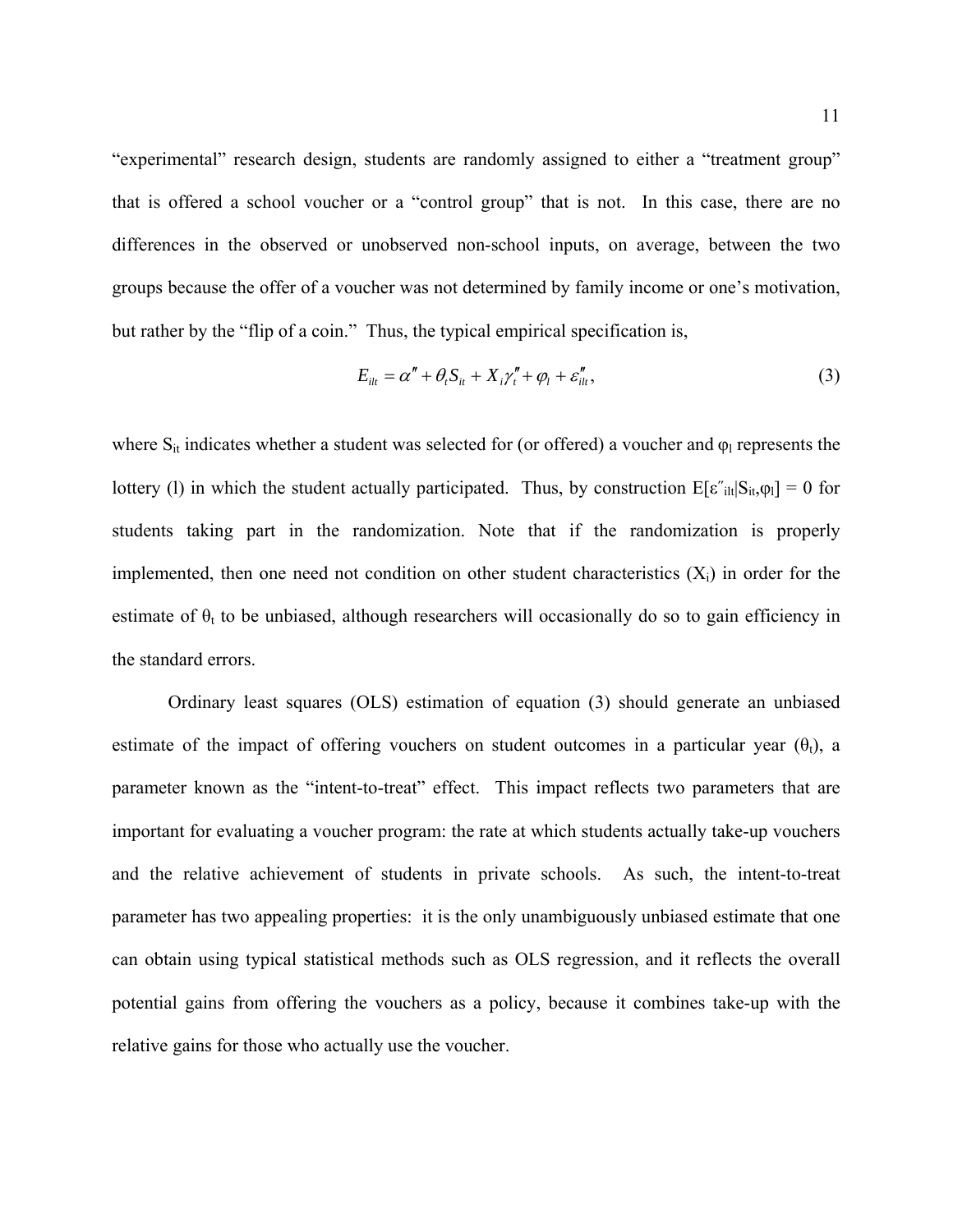Many are also interested in the effect of "treatment-on-the-treated" – whether students who actually use a voucher experience academic gains as a result. Because actual use of a voucher is not randomly determined, analysts must resort to non-experimental methods to generate consistent estimates of the effect of treatment-on-the-treated. A common approach is to use an instrumental variables strategy in which whether a student was randomly offered a voucher is used as an instrumental variable for the student attending a private school. This type of analysis generates a consistent estimate of whether the schools attended by voucher students were more, less, or equally as effective as the schools attended by the non-voucher students.<sup>4</sup>

Properly implemented, a randomized design is viewed as the "gold standard" for estimating a causal relationship between vouchers and student outcomes. In practice however, non-random differences can emerge between the treatment and control groups. For example, often researchers conducting the study are not able to collect follow-up data on every study student potentially introducing non-random selection into the analysis. In addition, to the extent there are heterogeneous treatment impacts, the estimated impact of vouchers on student outcomes from one or two small studies may not represent the effect for a different group of students.

### **Strategies to Estimate Public School Responses to Competitive Pressure**

1

The empirical strategies discussed above are designed to generate estimates of the direct

<sup>&</sup>lt;sup>4</sup> Technically speaking, an instrumental variables analysis would generate a consistent estimate of the impact of attending a private school for those students who were induced to attend the private school only because of the voucher, an estimator known as the "Local Average Treatment Effect" (LATE) (Angrist & Imbens (1994); Angrist et al. (1996)).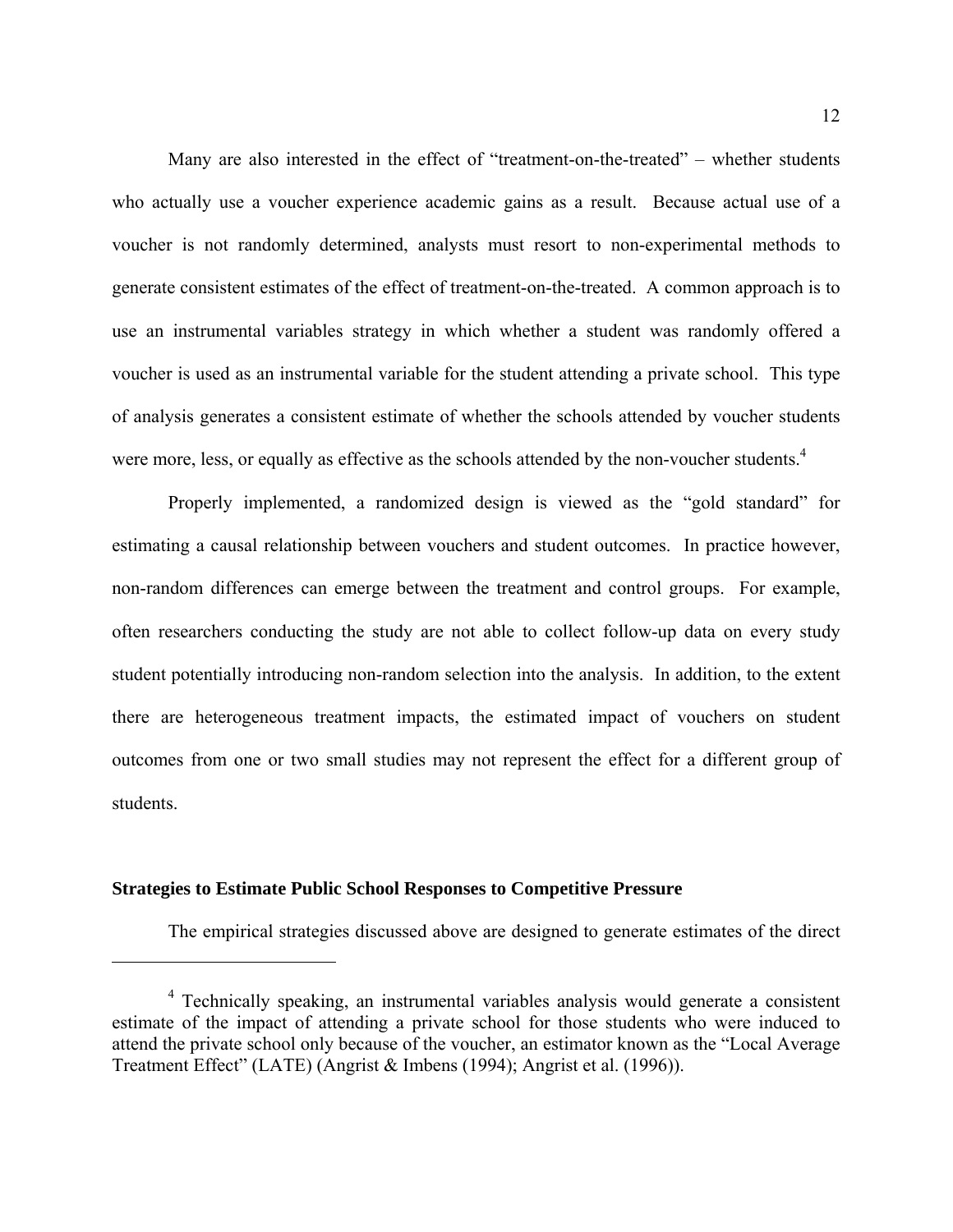impact of vouchers on student achievement. However, the true prize of a voucher system – or of any program designed to significantly increase the competitive pressure experienced by public schools – is overall improvement in the performance of the U.S. education system. Unfortunately, developing a study that would generate unbiased estimates of any such systemic impacts is extremely difficult.<sup>5</sup> The problem is that, in theory, the public schools should improve in response to the increased competition and thus increase the achievement of the public school students as well. As a result, the public school students do not represent what would have happened to the voucher students in the absence of the voucher program, so a simple comparison of the outcomes of students who use a voucher (or who were offered a voucher) to the outcomes of students who remained in the public schools (either by choice or because of "bad luck" in a lottery) would likely underestimate the general equilibrium impact.

Instead, one must first identify the relevant "market" for schooling within which a school exists. The key is that the unit of observation for this study is not the individual student, but the market. Ideally one would randomly assign some markets to a treatment group – where the students would be eligible for school vouchers – and randomly assign the remaining markets to a control group – where there would be no vouchers. After a period of time, the researcher would

<sup>&</sup>lt;sup>5</sup> Due to the difficulty of obtaining evidence on the impacts of a large-scale voucher program, a theoretical literature appeals to computable general equilibrium models to understand broader implications of vouchers, such as the impact on student sorting and residential segregation. For example, Epple & Romano (1998) focus on the impact of vouchers on student stratification and Nechbya (1999, 2000, 2003) considers the impact of different voucher schemes on residential mobility and segregation. Ultimately, though, the potential for school vouchers to improve student achievement in these models hinges on the relative impact of private schools vs. public schools on student achievement and/or on the response of public schools to increased competition (see, e.g., Epple & Romano (1998, 2003) and Nechyba (2003)).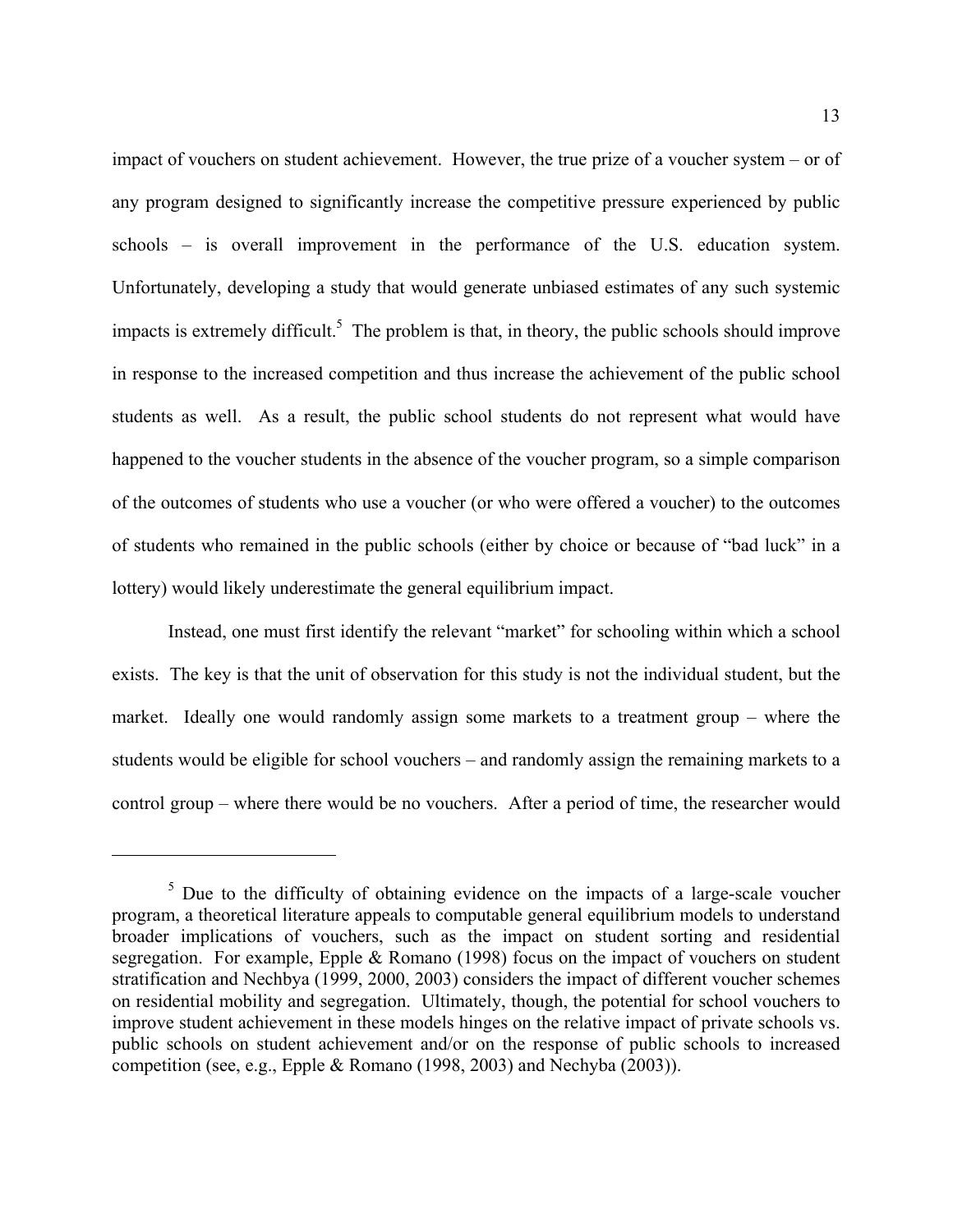then compare the average outcomes of students in the voucher markets to those of students in the control markets. A simple comparison of student outcomes would yield an unbiased estimate of the general equilibrium impact of vouchers since, on average, the markets would have been similar ex-ante. While such an experiment is possible in theory, in practice it would be extremely difficult to implement primarily because it would require the coordination and cooperation of so many different stakeholders. As a result, researchers have turned to other research designs to try to generate a causal estimate of the impact of a large-scale voucher program.

One approach that researchers have used is to model student achievement in existing public schools as a function of the competitive pressure experienced by the student's school, school district, or metropolitan area. If public school student achievement improves, the assumption is that it is due to a response by the existing public schools to the increased competitive pressure. As such researchers have estimated versions of the following equation:

$$
E_{idt} = a + b_t H_{dt} + X_i g_t + e_{idt},
$$
\n(4)

where *d* indexes the area (the school district, metropolitan area, or geographic area around a particular school), and  $H_{dt}$  is a measure of the competitive pressure faced by the school – such as the metropolitan-level Herfindahl-Hirschman Index<sup>6</sup>, the number of schools within a particular radius of an existing public school, or the school's likely exposure to competitive pressure

<sup>6</sup> A Herfindahl-Hirschman Index based on the concentration of enrollment in a geographic area is meant to proxy for the market power of public schools in the area and therefore the degree of "choice" that parents may have.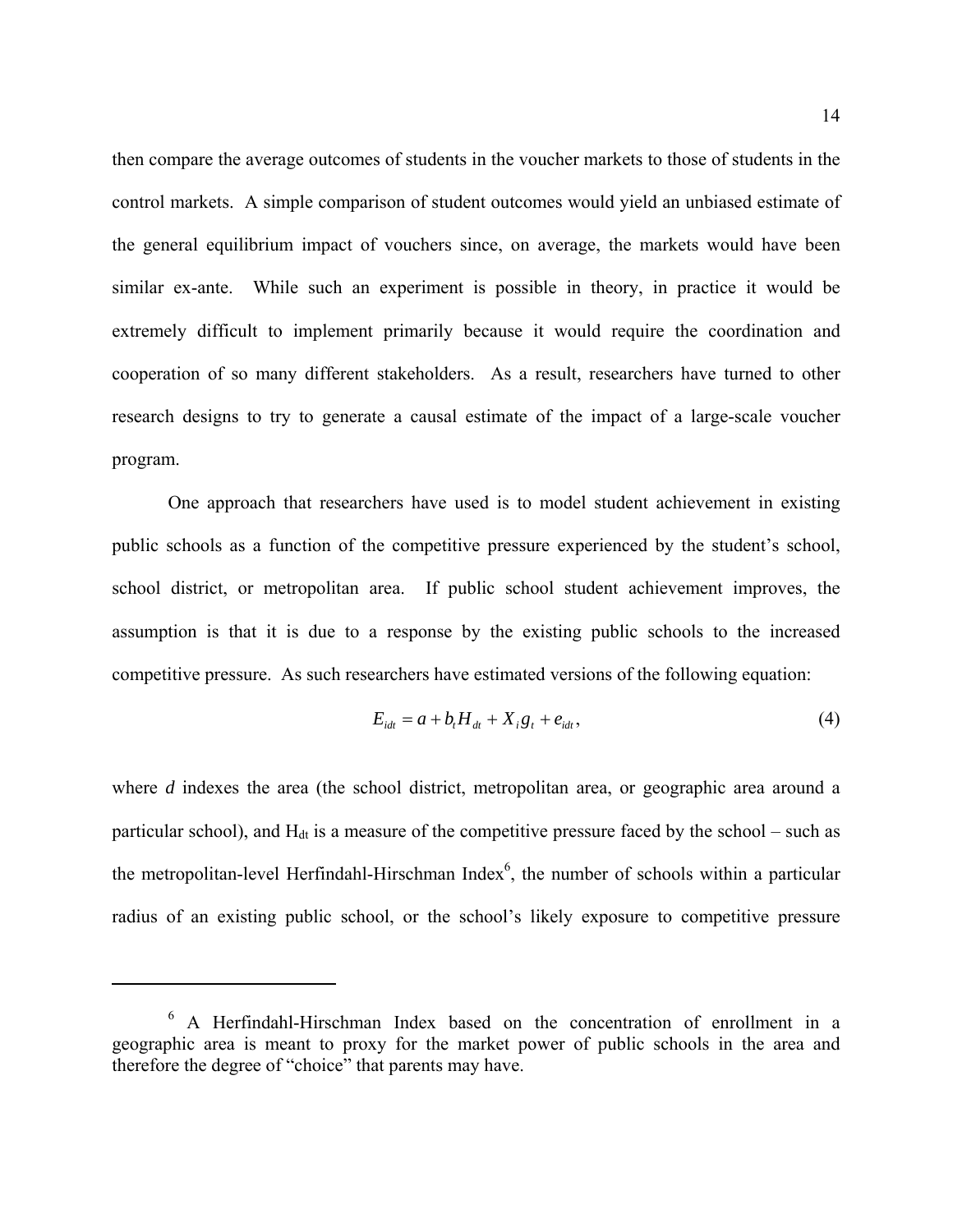because of the eligibility rules of a voucher program.<sup>7</sup> As before, the challenge is to identify districts (or metropolitan areas) facing little competitive pressure that can serve as valid comparisons to those facing increased competitive pressure. One strategy that has been used to address this endogeneity is to employ an instrumental variable that is correlated with the endogenous variable (the level of competitive pressure), but not correlated with the error term in the achievement equation.

Another strategy is to exploit non-linearities in voucher eligibility in an approach known as "regression discontinuity." In this case, voucher eligibility is represented by a simple rule,

$$
V_{is} = 1 \text{ if } k_{is} \le k^*
$$
  

$$
V_{is} = 0 \text{ otherwise,}
$$
 (5)

where  $k_{is}$  is the characteristic (or an index measure of characteristics) on which eligibility is determined (in this example *i* indexes the individual and *s* the school) and *k\** is the cutoff for eligibility. To date, this strategy has been used when students attending schools identified as chronically "failing" according to Florida's school accountability system were eligible for a voucher to attend participating private schools or a higher-rated public school. The school's "accountability points" clearly determined voucher eligibility and likely had an independent effect on student achievement (both because the school was failing and because students attending failing schools were more likely to come from disadvantaged families). However, students in schools earning just below the accountability point cutoff were arguably quite similar

<sup>&</sup>lt;sup>7</sup> Note that although the unit of observation is the "market" (e.g., school district or metropolitan area), analysts often employ data on individual students. In this case, they must be careful to adjust the estimated standard errors to account for clustering of students within the same "market"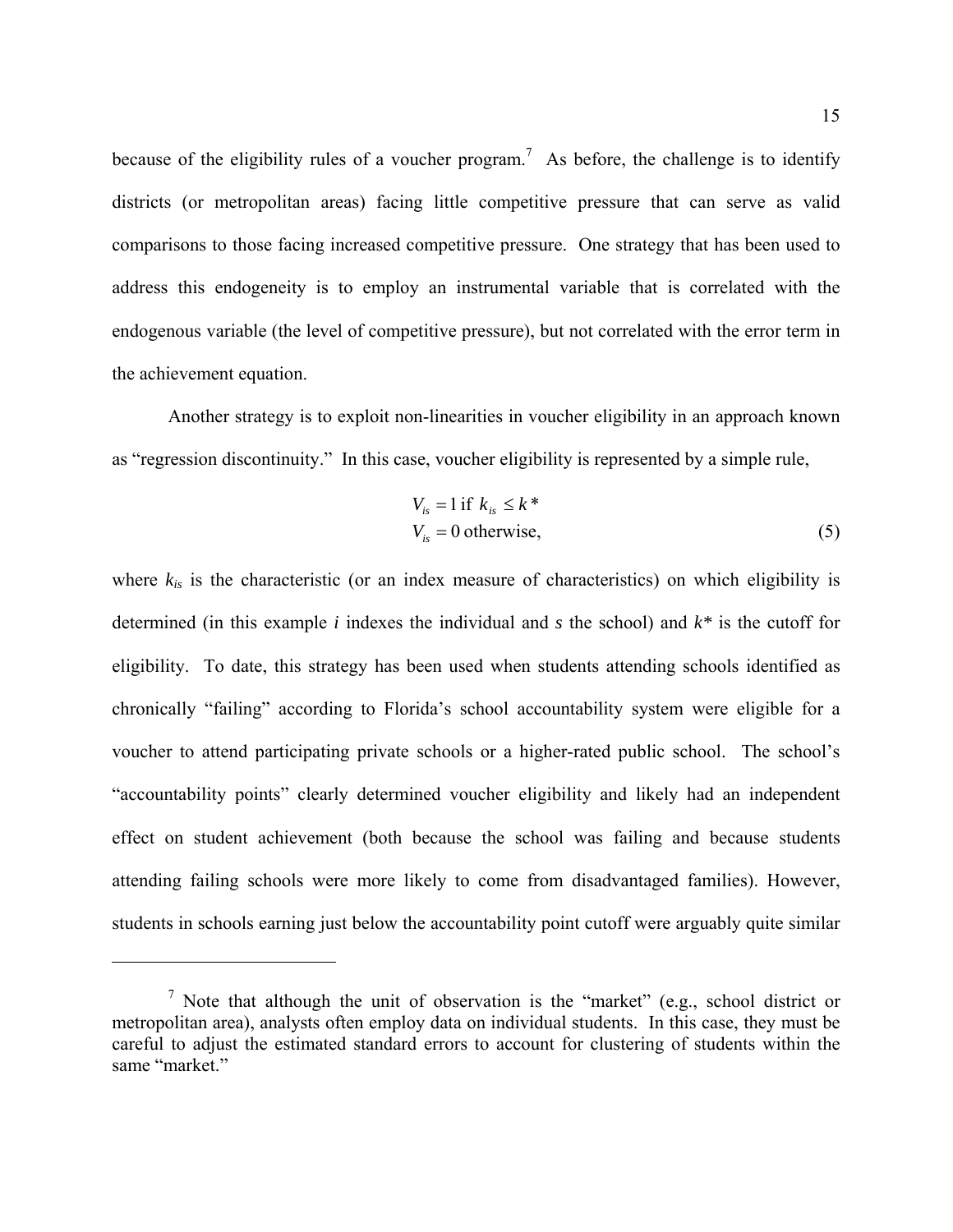to students in schools earning just above the accountability point cutoff. Thus, researchers identify the causal effect of voucher eligibility (and voucher "threat") on student achievement (for students in the vicinity of the eligibility cutoff) by comparing the average educational achievement of students in schools just below the accountability point cutoff to the average educational achievement of students in schools just above the accountability point cutoff. In practice, researchers have estimated:

$$
E_{_{ist}} = \alpha''' + c(k_{_{is}}) + \beta''_{t}V_{_{ist}} + X_{_{i}}\gamma''_{t} + \varepsilon'''_{_{ist}}
$$
(6)

where  $c(k_{is})$  is a polynomial in the characteristic on which eligibility is determined. To the extent that schools can manipulate their accountability points to affect their identification as "failing," the assumption that students attending schools on either side of the accountability point cutoff are otherwise quite similar is less compelling. A more general concern about estimates derived from regression discontinuity designs is that while they may generate unbiased estimates of the impact of a policy for schools near the cut-off point, in the presence of heterogeneous treatment effects, these impacts may not generalize to other schools.

### **EVIDENCE ON SCHOOL VOUCHERS AND OTHER FORMS OF CHOICE**

### **Do Students Who Use School Vouchers Benefit?**

In the U.S. two types of school voucher programs have been studied: those financed by the government (publicly-funded school vouchers) and those provided by the private sector (privately-funded school vouchers). From a public policy perspective, the evidence from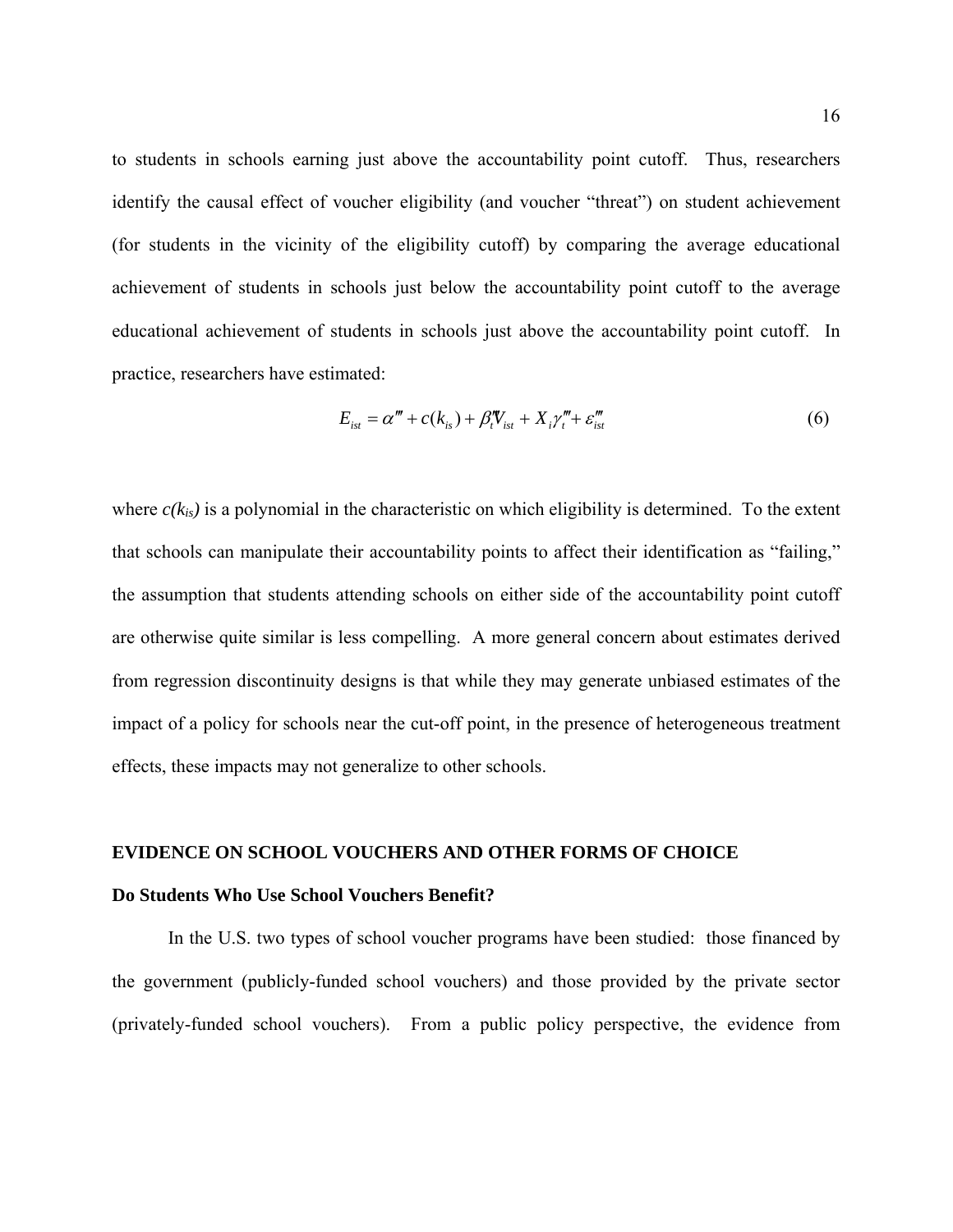publicly-funded programs is more relevant as they incorporate some of the design features that might be built into a larger school voucher program, such as limitations on which students are eligible to receive a voucher and whether transportation is provided or reimbursed. That said, some of the most compelling evidence from a methodological perspective comes from the privately-funded vouchers, so we review that evidence here as well. Note that because this literature essentially compares the performance of students in private schools to that of students in public schools, it bears striking similarity to that on differential effectiveness of private and public schools.

In Table 1 we present a summary of selected findings from publicly-funded voucher programs with formal evaluations. All of the estimates are converted to "effect sizes" (i.e., the impact divided by the standard deviation of the test distribution) normalized by the *national* standard deviation so that the implied magnitudes of the effects are not affected by the standard deviation of the subgroup within each study. As such, these impacts can be interpreted as proportions of a national standard deviation. As a benchmark for judging the magnitude of the impacts, Hill et al. (2007) review effect sizes from many studies of educational interventions. While they caution it is only valid to compare effect sizes using comparable populations, contexts and interventions, and outcomes being measured, they report an average estimated effect size of approximately 0.2σ for studies involving elementary school children.

Launched in the early 1990s, the Milwaukee Parental Choice Program is one of the oldest publicly-funded voucher programs in the U.S. The program is open to low-income students who are eligible to receive a voucher to attend any participating school (including religious schools) worth approximately \$6,501 in the 2007-2008 academic year. Nearly 19,000 students and 120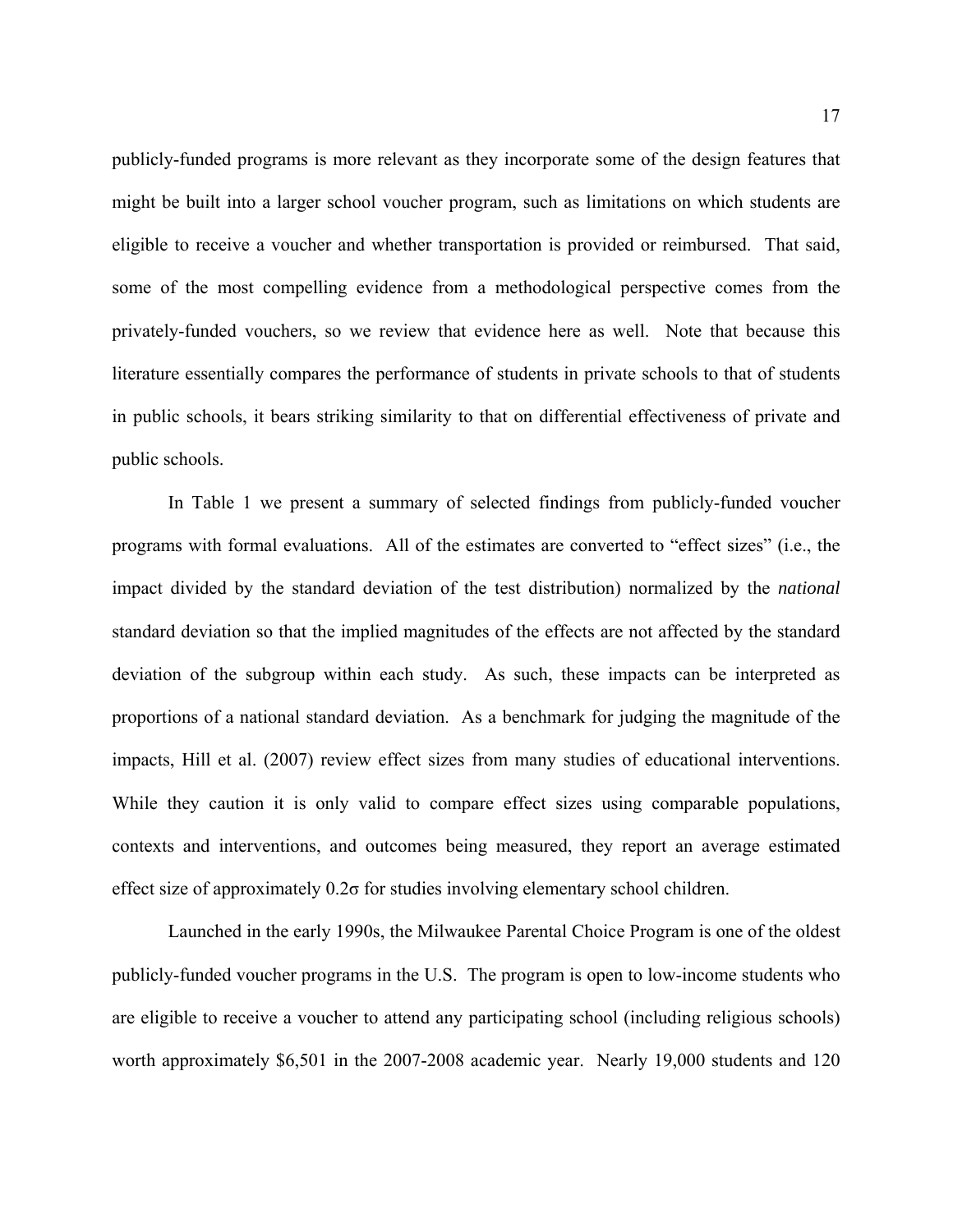schools participated that year.

 $\overline{a}$ 

Early studies evaluating potential achievement impacts of the program were conducted when the program had only been in operation for about four years and vouchers could only be used at non-religious schools. At that time, about 12 schools and 800 students participated. Because the participating schools in the program were required to take all students who applied or to randomly select among applicants in the event of over-subscription, researchers had two potential comparison groups: unsuccessful applicants and a random sample of low-income students from the Milwaukee Public Schools. Using both comparison groups, Rouse (1998) reports mixed results of the direct effect of the program. She estimates intent-to-treat effect sizes in the yearly gain of being selected for the program ranging from  $0.06$  to  $0.11\sigma$  in math and from  $-0.03$  to  $0.03\sigma$  in reading, although the impacts in reading are never statistically different from zero.<sup>8</sup> The estimated yearly gain for those who actually use a voucher in math is  $0.14\sigma$  while that in reading is only  $0.01\sigma$  (and not statistically different from zero).

Evidence from the Cleveland Scholarship and Tutoring Program (CSTP) suggests even smaller impacts on student outcomes. This voucher program is open to all students living within the boundaries of the Cleveland Metropolitan School District with preference given to students

 $8$  The range reflects estimates from different model specifications. Other studies using these early Milwaukee data include Witte et al. (1995), Witte (1997), and Greene et al. (1999). Using only the sample of low-income students from the Milwaukee Public Schools as a comparison group, Witte et al. (1995) and Witte (1997) estimate no impact of the program on student achievement. Greene et al. (1999) only use the unsuccessful applicants as a comparison group and estimate a positive impact in both math and reading. See Rouse (1998) for further discussion of the differences between the studies.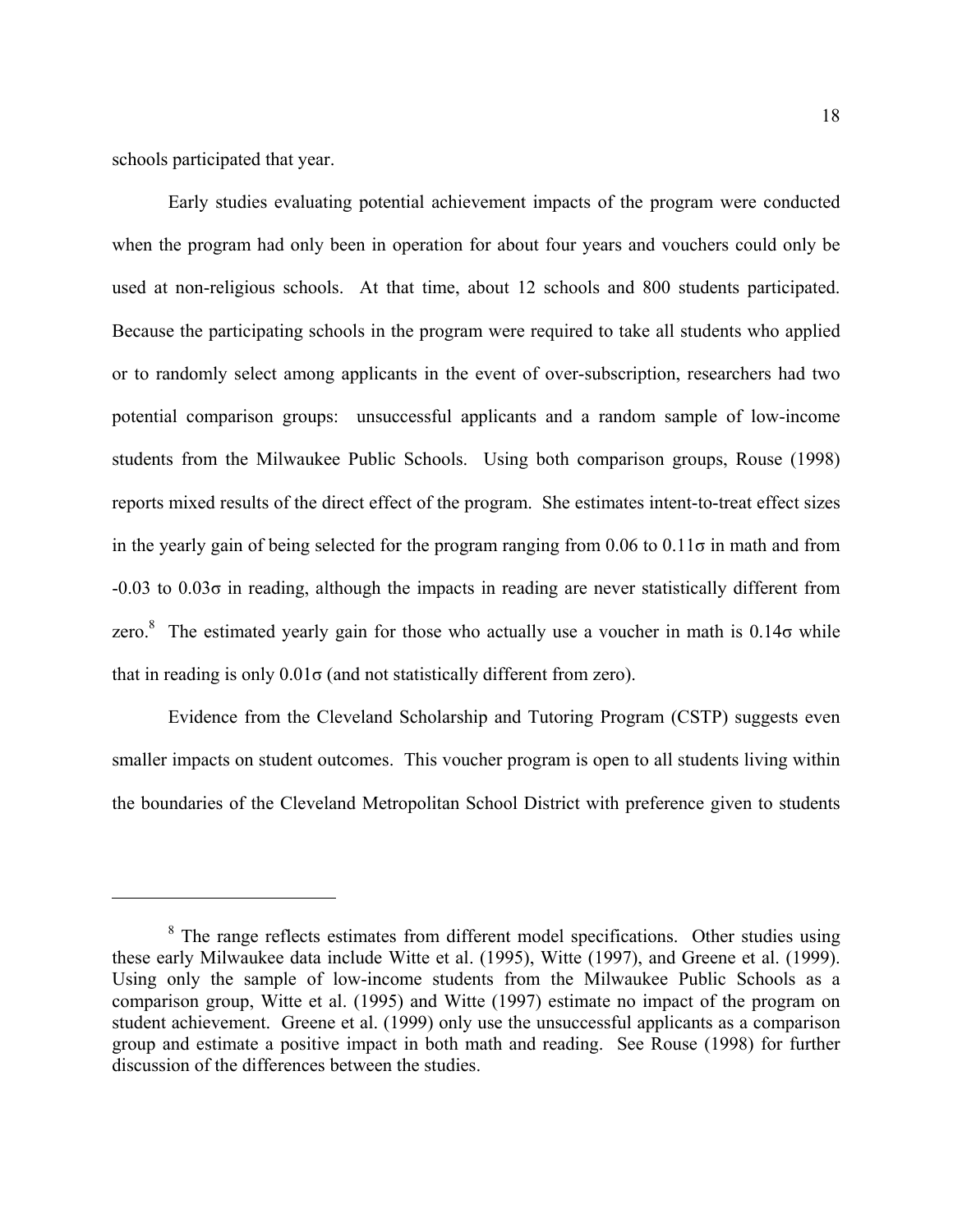in low-income families.<sup>9</sup> Students are permitted to use the vouchers at both non-sectarian and sectarian schools. (The tutoring program provides tutors to interested students from kindergarten through twelfth grade.) As vouchers are (theoretically) allocated using a lottery, the CSTP program data allow researchers to identify two groups of applicants: voucher recipients and non-recipients. Additionally, test scores and some longitudinal Cleveland Municipal School District data are available for the first grade classmates of voucher recipients who did not use their voucher as well as the first grade classmates of program applicants who did not use their voucher or were not awarded a voucher, generating a (non-random) public school sample for comparison (Metcalf 2001).

Table 1 shows estimates from the cohort of students who entered kindergarten in 1997. The intent-to-treat estimates compare voucher winners to rejected applicants while the treatmenton-the-treated estimates compare voucher users to rejected applicants. The specifications include the student's test score from the previous year such that the results reflect the one-year change in test scores rather than the cumulative impact of the voucher program. After three years (when the students were in  $2<sup>nd</sup>$  grade), the test score gain for voucher recipients was significantly lower in math and reading than for applicants who were not offered a voucher. The estimated gains for voucher users were also negative and statistically significant. After five years (when the students were in  $4<sup>th</sup>$  grade), the gains for those offered a voucher were lower in math but higher in reading than those for non-recipients, although neither impact is statistically different

<sup>&</sup>lt;sup>9</sup> The voucher is progressive in that it pays 90 percent of tuition up to \$3,450 for those with family income below 200 percent of the poverty line and 75 percent of tuition up to a maximum of \$3,450 for those from families earning above 200 percent of the poverty line. The original program paid tuition up to a maximum of \$2,250 (Metcalf et al. 1998).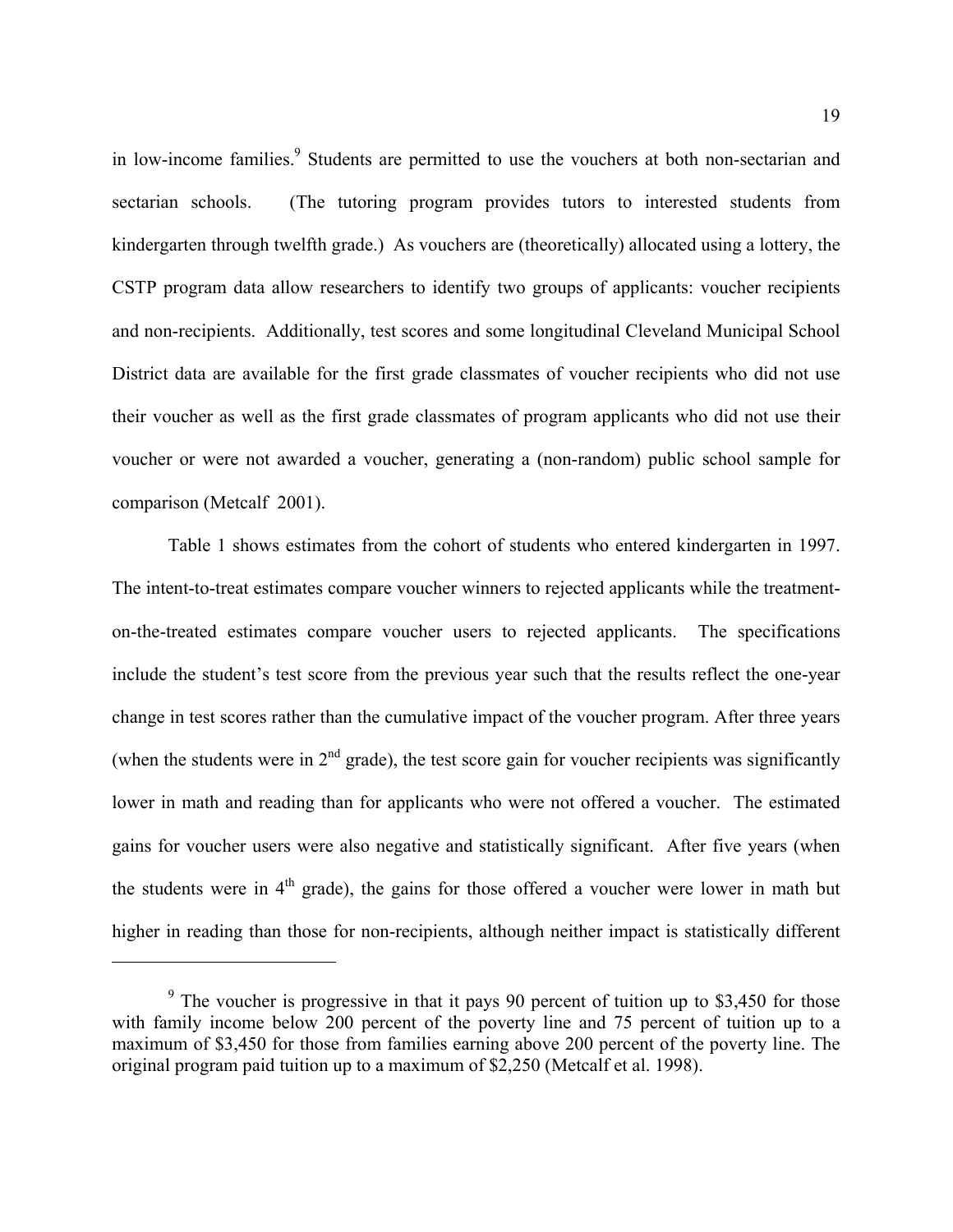from zero. Similarly, voucher users had lower gains than applicant/non-recipients in math but higher gains in reading; again, neither impact is statistically different from zero.

While the studies from both Milwaukee and Cleveland attempt to construct valid comparison groups to generate causal impacts of the programs on student outcomes, they rely on observational data and therefore may be subject to omitted variables bias. In the case of Milwaukee, the bias could either be positive (in that the students who participated in the program were more motivated) or negative (in that the random sample of low-income students in the public schools were *too* advantaged relative to the voucher participants). While Rouse (1998) attempts to determine the extent of any such bias (and concludes it is likely minimal), it remains an untestable assumption. Belfield (2007) is subject to the same general concern because he does not observe the actual lotteries in which students participated and because the unsuccessful applicants may be more advantaged than lottery winners since preference was given to lowincome families. $10$ 

This methodological concern can, in theory, be addressed with the relatively new D.C. Opportunity Scholarship Program (DCOSP) in Washington, D.C. which is being evaluated using

 $10$  The estimates would be biased if a student's likelihood of winning a voucher varies across lotteries and participation in a specific lottery is correlated with student characteristics that also determine achievement. Further, it is not clear whether the non-recipient group also contains students who were not entered into the lottery due to the preference given to students from lowincome families as suggested by Metcalf (2001). In personal email correspondence, evaluators of the program believe these more economically advantaged students were always part of the lottery. Finally, we note that Belfield (2007) includes some measures in his empirical specifications – such as class size and teacher's years of experience – that are arguably outcomes of the voucher program; however, his results are robust to excluding these measures.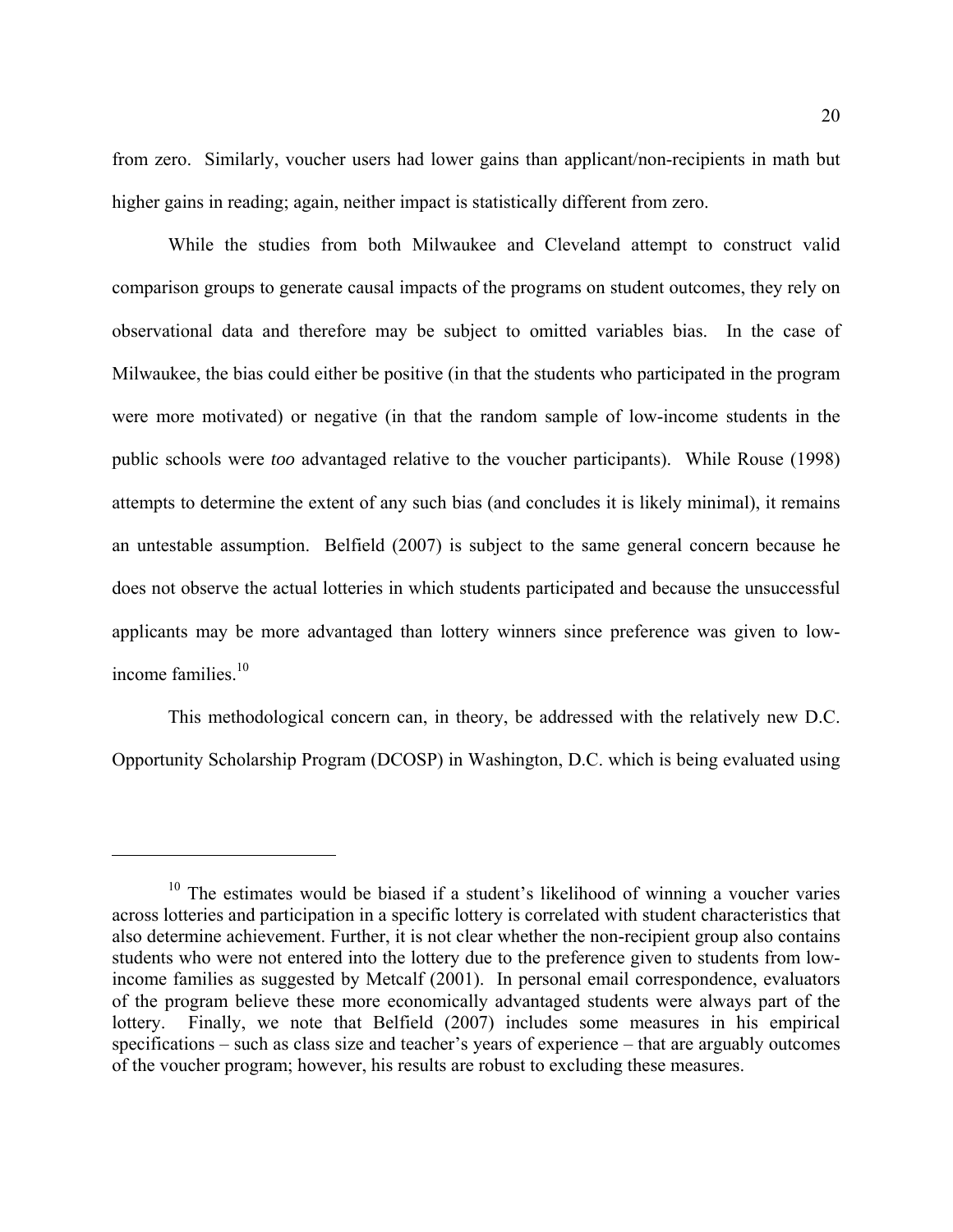a random assignment program design.<sup>11</sup> In the first two years of the program (spring 2004 and 2005), 2,038 eligible public school students participated in lotteries: 1,387 were awarded a scholarship and the remaining 921 students became the control group. Wolf et al. (2007) estimate that after one year, intent-to-treat effect sizes for the first two cohorts of students ranged from  $-0.01$  to  $0.07\sigma$  in math and from  $-0.01$  to  $0.03\sigma$  in reading. After two years, Wolf et al. (2008) report that the impacts ranged from  $-0.02$  to  $0.01\sigma$  in math and from 0.05 to 0.08 $\sigma$  in reading. Not only do these ranges include negative impacts, but none are statistically different from zero at the 5% level.

To date, the evidence from publicly-funded voucher programs suggests, at best, mixed improvement among those students who were either selected for a voucher (the intent-to-treat) or who used one (the treatment-on-the-treated). The largest estimates, from the Milwaukee Parental Choice Program, suggest potential gains in the intent to treat of  $0.11\sigma$  in math and gains of  $0.14\sigma$ for those who actually attend a private school; most of the other estimates are much smaller or even negative. However, with the exception of the program in Washington, D.C., the studies suffer from potentially unsatisfactory comparison groups. As such, we now turn to evidence from the privately-funded programs.

Although a recent U.S. General Accounting Office (2002) report found 78 privatelyfunded voucher programs to review, only a handful have been subject to any evaluation. Three privately-funded voucher programs – New York City; Dayton, OH; and Washington, D.C. – had

 $11$  See Wolf et al. (2007, 2008) for more details. Students attending low-performing public schools were given a better chance of winning the lottery. Although private school students were eligible for the vouchers, they were excluded from the evaluation.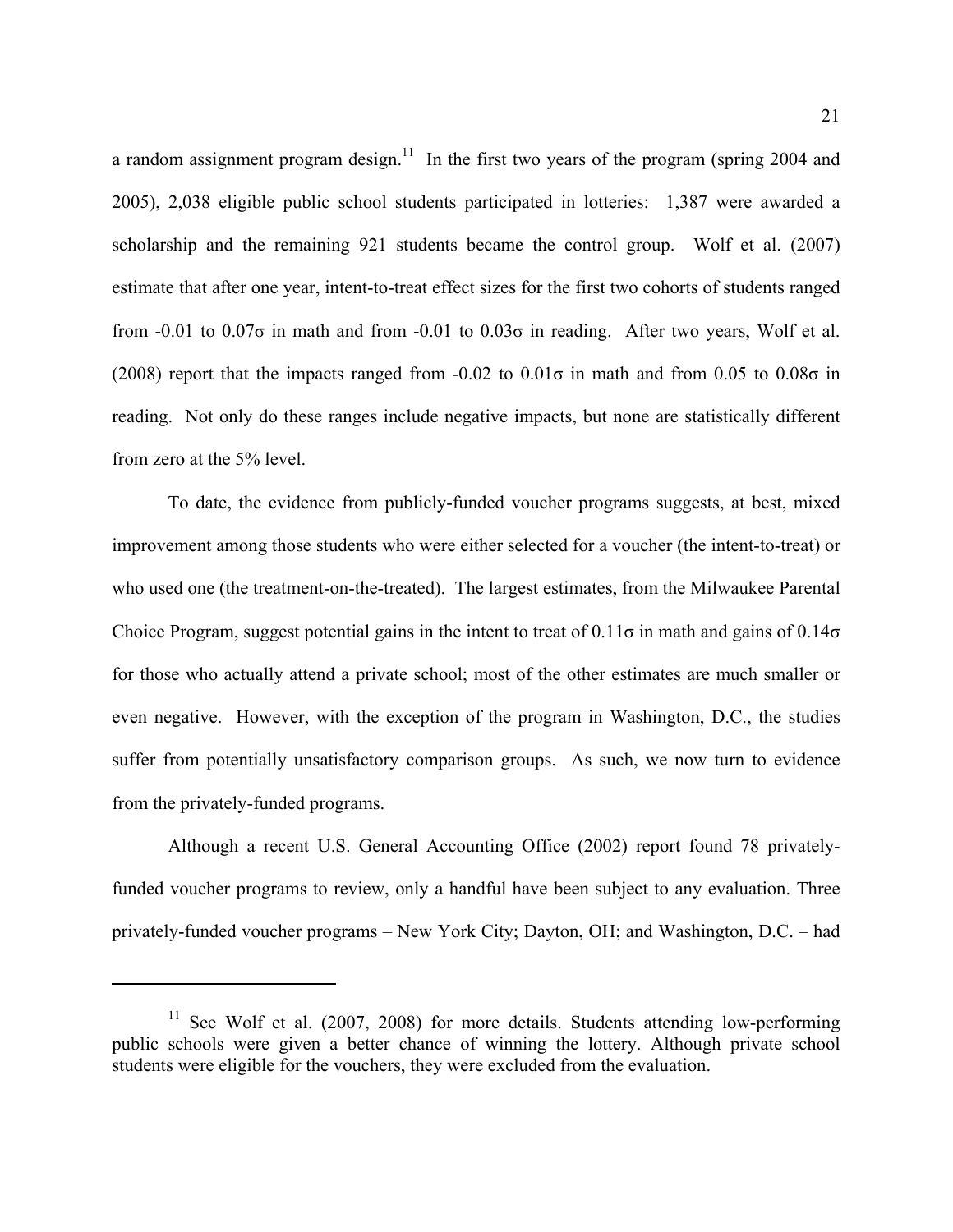randomized study designs making them the best-suited for rigorous evaluation. As in the DCOSP, each program had greater numbers of applicants than vouchers available so applicants could be randomly selected to receive a voucher offer. In New York City, the number of applicants was so large that the "control" group is comprised of a sample of applicants not selected to receive a voucher.

As shown in Table 2, both Mayer et al. (2002) and Krueger & Zhu (2004) report small, statistically insignificant impacts of offering vouchers when analyzing all students. Further, after three years the estimated impact of attending a private school is at most  $0.05\sigma$ , although even this estimate (for the New York City program) is not statistically different from zero.

A widely publicized result from these programs is that there may have been differences across subgroups of students. Indeed, Howell & Peterson (2002) and Mayer et al. (2002) report statistically significant positive effects of private school attendance on test scores for African American students alone (See Table 2). For New York City and Washington, D.C. combined, after three years African American students who used a voucher are estimated to have experienced a 0.23σ gain in achievement; those in New York City are estimated to have gained 0.26σ. (In contrast, Howell et al. (2002) estimate a negative impact for African American students after three years in Washington, D.C. although the impact is not statistically significant from zero.)

However, the estimated positive impact on African American students is not robust. In reanalyzing the data from New York City, Krueger & Zhu (2004) report that the results by race are particularly sensitive to two analytical decisions. First, Krueger & Zhu (2004) include all students, whereas Mayer et al. (2002) include baseline test scores in all of their specifications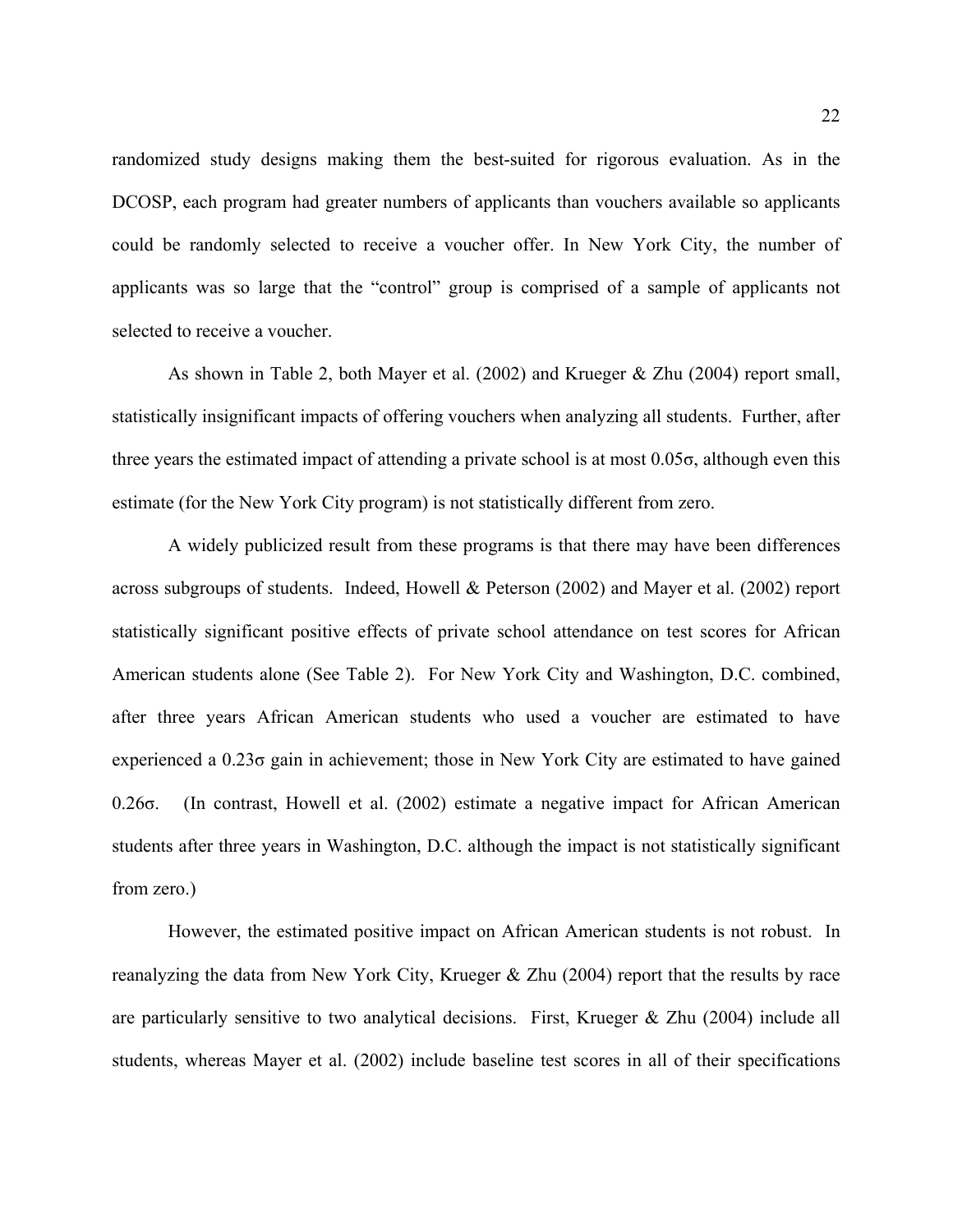leading them to exclude all students missing baseline test score information, most of whom are first grade students who were not administered a baseline test. As noted earlier, because students were randomly chosen to receive or not receive a voucher, baseline characteristics such as test scores should have been identical for the two groups, on average. The primary reason for including baseline characteristics is to improve the precision of the estimates. However, Krueger & Zhu (2004) find very little difference in the precision of the estimated impact of vouchers using a larger sample excluding baseline test scores compared to using the smaller sample with baseline test scores. As a result, they argue that the gain in terms of statistical precision is not large enough to warrant the cost of not generating estimates that are representative of the original target population.

The second substantive difference between the studies is how the researchers identify a student's race. Mayer et al. (2002) identify a student as African American if the mother's race is reported as African American (non-Hispanic) irrespective of the race or ethnicity of the father. Krueger & Zhu (2004) use alternative identifications such as whether either parent is African American (non-Hispanic) or including the group of students whose parents responded "Other" to the survey, but indicated they (the parents) were Black in the open-ended response. With the larger sample and the broadest identification of students as African American, they report that the estimated intent-to-treat impact falls to 0.05σ after three years and the estimated treatment on the treated impact falls to 0.03σ.

In sum, there is little evidence of overall improvement in test scores for students offered an education voucher from privately-funded voucher programs. Although there is some evidence that African American students benefit from being offered a voucher in the New York City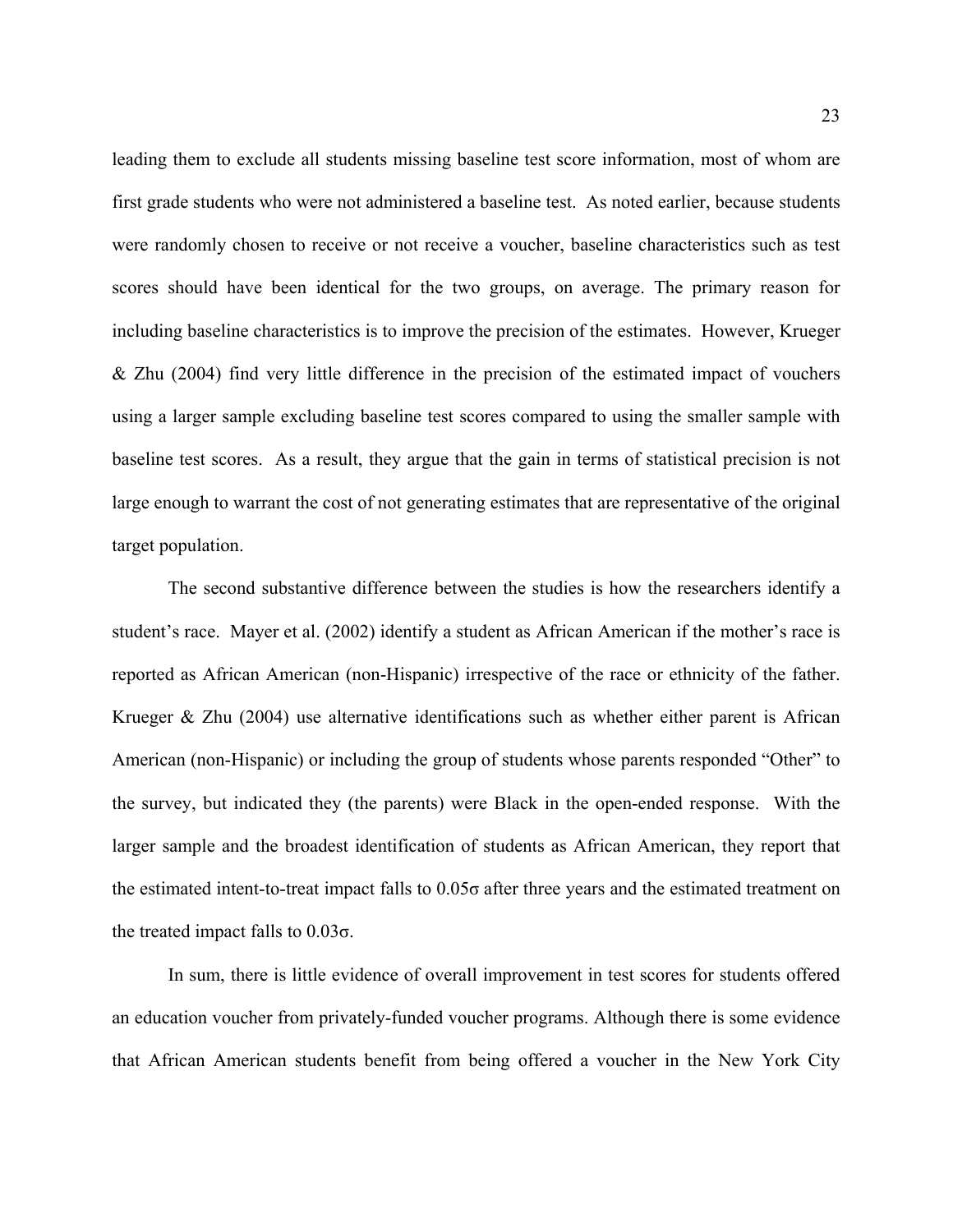study, the evidence is not robust to sensible alternative ways of constructing the analysis sample.

### **Do Students Who Remain in Public Schools Benefit?**

The voucher studies discussed above are based on relatively small voucher programs where there was unlikely a sufficient increase in competitive pressure to elicit a public sector response. The estimates, therefore, reflect the direct effect of vouchers for those offered or using them. Researchers have attempted to glean whether public school students would potentially benefit from a large-scale program using evidence from two existing publicly-funded voucher programs.

When the experimental phase of the Milwaukee Parental Choice Program ended in 1995, the program was expanded to allow for a maximum of 15% of the public school enrollment. Further, the Wisconsin Supreme Court ruled in 1998 that the vouchers could be used in religious schools as well. These two events led to a dramatic increase in program participation by both students and schools. In fact, the program was so popular that participation was expanded to a maximum of 22,500 voucher students in 2006. Researchers have attempted to analyze these last two expansions to estimate the potential impact of a large-scale voucher program on student achievement in the public sector (see Hoxby (2003), Carnoy et al. (2007), and Chakrabarti (2008)). While some of the details differ, the basic strategy of all three studies is to attempt to identify those schools within the Milwaukee Public School District that face more or less competitive pressure due to the income-level of the students (Those schools with a high proportion of low-income students who are eligible for the voucher program presumably face more competitive pressure than those with a low proportion of low-income students.), as well as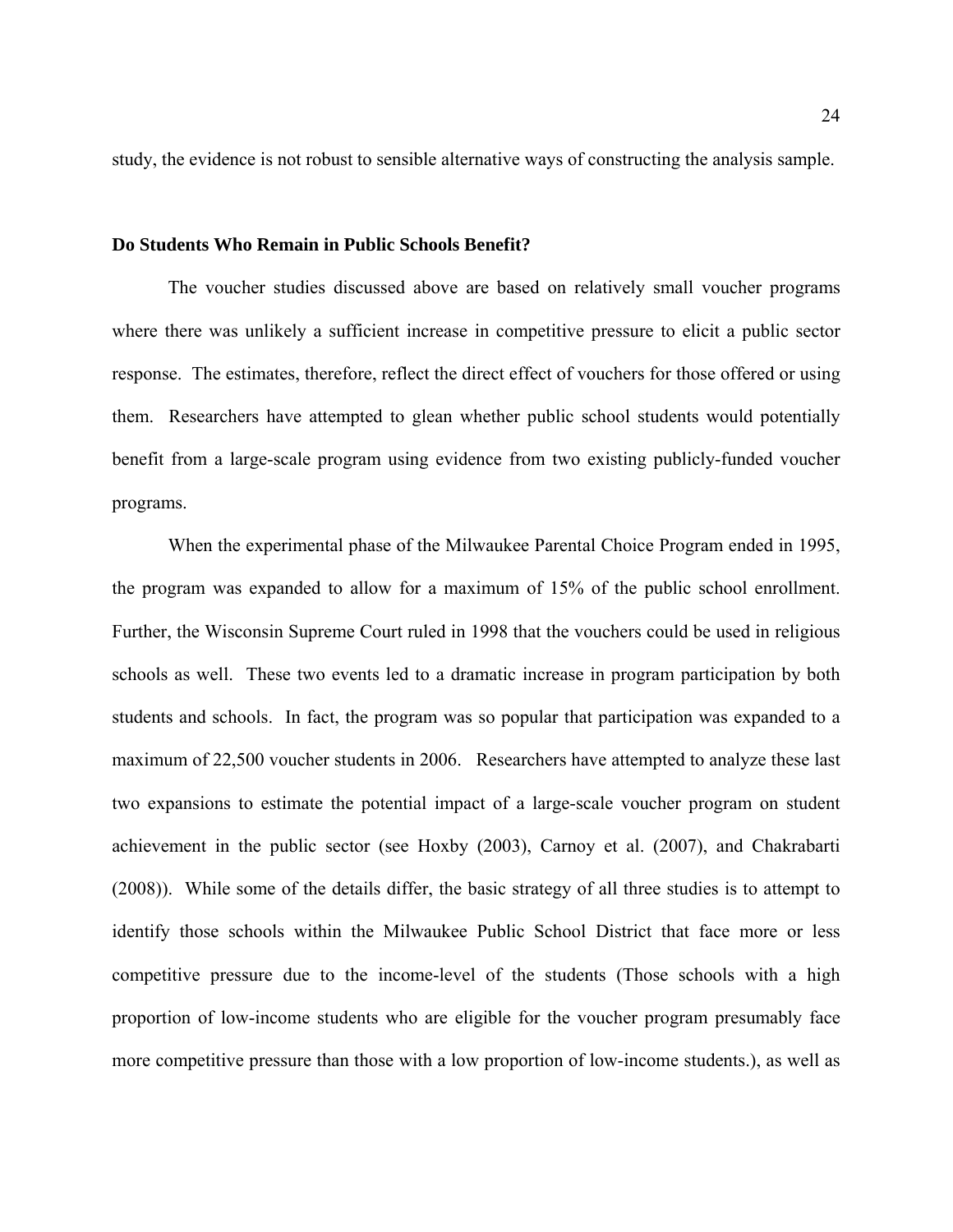to identify observably comparable districts elsewhere in Wisconsin. Disproportionate gains among students attending schools within Milwaukee facing competitive pressure compared to schools within Milwaukee facing little pressure and districts outside of Milwaukee facing no voucher pressure would be evidence of a positive impact of competition on school efficiency (as reflected in student test scores).

As summarized in table 3, all three studies find evidence that with the expansion of the voucher program in 1998, student performance improved in the first few years, especially in schools that were most likely to be affected by the increased competition. For example, Hoxby (2003) estimates that the  $4<sup>th</sup>$  grade test scores of students attending schools likely facing the most competitive pressure improved by  $0.12\sigma$  per year in math and by  $0.11\sigma$  per year in language relative to students attending comparison schools outside of Milwaukee.

While interesting, these results must be interpreted as suggestive. First, the identifying assumption is that there are no unobserved changes from before to after the voucher program between the "treated schools" and the "comparison" schools. While certainly possible, it remains a strong identifying assumption, especially since within the Milwaukee Public School District all schools were potentially "treated" and outside of Milwaukee the demographic composition of the schools is quite different (specifically the students come from wealthier families and are less likely to be minorities). Second, Carnoy et al. (2007) present additional results that are not consistent with a simple interpretation that performance in the Milwaukee Public Schools improved due to increased competition. For example, as evidenced by a comparison of rows (2) and (3) in table 3, they find there was no additional improvement after 2002 despite the fact that interest in the voucher program increased (as proxied by the number of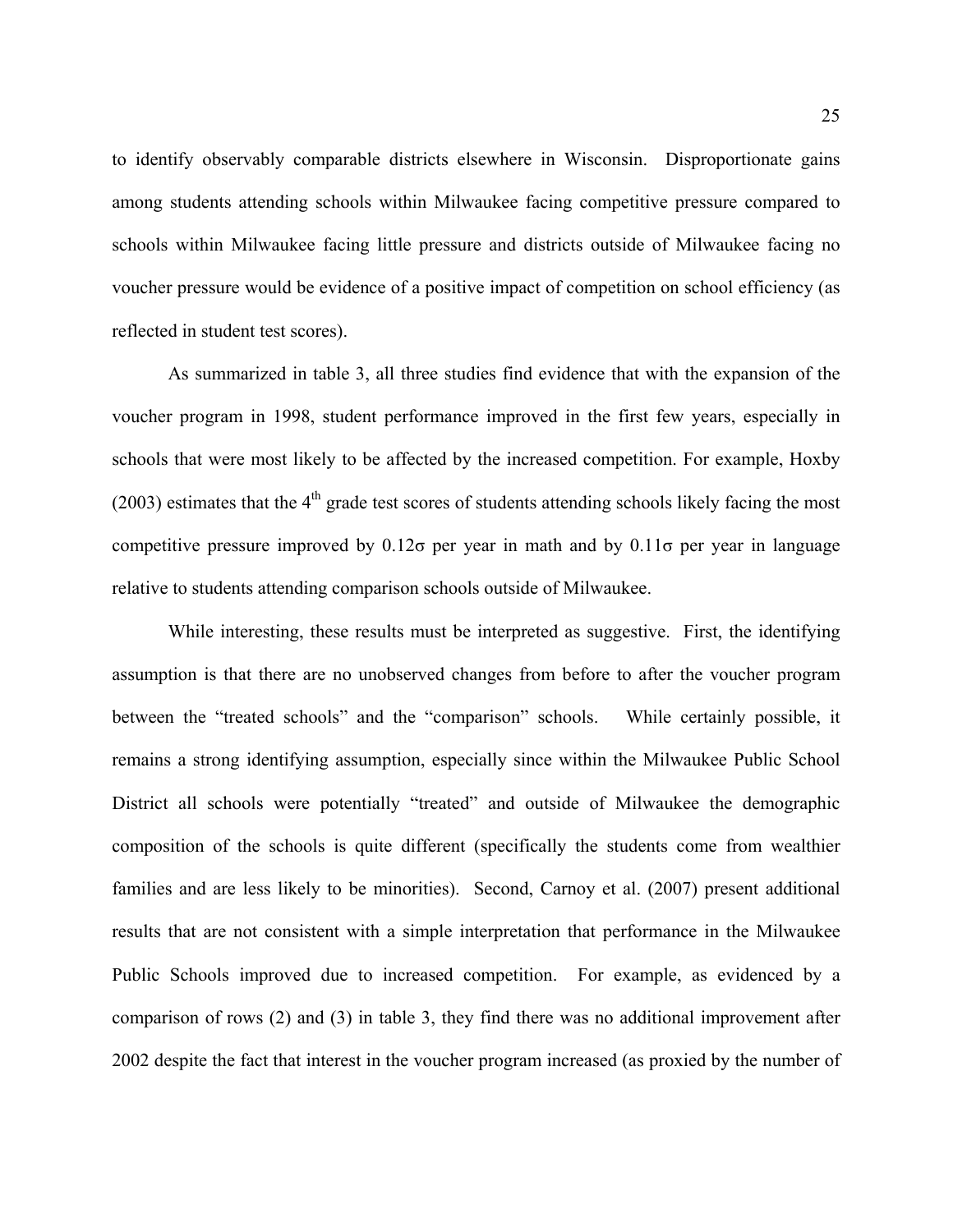applications). Further, they find no evidence of a general equilibrium impact when they employ other direct measures of competition: there are no positive achievement gains for students as the number of nearby voucher schools increases or as the number of applications from a school increases (rows (4) and (5) of table 3).<sup>12</sup>

In order for a voucher program to spur improvement within the public schools, there need not be a substantial number (or proportion) of students who use a voucher to attend a private school. Rather, if public school administrators perceive there is a threat that the students will do so, they may have an incentive to respond by improving school quality. Thus, an alternative way to gain insight into the potential response of public schools to increased competitive pressure is to study the schooling outcomes of students attending schools that were under the threat of becoming voucher-eligible. Researchers have done this by taking advantage of the design of Florida's school accountability system: Florida's A+ Plan for Education. Specifically, since 1999 schools in Florida are given a grade of A-F largely dependent on the performance of the students. Schools receiving high grades or improving scores receive bonuses, while low performing schools (graded either "D" or "F") are subject to increased administrative oversight and are provided with additional financial assistance. Further, if a school received an "F" in two out of four years and has an "F" in the current year, students become eligible for vouchers called Opportunity Scholarships.<sup>13</sup> While other features of the  $A+$  Plan remain in effect, the voucher

<sup>&</sup>lt;sup>12</sup> Their results are quite similar when they limit the analysis to predominantly African American schools.

<sup>&</sup>lt;sup>13</sup> Currently Florida has two other voucher programs as well: an income tax credit for corporations to fund vouchers for low-income students and the McKay Scholarship for students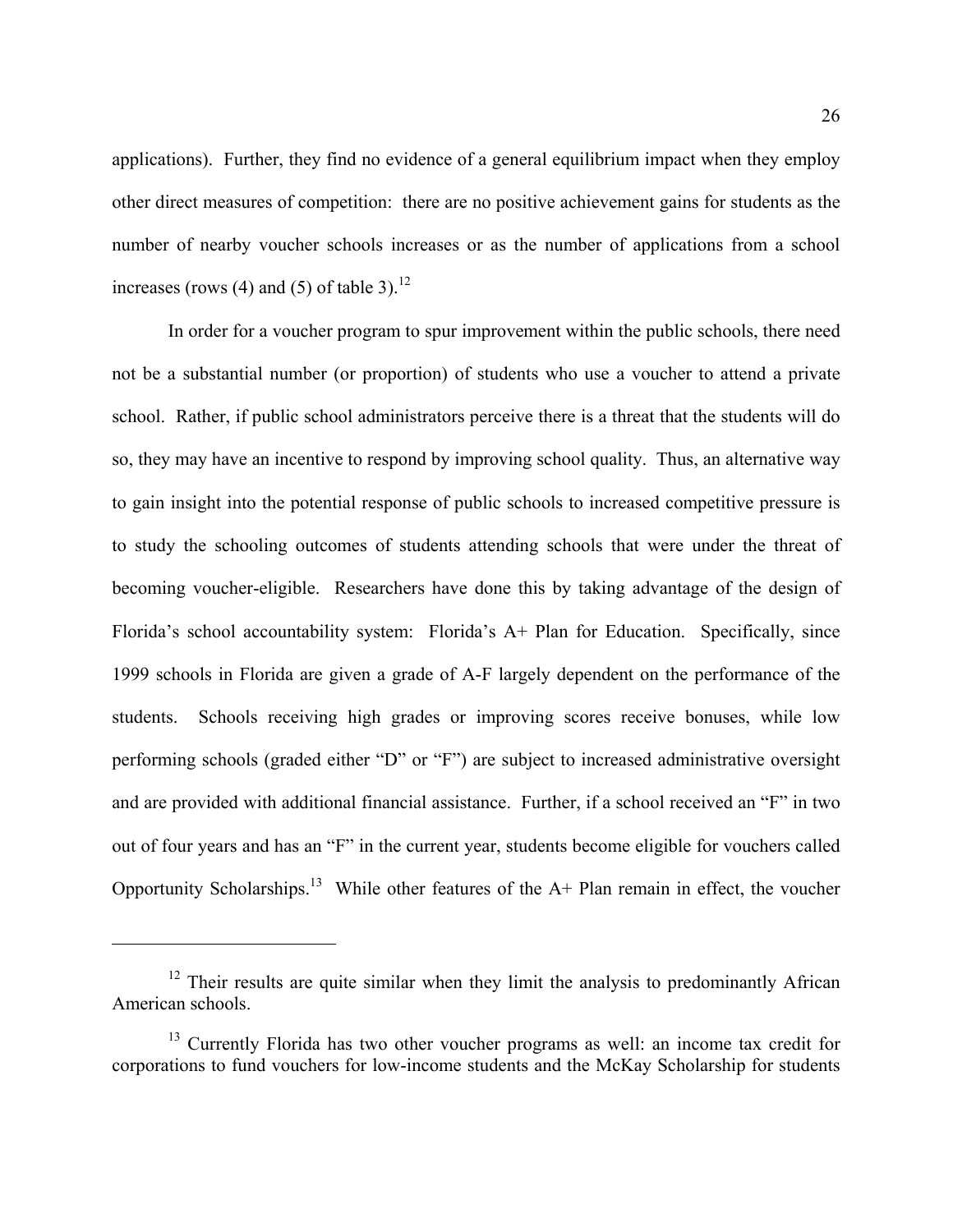program was declared unconstitutional by the Florida Supreme Court in January 2006. Thereafter students could no longer use a voucher to attend a participating private school, but could still use a voucher to attend a higher-graded public school.

Under the Florida A+ Plan, school grades are determined by assigning "grade points" based on student test score performance.<sup>14</sup> Grades are then assigned based on whether the school is above or below the pre-determined cut points for each of the letter grades. Arguably, schools receiving just enough grade points to earn a grade of "D" are no different than schools earning just below the number of grade points needed to earn a grade of "D." As a result, the schools that received an "F" grade are quite similar to those that received a "D" grade along many dimensions. Figlio & Rouse (2006), West & Peterson (2006), Chiang (2008), and Rouse et al. (2007) therefore compare student outcomes from schools earning "D" and "F" grades while controlling for the number of grade points earned in an effort to recover the causal effect of the policy on educational achievement.

All of the papers find that the test scores of students improve following a school's receipt of an "F" grade. For example, as shown in table 4, Chiang (2008) and Rouse et al. (2007) report one-year gains ranging from  $0.12$  to  $0.21\sigma$  in math and from  $0.11$  to  $0.14\sigma$  in reading. Further, Chiang (2008) and Rouse et al. (2007) find evidence that the improvements persist for at least

1

with disabilities. Greene & Winters (2008) study the impact of the McKay Scholarships on the achievement gains of students with disabilities who remain in the public schools. Because their estimation strategy identifies the general effect of vouchers using students whose disability status changes, it is unclear the extent to which these results generalize to overall improvements in the public schools.

<sup>&</sup>lt;sup>14</sup> Literally speaking, school grades were not assigned using grade points before 2002 when Figlio & Rouse (2006) study the system. Nevertheless, their strategy is similar in spirit.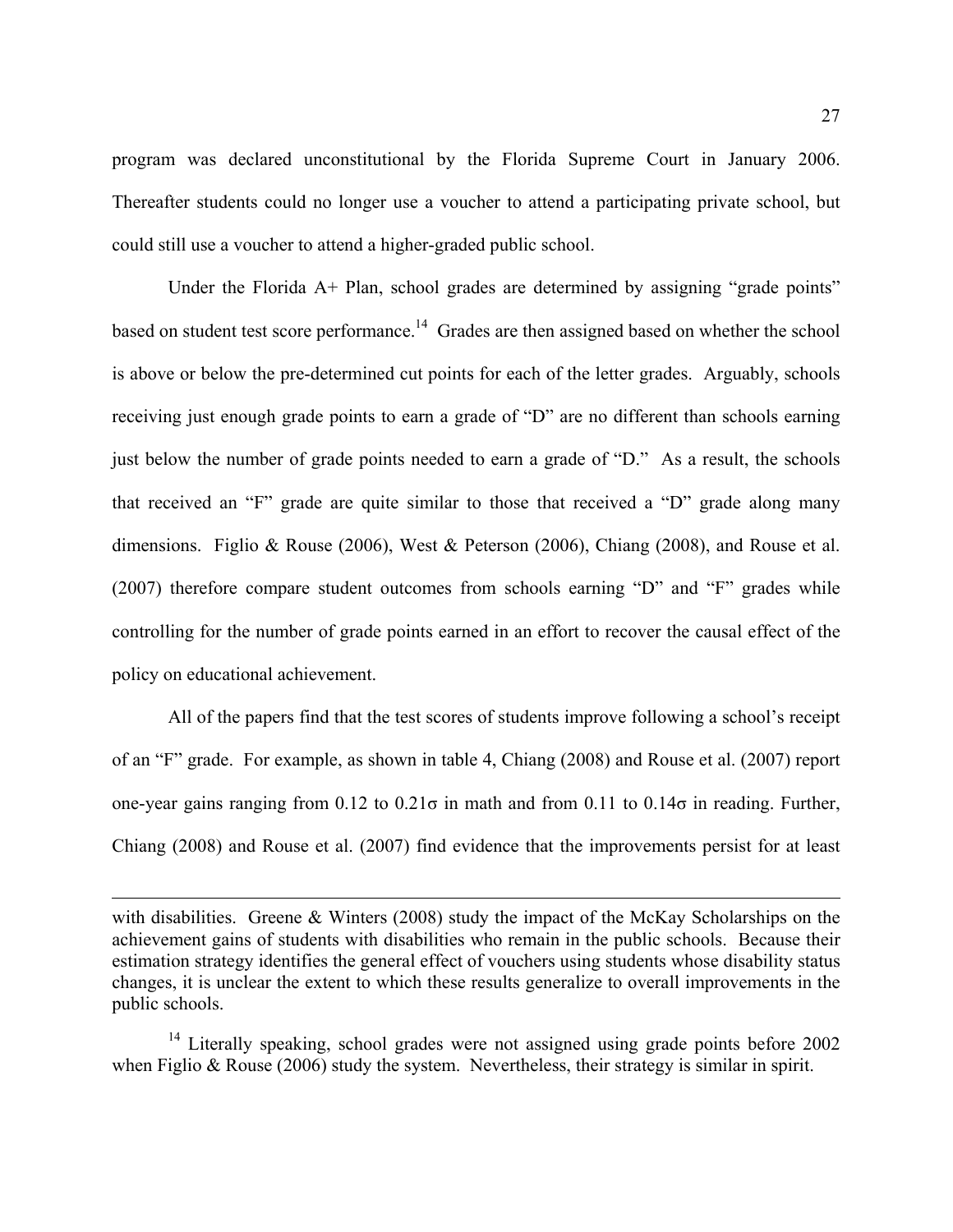three years, even once the students leave the voucher-threatened school.<sup>15</sup> As such, these studies may provide some evidence that increased competitive pressure can generate improvement in public schools.16

However, the F-graded schools in Florida were also stigmatized as "failing" (one of the intents of the public announcements of the grades). As such, one cannot strictly identify a "voucher effect" from a "stigma effect" where under a stigma effect the school administrators and teachers are not motivated to improve because of perceived increased competition, but because the label "failing school" generates a significant loss of utility.<sup>17</sup> Figlio & Rouse (2006) indirectly assess the impact of stigma by comparing student achievement following the implementation of the A+ Plan (which enlisted both the threat of vouchers and stigma ) with student achievement following the placement of schools on a critically low performers list in 1996, 1997, and 1998 that involved public stigma, but no threat of vouchers. They estimate that

<sup>&</sup>lt;sup>15</sup> In addition, Rouse et al.  $(2007)$  report finding evidence that the F-graded schools responded in educationally-meaningful ways. For example, following receipt of an F-grade, schools were more likely to focus on low-performing students, lengthen the amount of time devoted to instruction, and increase resources available to teachers.

 $16$  A statistical issue with which all of the authors wrestle is whether the disproportionate gains by students in the F-graded schools was due to mean-reverting measurement error or reflected actual changes in response to the A+ Plan. Mean-reverting measurement error occurs when gains the year after a school scores unusually low – and is thereby labeled as "F" – reflect the measurement error in test scores. That is, the test scores of students might have increased in many of the "F" schools even in the absence of the A+ Plan simply because they were transitorily low in the prior year. The reliance on a regression discontinuity design helps to mitigate against the presence of mean-reverting measurement error, although the authors employ other strategies as well.

 $17$  Given that school principals and teachers have chosen their profession out of a desire to teach children, such a loss of utility might stem from loss of "identity utility" (Akerlof & Kranton 2005, 2007) or out of fear of loss of standing in the wider community.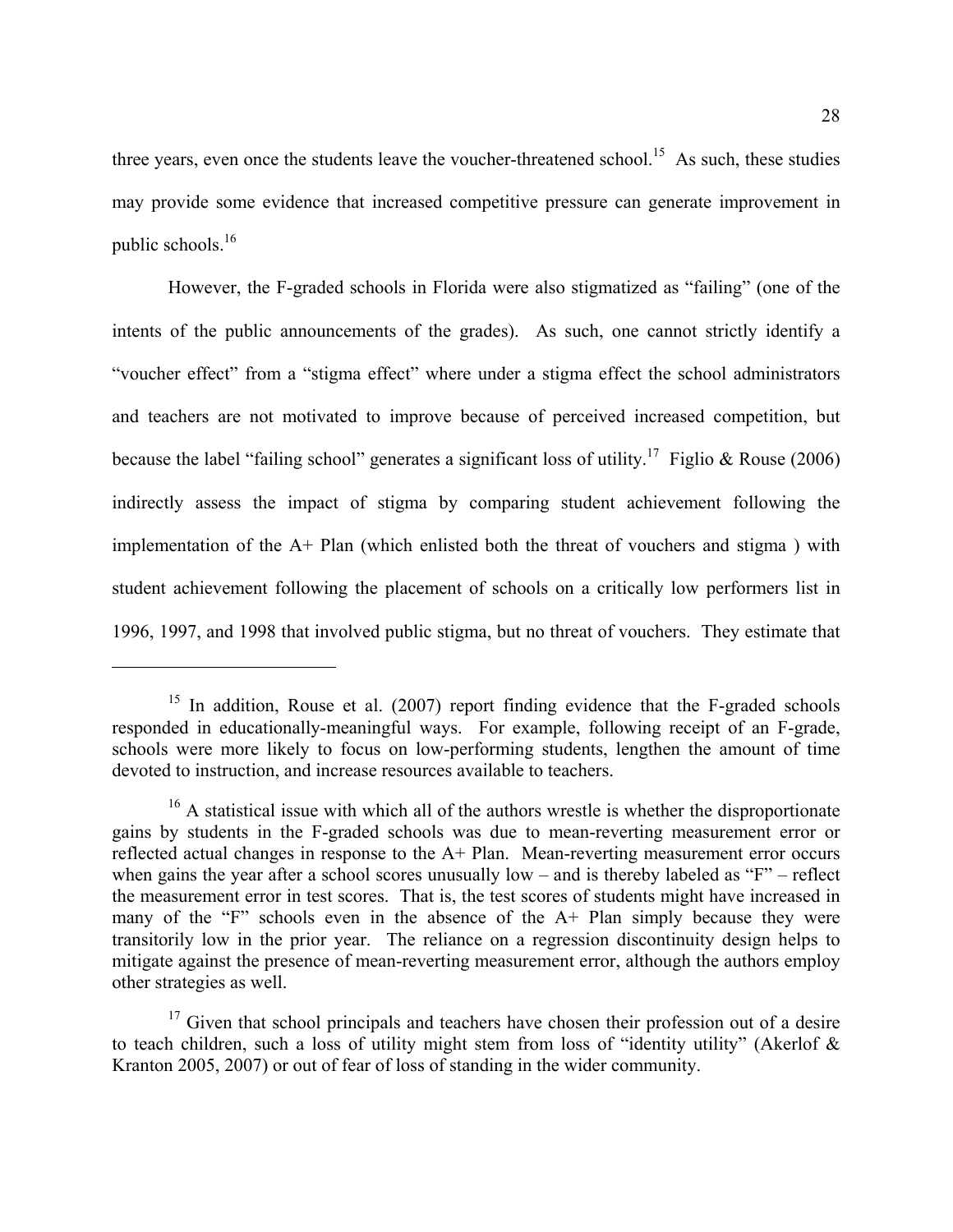the student gains in reading were nearly identical under the two regimes and were actually larger in math following placement on the critically low performers list, suggesting that the relative improvements among the low-performing schools may have been due more to stigma than to the threat of vouchers.

In sum, while the expansion of the Milwaukee Parental Choice Program and the threat of vouchers created by the Florida A+ Plan provide some evidence that student achievement improves in schools facing increased competition, the research strategies do not allow one to rule out other explanations for the improvements. As such, we conclude there is no conclusive support for the potential for vouchers to spur public schools to improve.

### **Do Students Benefit from Other Forms of School Choice**?

As noted previously, school vouchers are not the only mechanism for broadening the publicly-funded schooling choices available to families. School districts have operated magnet schools and implemented open enrollment plans for decades, and more recently, families have had the option of charter schools as well. As such, estimates of the effects of other forms of choice on student achievement may provide additional evidence on the potential gains from private school vouchers. While a full review of the evidence from these other forms of school choice is beyond the scope of this paper, we briefly review some of it.

Charter schools are probably the closest analog within the public sector to private schools. While their administrative organization and regulation varies tremendously from state to state, they are publicly funded and typically have more autonomy than traditional public schools. Importantly, children are not assigned to attend charter schools – they only attend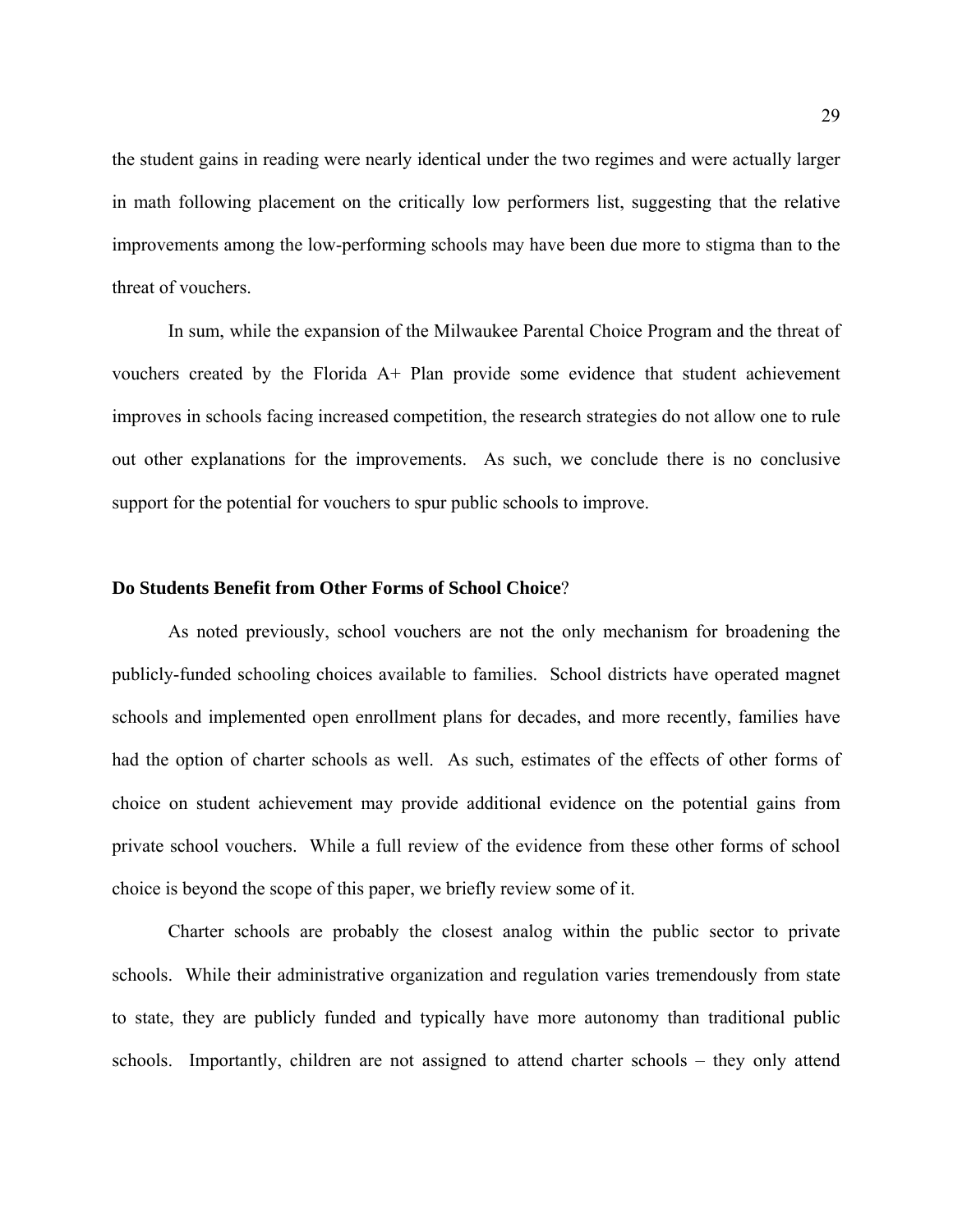through the active choice of their parents. As a way of increasing choice within the public sector, they have become increasingly popular: while there were only two charter schools in operation in the U.S. in 1992 (Bettinger 2005), by 2007 approximately 1,200,000 students attended over 4,100 such schools (http://edreform.com).

Not surprisingly, researchers have begun to find ways to evaluate whether charter schools generate better student outcomes than traditional public schools. Constrained by a dearth of data on individual students, early studies usually relied on test scores at the school level – often from Michigan, an early adopter of charter schools (see, e.g., Eberts & Hollenbeck 2002, Bettinger 2005). These papers typically find that the achievement of students in charter schools is no greater than that in traditional public schools. Clearly a challenge with school-level data, however, is in accounting for the characteristics of the students taking the exam. As a result, more recent studies have been based on student-level data using two general approaches.

The first approach has been to use state-wide student-level data (available from Florida, North Carolina, and Texas) and to control for time-invariant student characteristics using individual-level fixed effects (see Sass 2006, Bifulco & Ladd 2006, and Hanushek et al. 2007). These studies identify the effect of charter schools by comparing a student's achievement in a charter school to his or her achievement in a traditional public school. If there are time-varying differences between students (which there could be since, for example, students might decide to change schools because they started to do poorly in their original school) then the estimates will be biased. That said, all three papers estimate slight negative impacts of charter schools on student achievement gains. There is some evidence, however, that the negative impacts decrease the longer the charter school has been in operation such that after 4-5 years students in charter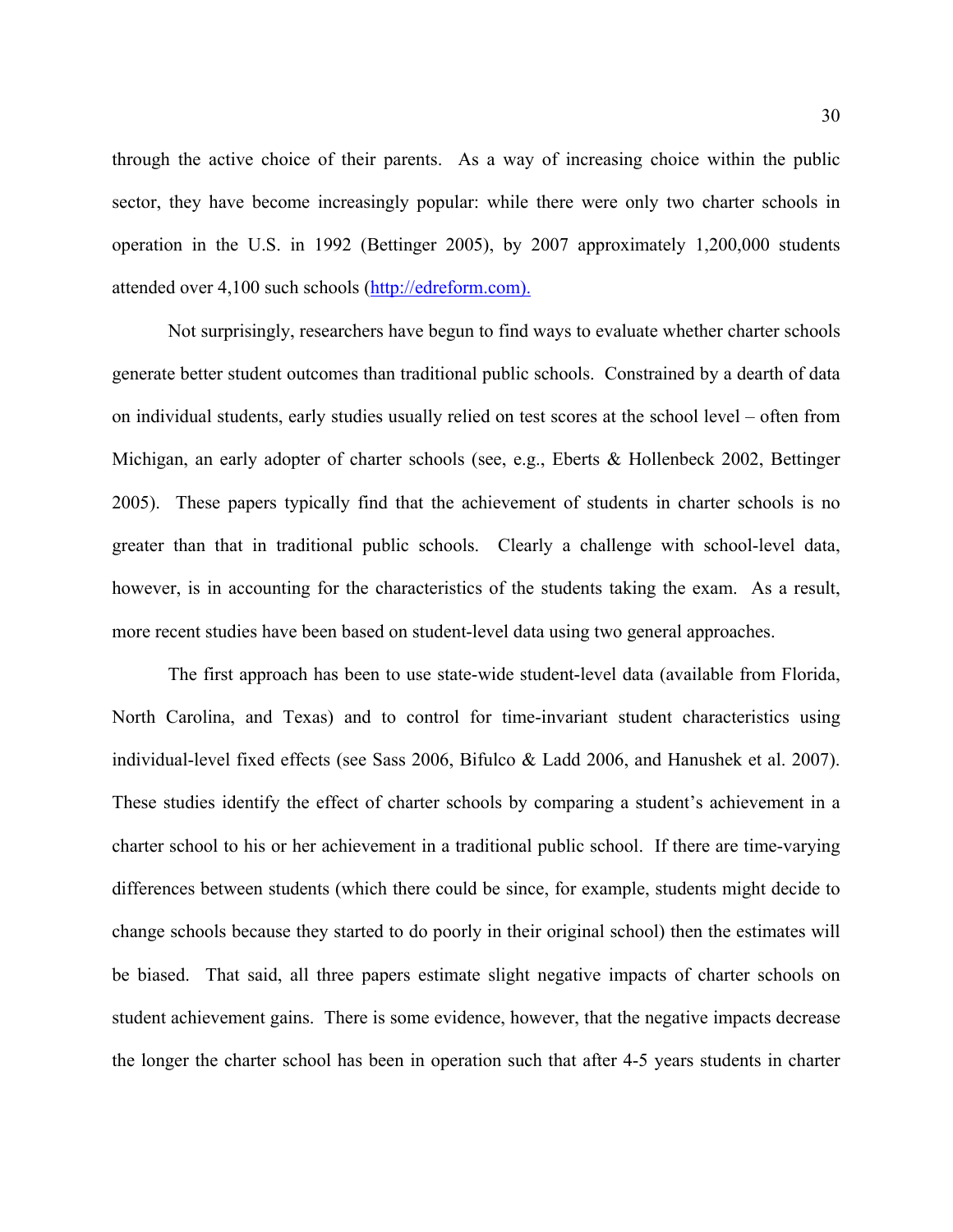schools have similar achievement gains to those in traditional public schools.

A second approach takes advantage of the fact that most charter schools must admit all students who apply or hold a lottery if oversubscribed. These lotteries therefore mimic a random assignment design. Hoxby & Rockoff (2004) and Hoxby & Murarka (2007) implement this design using data from Chicago and New York City. The results are mixed: the evidence from Chicago suggests no overall gains for students attending charter schools while that from New York City suggests small yearly test score gains. Overall the weight of the evidence thus far does not suggest that charter schools are much more effective than traditional public schools; however, these schools are relatively new and their effectiveness may improve with age.

Open enrollment or district-wide school choice – in which students are not assigned to their neighborhood school, but can choose a school within the district – provides another way to generate evidence on whether student achievement improves when students actively choose.<sup>18</sup> In these systems, students typically rank a number of schools and then are matched to schools according to an algorithm. While certain preferences may be built into the selection process – such as for siblings and proximity – these systems often include a lottery. Several recent papers take advantage of the fact that some students are randomly allocated to their school of choice to estimate whether the achievement of lottery "winners" improves relative to the achievement of those who "lose" the lottery. For example, Cullen et al. (2006) and Cullen & Jacob (2007)

<sup>&</sup>lt;sup>18</sup> Magnet schools are another form of choice within public schools, however their typical administration does not lend itself to rigorous analysis. In many districts, magnet schools specialize in a particular subject (e.g., music, science, computers, foreign language) and the schools are not obligated to randomly select students if oversubscribed. As such, it is difficult to obtain statistically unbiased estimates of their effectiveness.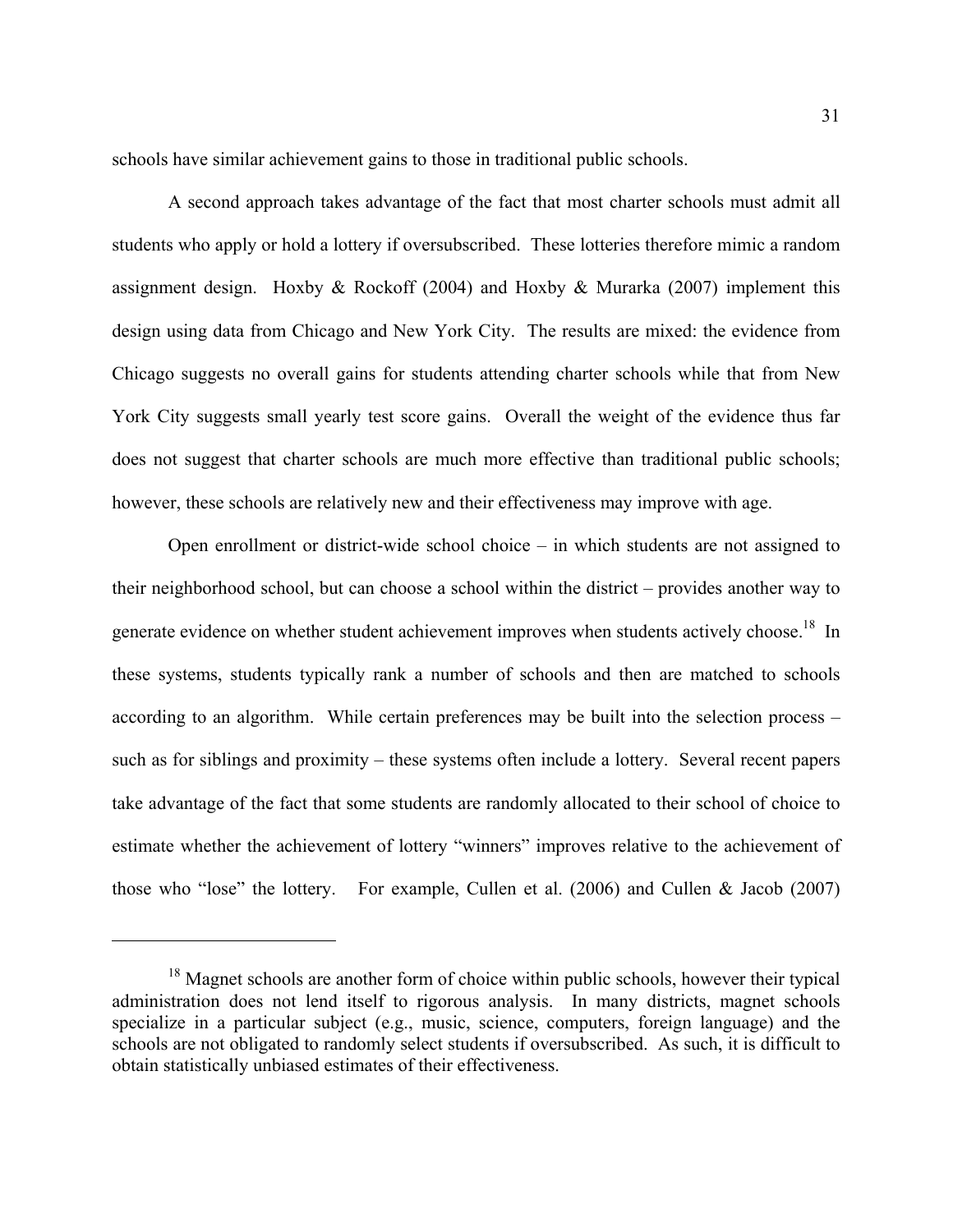exploit randomized lotteries among high schools and elementary schools in the Chicago Public School District and find no overall improvement in academic achievement among lottery winners compared to lottery losers. Similarly, Hastings et al. (2006) study the introduction of open enrollment in the Charlotte-Mecklenburg Public School District and also report no overall gains among lottery winners.<sup>19</sup>

Other sources of choice also provide some evidence on the potential for competition to improve public schools. As noted earlier, perhaps the largest potential source of competition between public schools arises because school quality already factors heavily into residential choices. While there is no direct evidence on whether public schools respond to such choice, Hoxby (2000, 2007) attempt to assess whether public school students in metropolitan areas where there are many school districts (and hence much residential choice) perform better than public school students in metropolitan areas where there are fewer school districts. Because the size of school districts may be endogenous, she employs an instrumental variables strategy using the number of rivers in the metropolitan area as an instrument for the concentration of districts in an area. While Hoxby (2000, 2007) concludes that competitive pressure, indeed, improves public school student achievement, Rothstein (2007) finds that her results are sensitive to the manner in which the instrumental variable is constructed.

The rapid growth of charter schools provides another means of studying the potential impact of competition on traditional public schools. Bettinger (2005), Bilfulco & Ladd (2006),

<sup>&</sup>lt;sup>19</sup> Using a structural model to identify parental preferences, Hastings et al. (2006) conclude that academically-oriented families benefit from school choice. Hastings and Weinstein (forthcoming) also reach this conclusion based on a randomized experiment in which they manipulated the presentation of information available to parents on school test scores.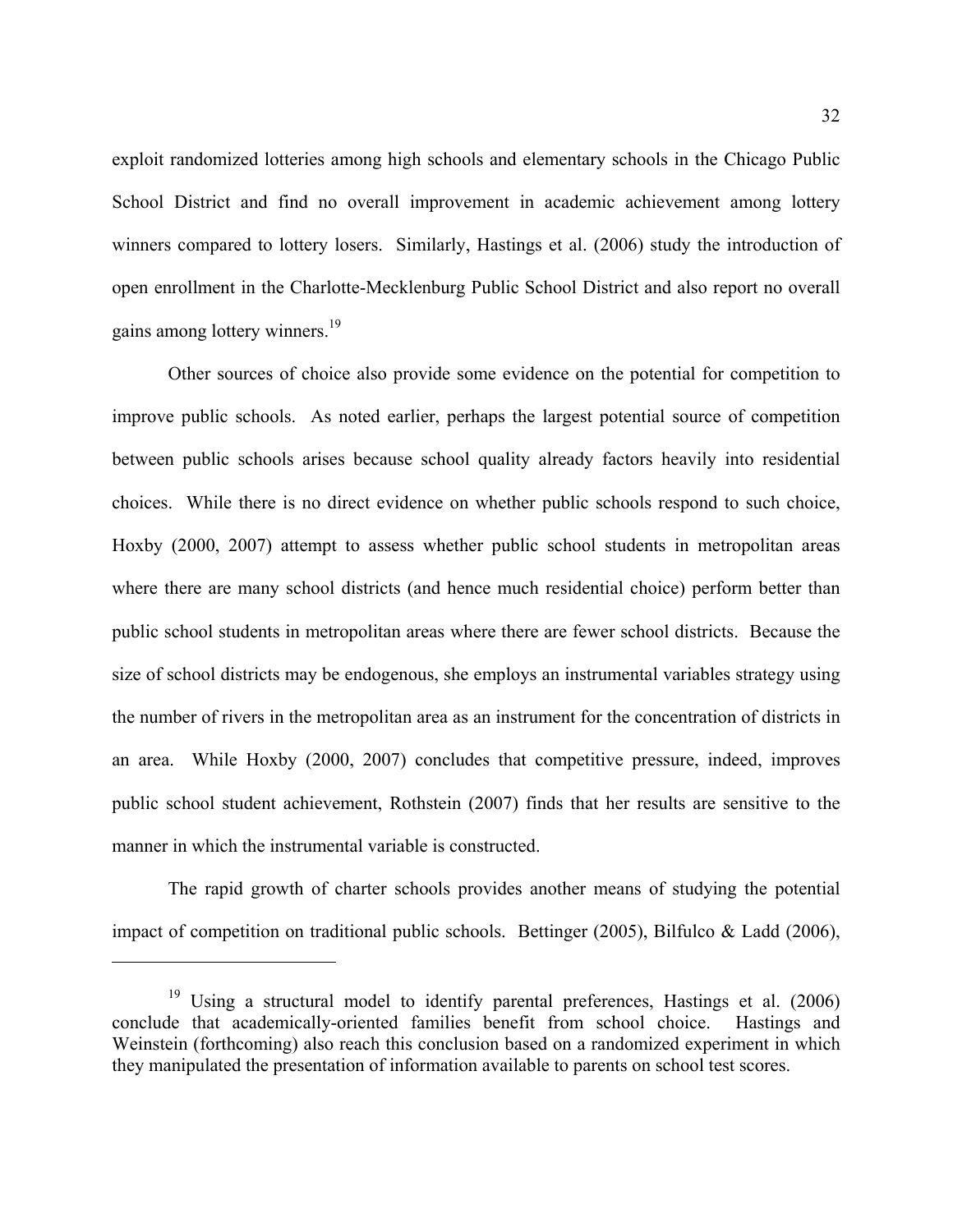and Sass (2006) attempt to estimate whether an increase in the number of charter schools near traditional public schools improves the achievement of students in the traditional public schools. Bettinger (2005) and Bilfulco and Ladd (2006) find no evidence that the achievement of students who remain in the nearby traditional public schools improves with the presence of charter schools, although Sass (2006) finds some evidence for improvement in math achievement.<sup>20</sup>

Overall, other forms of school choice do not provide strong evidence that students who exercise their choice experience achievement gains. Further, the weight of the evidence suggests that these other forms of school choice do not induce public schools to improve either. That said, the research on charter schools, in particular, is relatively new (as is the sector); as the schools mature and become more established within communities both their effectiveness and their "threat" to the local public schools as a viable alternative may increase.

### **Might School Vouchers be a Cost-Neutral Way to Increase Social Welfare?**

<u>.</u>

While the literature on achievement gains does not find wholesale improvement from voucher programs, vouchers may nonetheless make sense from a cost-benefit perspective, particularly if one broadens the potential criteria on which to judge them. First, one might support vouchers as a way of promoting greater equity by providing poor families more opportunities for opting out of the public system – such as those currently enjoyed by wealthier

 $20$  Bettinger (2005) attempts to account for the fact that the location of charter schools may not be exogenous by taking advantage of institutional details in the development of such schools in Michigan. Both Bilfulco  $\&$  Ladd (2006) and Sass (2006) attempt to do so by including fixed effects that reflect student enrollment spells in a particular school (such that the impact of the local competition is identified by comparing students in the same school as the level of competition changes).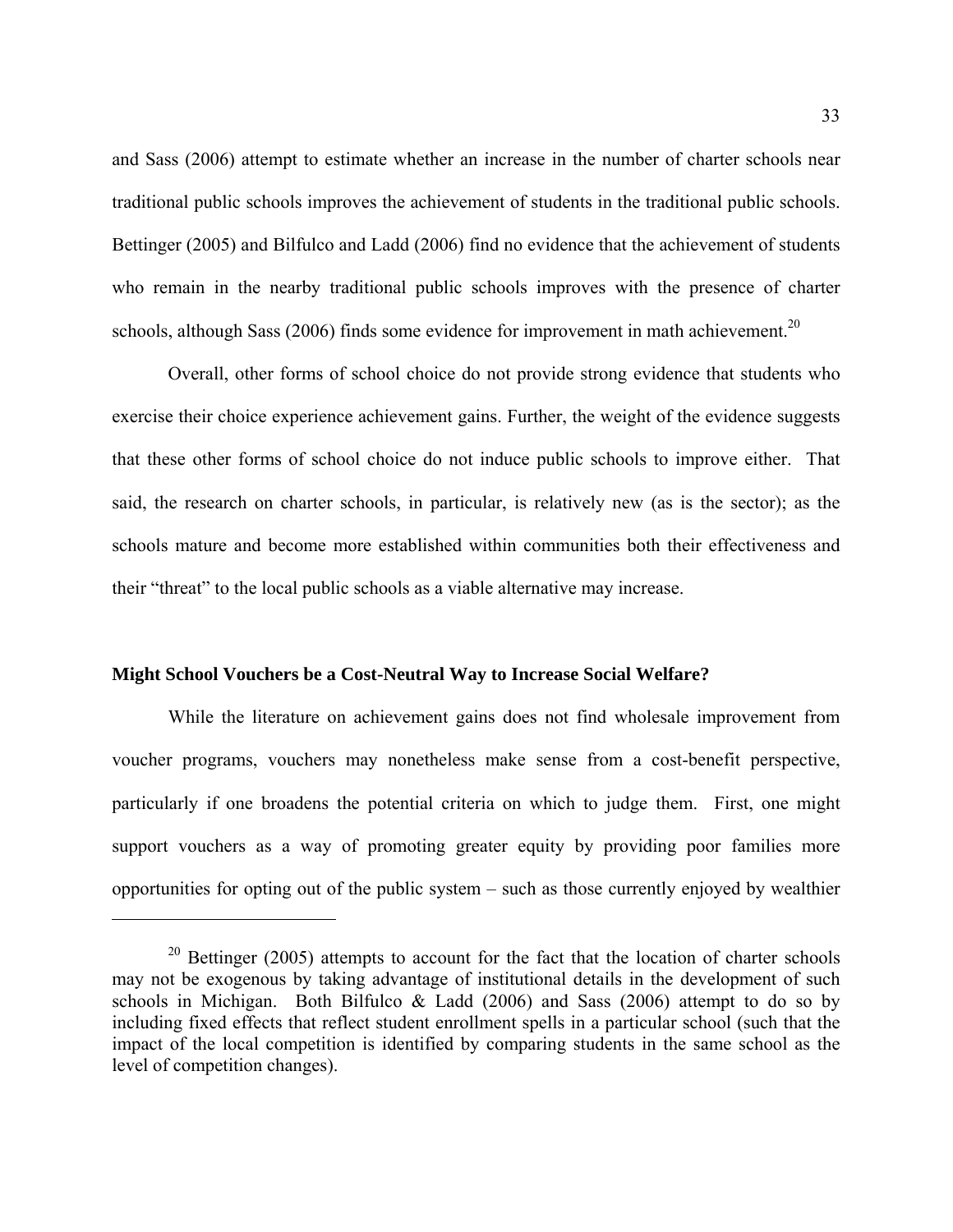families. Second, one consistent finding in the literature is that voucher parents report being more satisfied with their current schooling than non-voucher parents. For example, in the DCOSP parents of students offered a voucher gave their child's school a significantly higher overall grade on a five-point scale (grades "A" through "F") and were significantly more likely to give their child's school a grade of "A" or "B." Further, they reported significantly greater satisfaction with their child's school on all dimensions asked, including location, class sizes, discipline, academic quality, and the racial mix of the students (Wolf et al. 2007). These results have also generally been reported for other voucher programs such as those in New York City (Mayer et al. 2002) and Milwaukee (Witte et al. 1995). $^{21}$ 

If one considers gains in equity and increased parental satisfaction, then introducing vouchers could increase social welfare if vouchers are no more expensive than our current system of public education. This potential net improvement in social welfare depends on both the general equilibrium effects of vouchers and the cost advantage over current public schools, two issues that are not well understood. While small-scale voucher programs indicate that parents offered a voucher are more satisfied with their child's school than those not offered a voucher, a large scale voucher program might generate some parents who are more satisfied and some who

 $21$  At the same time, not all parents are satisfied with the voucher schools. Focus groups from DCOSP participants found that parents believed a few schools misrepresented aspects of their program and that there was a need for an evaluation of participating schools (Stewart et al. 2007). Similarly, in the early years of the Milwaukee Parental Choice Program, 43% of the parents who took their children out of the voucher schools cited the quality of the voucher school as one of the primary reasons for withdrawal; including being unhappy with the staff, the education their child was receiving, a lack of programs for special needs, and that the teachers were too disciplinarian. Thirty percent cited the quality of the program, including hidden school fees, difficulties with transportation, and the limitation on religious instruction (Witte et al. 1995).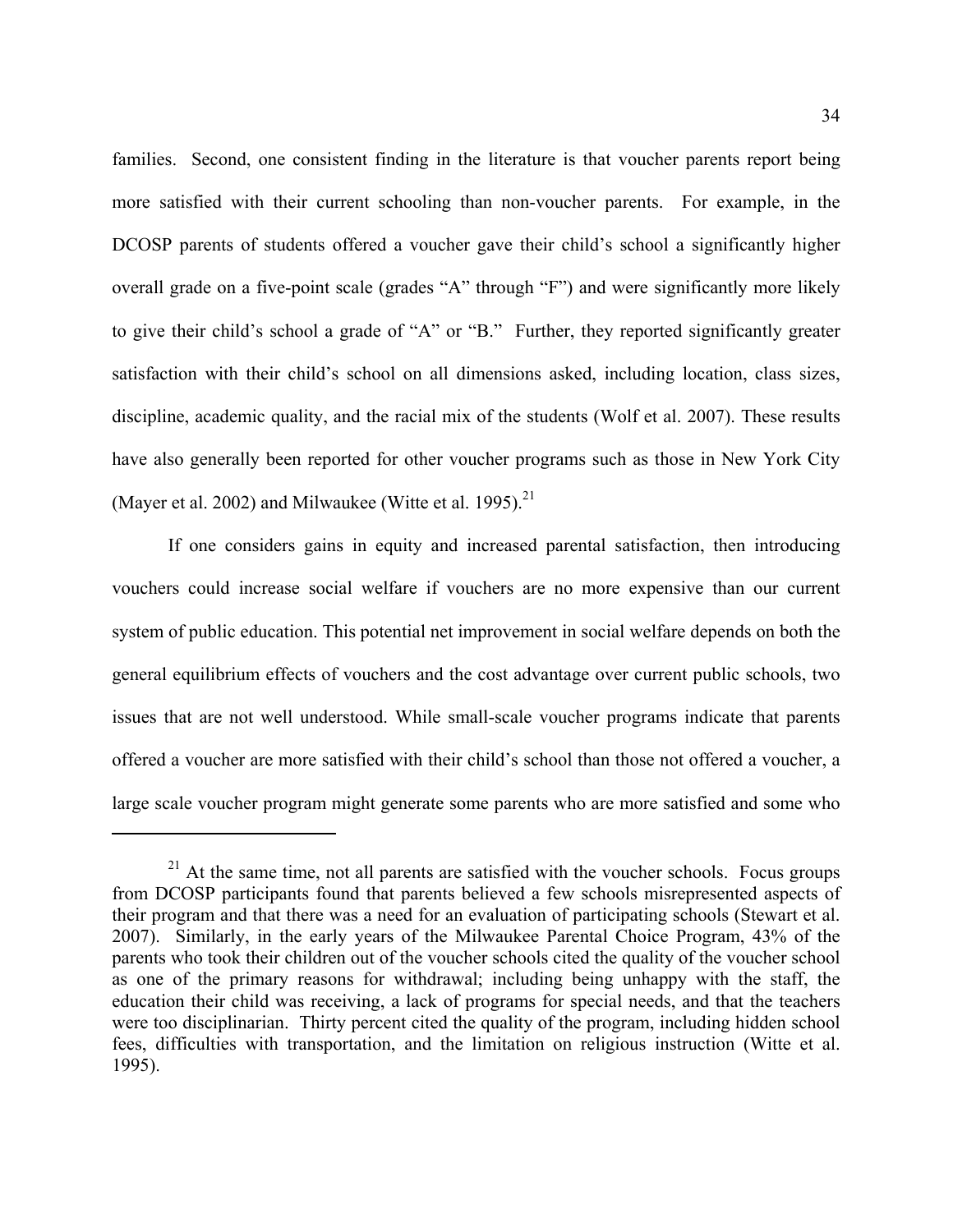are less satisfied. In order for social welfare to be increased with a cost-neutral voucher program, the benefits to the parents made better off must be large enough to outweigh the losses to parents made worse off.

Additionally, it is not clear that a well-developed voucher program would be cost-neutral. On its face an education voucher system should be no more expensive than the current system as the state (or other public entity) would simply send a voucher check to schools for each participating child rather than to the local public school or district. However, if implemented on a large scale, there may be other, less appreciated costs that would depend critically on the design of the program. Levin & Driver (1997) caution that depending on how a program deals with students currently attending private schools, the transportation of children to and from school, record keeping and monitoring of student enrollment, and the process of adjudicating disputes (particularly if there are differing voucher amounts), the cost of a voucher system could actually exceed those of the current geographically-based system. While their estimates are rough – based on hypothetical voucher programs and crudely estimated costs – their analysis suggests, at a minimum, that we should not assume a voucher program would be cost-neutral. Further, there may be large costs associated with the transition to a voucher system that should be considered.

### **Why has it been so difficult to observe large improvements in student achievement?**

Why might vouchers (or competition in general) not generate large improvements in student achievement? One explanation may be that the public sector is not as inefficient as many perceive because schools already compete for students through residential choice (see, e.g.,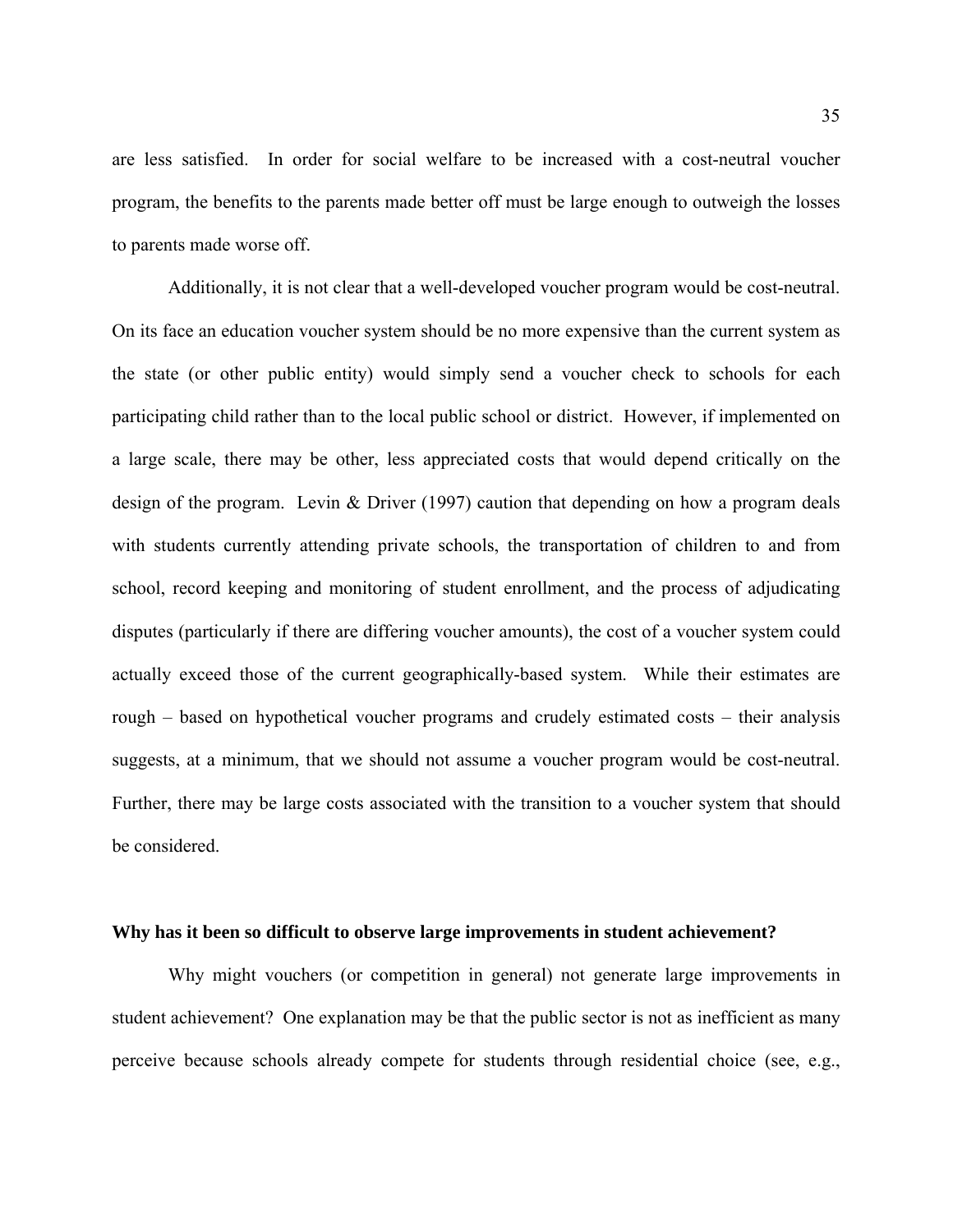Barrow & Rouse 2004). Another explanation may be that the education sector does not meet the conditions for perfect competition to result in an efficient outcome (Garner & Hannaway 1982). For one, information on school quality may be costly and difficult for parents to obtain. Obviously, any potential academic gains from additional choice cannot be realized if consumers do not have the information on which to make informed decisions. Further, education is not a homogenous good. While competition for students may make schools more responsive to parents, this may be achieved through changes in other dimensions, such as religious education or nicer gymnasiums, rather than academic achievement. A growing literature is attempting to understand what kind of information is available to parents or conversely, whether one can improve it or make it more transparent (see, e.g., Hastings & Weinstein, forthcoming). Similarly, several recent studies have attempted to better understand the extent to which parents – particularly low-income parents who would most likely be offered school vouchers – factor a school's academic quality into their decision-making process (Hanushek et al. 2007; Hastings et al. 2005, 2006; Hastings & Weinstein forthcoming; and Jacob & Lefgren 2007). Unfortunately, the findings are mixed.

In addition, the studies to date necessarily focus on the short-run effects of vouchers when, in fact, there may be longer-run impacts on high school graduation, college enrollment, or even future earnings. For example, Altonji et al. (2005b) study the effect of Catholic education on a variety of outcomes and find little evidence that Catholic schools raise student test scores. At the same time, their results suggest that Catholic schools increase the probability of graduating from high school and potentially the probability of enrolling in college. These longerrun effects have yet to be credibly examined in studies of school vouchers.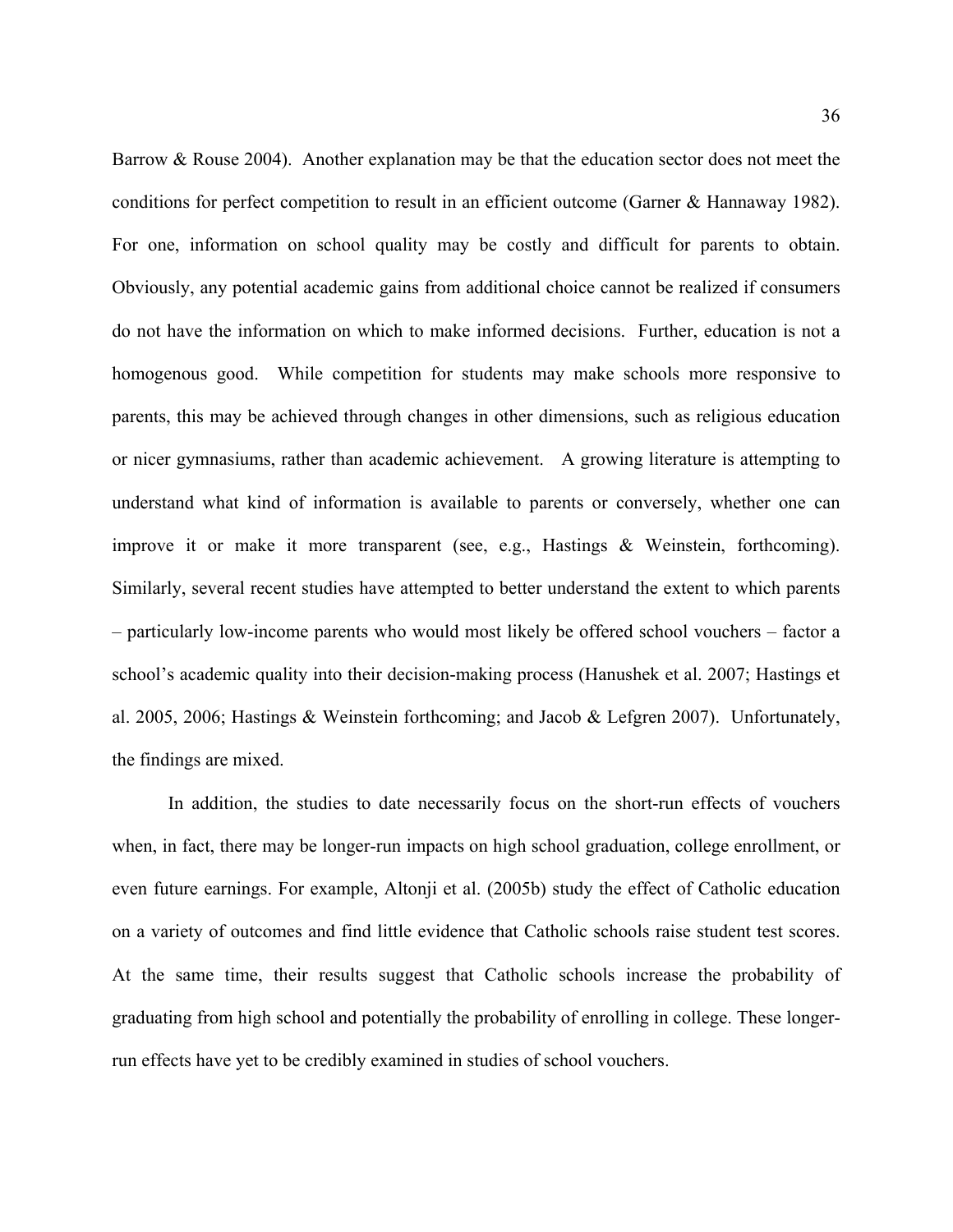### **CONCLUSION**

Milton Friedman's dream of a publicly-funded – but not necessarily publicly-provided – school system where parents have a choice of many different schools for their children has never been tested in the U.S. And yet, its theoretical appeal has led to several, mostly small-scale, attempts to determine whether students might benefit from such a reform. Unfortunately, results from these small programs cannot test Friedman's hypotheses. The most credible evidence comes from studies focused on the short-run academic gains for students who use vouchers. As a result, many questions remain about the potential long-run impacts on academic outcomes and about both the public and private sector responses to a large, permanent, and well-funded voucher program.

Keeping these limitations in mind, the best research to date finds relatively small achievement gains for students offered education vouchers, most of which are not statistically different from zero. Further, what little evidence exists about the likely impact of a large-scale voucher program on the students who remain in the public schools is at best mixed, and the research designs of these studies do not necessarily allow the researchers to attribute any observed positive gains solely to school vouchers and competitive forces. The evidence to date from other forms of school choice is not much more promising. As such, while there may be other reasons to implement school voucher programs, one should not anticipate large academic gains from this seemingly inexpensive reform.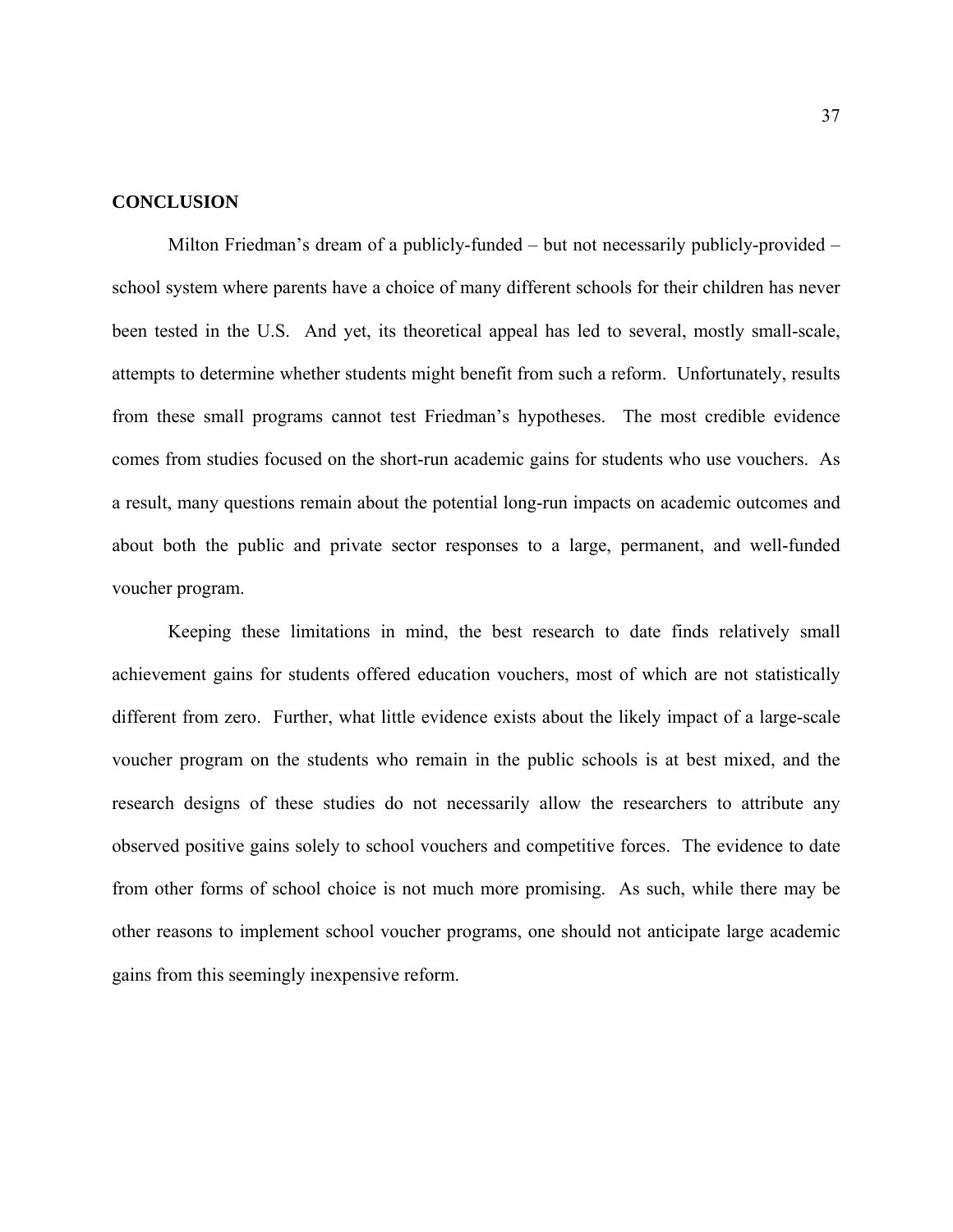### **LITERATURE CITED**

- Akerlof GA, Kranton R. 2005. Identity and the economics of organizations. *J. Econ. of Perspectives*. 19(1):9-32
- Akerlof GA, Kranton R. 2007. *More than Money: Economics and Identity*, manuscript. Princeton University Press
- Altonji JG, Elder TE, Taber CR. 2005a. Selection on observed and unobserved variables: assessing the effectiveness of catholic schools. *J. of Polit. Econ*. 113(1):151-84
- Altonji JG, Elder TE, Taber CR. 2005b. An evaluation of instrumental variable strategies for estimating the effects of catholic schooling. *J. of Hum. Resources*. 60(4):791-821
- Angrist, JD, Imbens, GW. 1994. Identification and estimation of local average treatment effects. *Econometrica.* 62(2): 467-475
- Angrist, JD, Imbens, GW, Rubin, DB. 1996. Identification of causal effects using instrumental variables. *J. Am. Stat. Assoc.* 91(434): 444-472
- Angrist J, Bettinger E, Bloom E, King E, Kremer M. 2002. Vouchers for private schooling in Columbia: randomized natural experiment. *Am. Econ. Rev*. 92(5):1535-58
- Angrist J, Bettinger E, Kremer M. 2006. Long-term educational consequences of secondary school vouchers: evidence from administrative records in Colombia. *Am. Econ. Rev.* 96(3):847-62
- Barrow L. 2002. School choice through relocation: evidence from the Washington, D.C. area. *J. of Public Econ*. 86(2):155-89
- Barrow L, Rouse CE. 2004. Using market valuation to assess public school spending. *J. of Pub. Econ*. 88(9-10):1747-69
- Belfield, CR. 2007. *Achievement effects of the Cleveland Scholarship and Tutoring Program.* Work. Pap, Dep. Econ., Queen's Univ.
- Bettinger EP. 2005. The effect of charter schools on charter students and public schools. *Econ. of Ed. Rev*. 24(2):133-47
- Bifulco R, Ladd HF. 2006. The impacts of charter schools on student achievement: evidence from North Carolina. *Ed. Finance and Policy*. 1(1):50-90

Bearse P, Glomm G , Ravikumar B. 2004. *Majority voting and means-tested vouchers*. Work.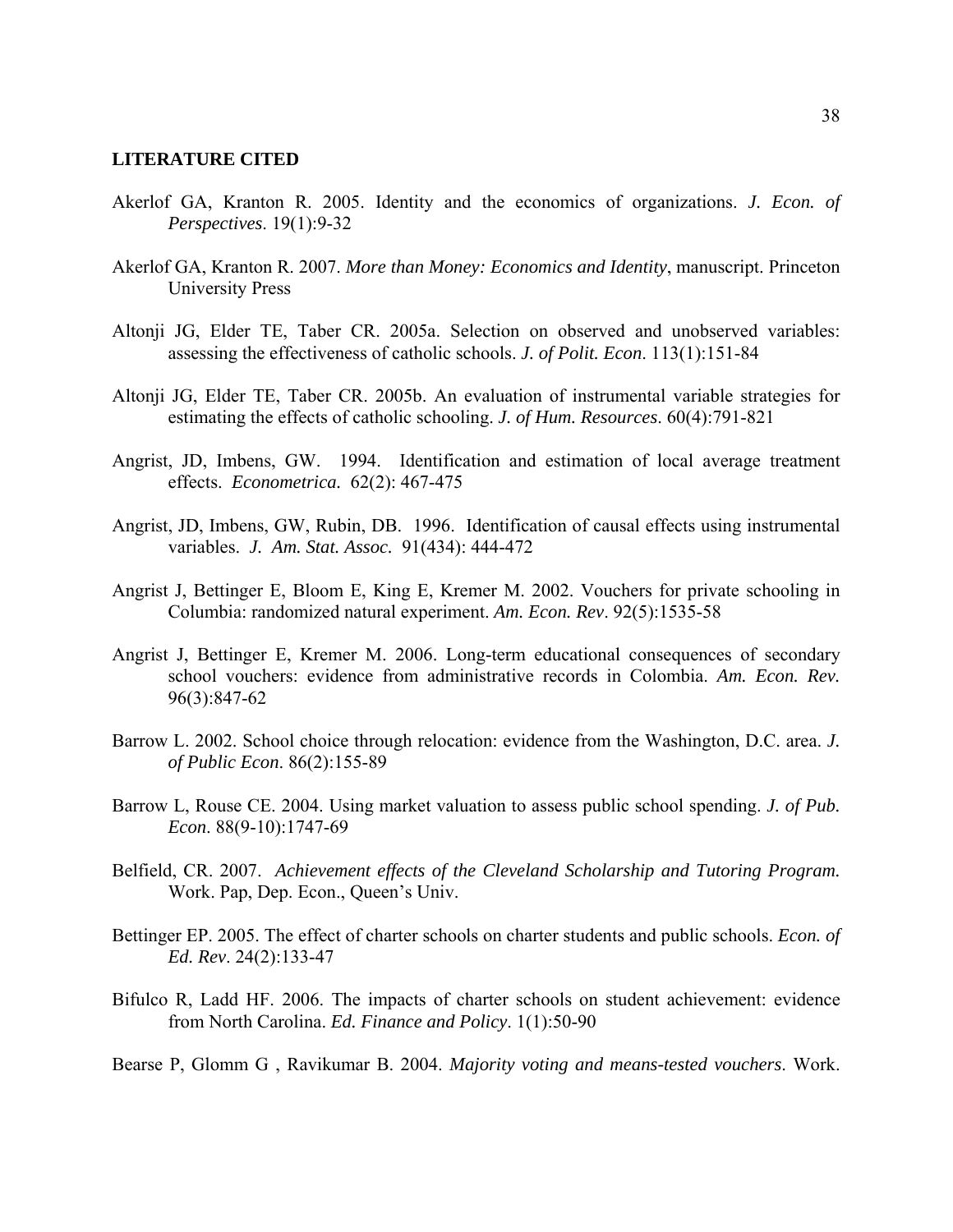Pap., Univ. of Iowa.

- Black SE. 1999. Do better schools matter? parental valuation of elementary education. *Q. J. of Econ.*, 114(2):577-99
- Cain GG, Goldberger AS. 1983. Public and private schools revisited. *Sociol. of Ed*. 56:208-18
- Carnoy M, Adamson F, Chudgar A, Luschei TF, Witte JF. 2007. *Vouchers and Public School Performance*. Washington, DC: Economic Policy Institute
- Chakrabarti R. 2008. Can increasing private school participation and monetary loss in a voucher program affect public school performance?: evidence from Milwaukee. *J. of Pub. Econ*. 92(5-6):1371-93
- Chiang H. 2008. *How accountability pressure on failing schools affects student achievement*. Work. Pap. Dep. Econ. Harvard Univ.
- Coleman J, Hoffer T, Kilgore S. 1982a. *High School Achievement: Public, Catholic and Private Schools Compared*. New York: Basic Books
- Coleman J, Hoffer T, Kilgore S. 1982b. Cognitive outcomes in public and private schools. *Sociol. of Ed*. 55(2-3):65-76
- Cullen JB, Jacob BA. 2007. *Is gaining access to selective elementary schools gaining ground? Evidence from randomized lotteries*. Work. Pap., National Bureau Economic Research
- Cullen JB, Jacob BA, Levitt S. 2006. The effect of school choice on participants: evidence from randomized lotteries. *Econometrica*. 74(5):1191-230
- Cunha F, Heckman J. 2007. *The technology of skill formation*. Work. Pap., National Bureau Economic Research
- Eberts RW, Hollenbeck KM. 2002. *Impact of charter school attendance on student achievement in Michigan.* Work. Pap., W.E. Upjohn Institute Employment Research
- Epple D, Romano R. 1998. Competition between private and public schools, vouchers, and peergroup effects. *Am. Econ. Rev*. 88(1):33-62
- Epple D, Romano R. 2003. Schools, choice, and the distribution of educational benefits. In *The Economics of School Choice*, ed. CM Hoxby, 227-86. Chicago: The University of Chicago Press
- Evans, WN, Schwab, RM. 1995. Finishing high school and starting college: do catholic schools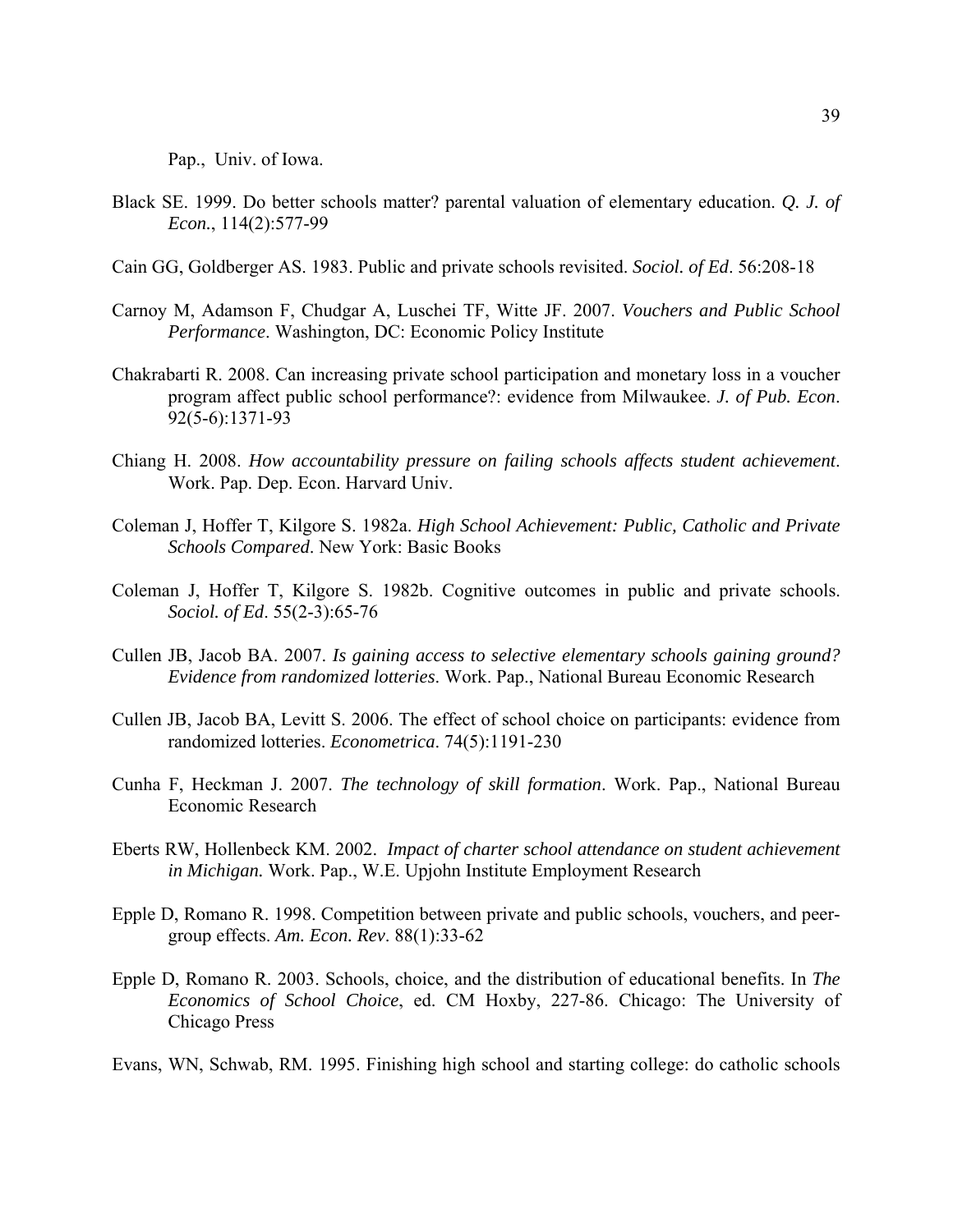make a difference? *Q. J. of Econ.* 110(4): 941-74

Figlio D, Rouse C. 2006. Do accountability and voucher threats improve low-performing schools?. *J. of Public Econ.* 92(1-2):239-55

Friedman, Milton. 1962. *Capitalism and Freedom*. Chicago: University of Chicago Press

- Garner W, Hannaway J. 1982. Private schools: the client connection. In *Family Choice in Schooling: Issues and Dilemmas*, ed. ME Manley-Casimir, 199-33. Lexington, MA: Lexington Books
- Goldberger AS, Cain GG. 1982. The causal analysis of cognitive outcomes in the Coleman, Hoffer and Kilgore report. *Sociol. of Ed*. 55(2-3):103-22
- Greene JP, Peterson PE, Du J. 1999. Effectiveness of school choice: the Milwaukee experiment. *Ed. and Urban Soc.y*. 31(2):190-213
- Greene JP, Winters MA. 2008. The effect of special education vouchers on public school achievement: evidence from Florida's McKay Scholarship Program. *Manhattan Institute for Policy Research*, Civic Report 52
- Hanushek EA, Kain JF, Rivkin SG, Branch GF. 2007. Charter school quality and parental decision making with school choice. *J. of Public Econ*. 91(5-6):823-48
- Hastings JS, Kane TJ, Staiger DO. 2005. *Preferences and school competition: evidence from a public school choice program*. Work. Pap., National Bureau Economic Research
- Hastings JS, Kane TJ, Staiger DO. 2006. *Preferences and heterogeneous treatment effects in a public school choice lottery*. Work. Pap., National Bureau Economic Research
- Hastings JS, Weinstein JM. Forthcoming. Information, school choice, and academic achievement: evidence from two experiments. *Q. J. of Econ.*
- Hill CJ, Bloom HS, Rebeck Black A, Lipsey MW. 2007. *Empirical benchmarks for interpreting effect sizes in research*. Work. Pap., MDRC
- Hsieh CT, Urquiola M. 2005. The effects of generalized school choice on achievement and stratification: Evidence from Chile's school voucher program. *J. of Public Econ*. 90:1477-503
- Howell WG, Wolf PJ, Campbell DE, Peterson PE. 2002. School vouchers and academic performance: results from three randomized field trials. *J. of Policy Analysis and Management*. 21(2):191-217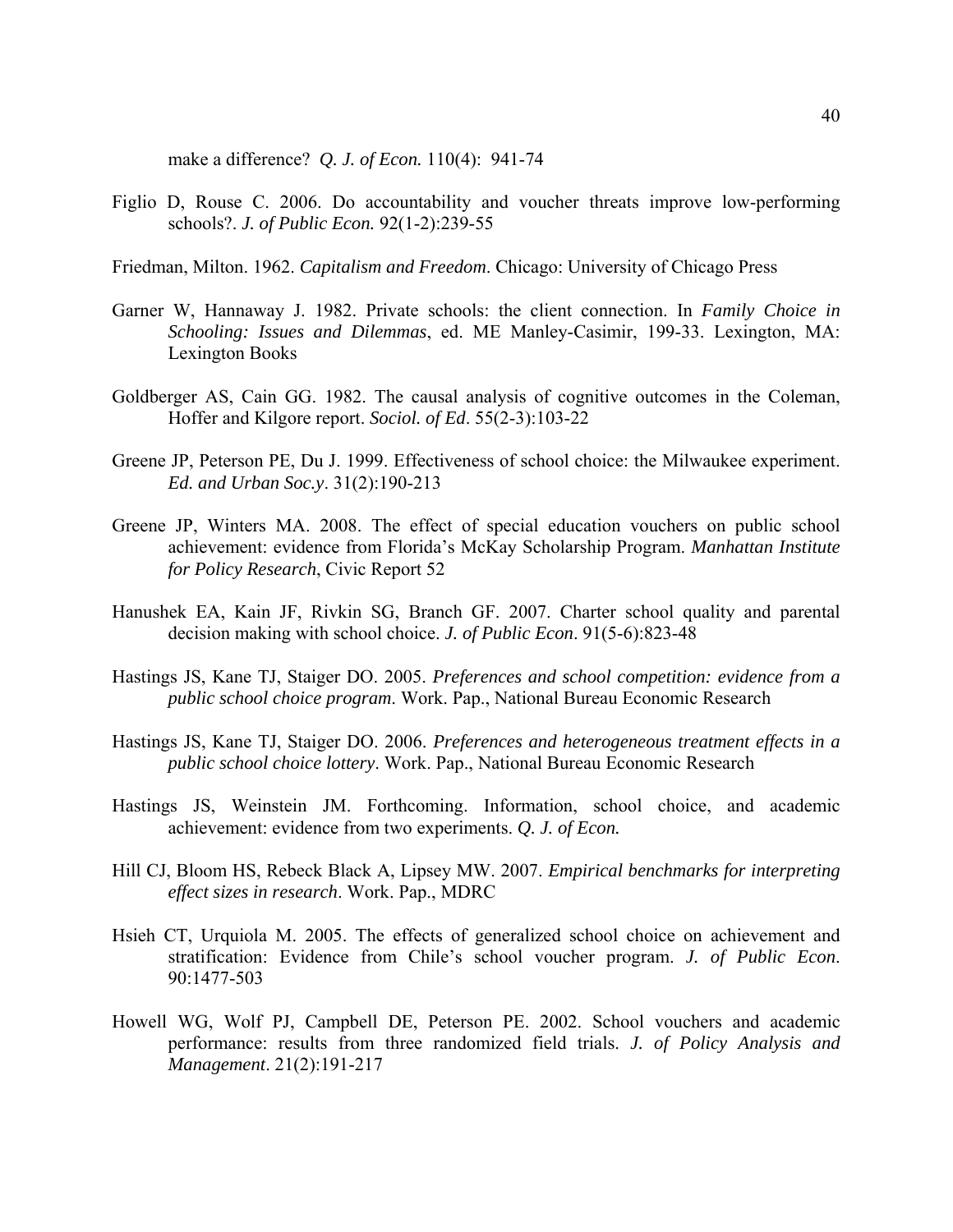- Hoxby CM. 2000. Does competition among public schools benefit students and taxpayers?. *Am. Econ. Rev*. 90(5):1209-38
- Hoxby CM. 2003. School choice and school productivity: could school choice be a tide that lifts all boats?. In *The Economics of School Choice*, ed. CM Hoxby, 287-341. Chicago: The University of Chicago Press
- Hoxby CM. 2007. Competition among public schools: reply. *Am. Econ. Rev*. 97(5):2038-55
- Hoxby CM, Rockoff JE. 2004. *The impact of charter schools on student achievement*. Work. Pap. Business Sch., Columbia Univ.
- Hoxby CM, Murarka S. 2007. *Charter schools in New York City: who enrolls and how they affect their students' achievement*. Work. Pap. New York City Charter Schools Evaluation Project
- Krueger AB, Zhu P. 2004. Another look at the New York City voucher experiment. *Am. Behavioral Scientist*. January 2004, pp.658-98.
- Levin HM, Driver CE. 1997. Costs of an educational voucher system. *Ed. Econ*. 5(3):65-283
- Mayer DP, Peterson P, Myers DE, Tuttle CC, Howell WG. 2002. School choice in New York City after three years: An evaluation of the school choice scholarships program. final report. *Mathematica Policy Research, Inc*.
- Jacob BA, Lefgren L. 2007. What do parents value in education? an empirical investigation of parents' revealed preferences for teachers. *Q. J. of Econ*. 122(4):1603-37
- Metcalf KK. 2001. Cleveland scholarship program evaluation: 1998-2000 technical report. *Indiana Center for Evaluation, mimeo*
- Metcalf KK, Boone WJ, Stage FK, Chilton TL, Muller P, Tait P. 1998. A comparative evaluation of the Cleveland Scholarship and Tutoring Grant Program year one: 1996-97
- Neal D. 1997. The effects of catholic secondary schooling on educational achievement," *J. of Labor Econ.*15 (1), part 1:98-123
- Nechyba TJ. 1999. School finance induced migration patterns: the impact of private school vouchers. *J. of Public Econ. Theory*. 1(1):5-50
- Nechyba TJ. 2000. Mobility, targeting, and private-school vouchers. *Am. Econ. Rev*. 90(1):130- 46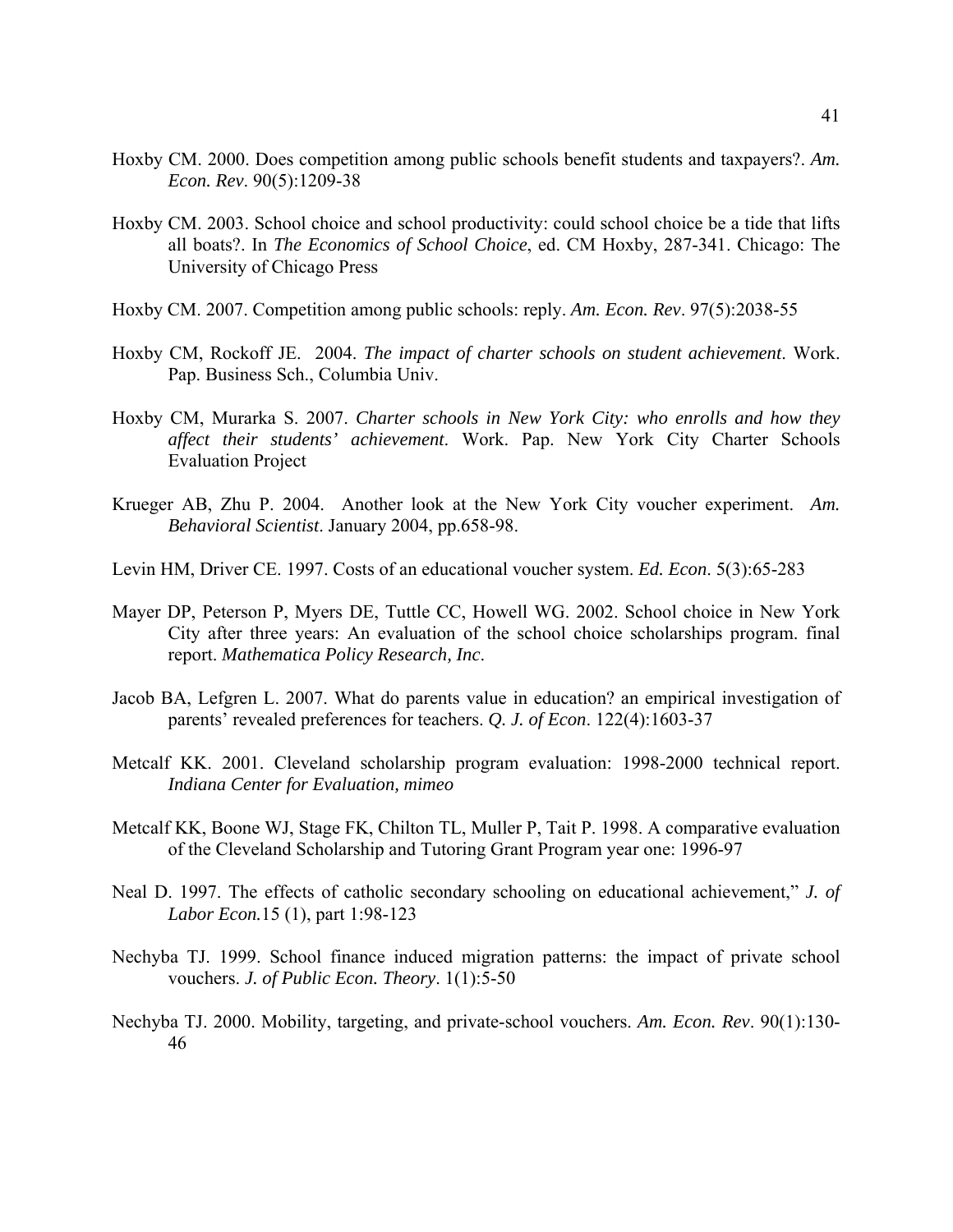- Nechyba TJ. 2003. School finance, spatial income segregation and the nature of communities *J. of Urban Econ*. 54(1):61-88
- Perie M, Moran R, Lutkus AD. 2005. NAEP 2004 Trends in Academic Progress: Three Decades of Student Performance in Reading and Mathematics. *U.S. Department of Education, Institute of Education Sciences, National Center for Education Statistics*
- Rothstein J. 2006. Good principals or good peers? parental valuations of school characteristics, Tiebout equilibrium, and the incentive effects of competition among jurisdictions. *Am. Econ. Rev*. 96(4):1333-50
- Rothstein JM. 2007. Does competition among public schools benefit students and taxpayers? comment. *Am. Econ. Rev*. 97(5):2026-37
- Rouse CE. 1998. Private school vouchers and student achievement: an evaluation of the Milwaukee Parental Choice Program. *The Q. J. of Econ*. 113(2):553-602
- Rouse CE, Hannaway J, Goldhaber D, Figlio D. 2007. *Feeling the Florida heat?: how lowperforming schools respond to voucher and accountability pressure*. Work. Pap., National Bureau Economic Research
- Sass TR. 2006. Charter schools and student achievement in Florida. *Ed. Finance and Policy* 1(1):91-122
- Stanford Achievement Test Series, Ninth Edition. 1996. Technical Data Report. San Antonio: Harcourt Brace
- Stewart T, Wolf PJ, Cornman SQ, McKenzie-Thompson K. 2007. *Satisfied, optimistic, yet concerned: parent voices on the third year of the DC Opportunity Scholarship Program.*  Work. Pap. Public Policy Institute, Georgetown Univ.
- TerraNova Technical Report, CTB McGraw-Hill. 2001. Published by CTB/McGraw Hill of McGraw-Hill Education, a division of The McGraw-Hill Companies
- Tice P, Princiotta D, Chapman C, Bielick S. 2006. Trends in the use of school choice: 1993 to 2003. *U.S. Department of Education, National Center for Education Statistics*
- U.S. General Accounting Office. 2002. School vouchers: characteristics of privately funded voucher programs GAO-02-752. Washington, D.C.
- West M, Peterson P. 2006. The efficacy of choice threats within school accountability systems: results from legislatively induced experiments. *Econ. J*. 116:C46-62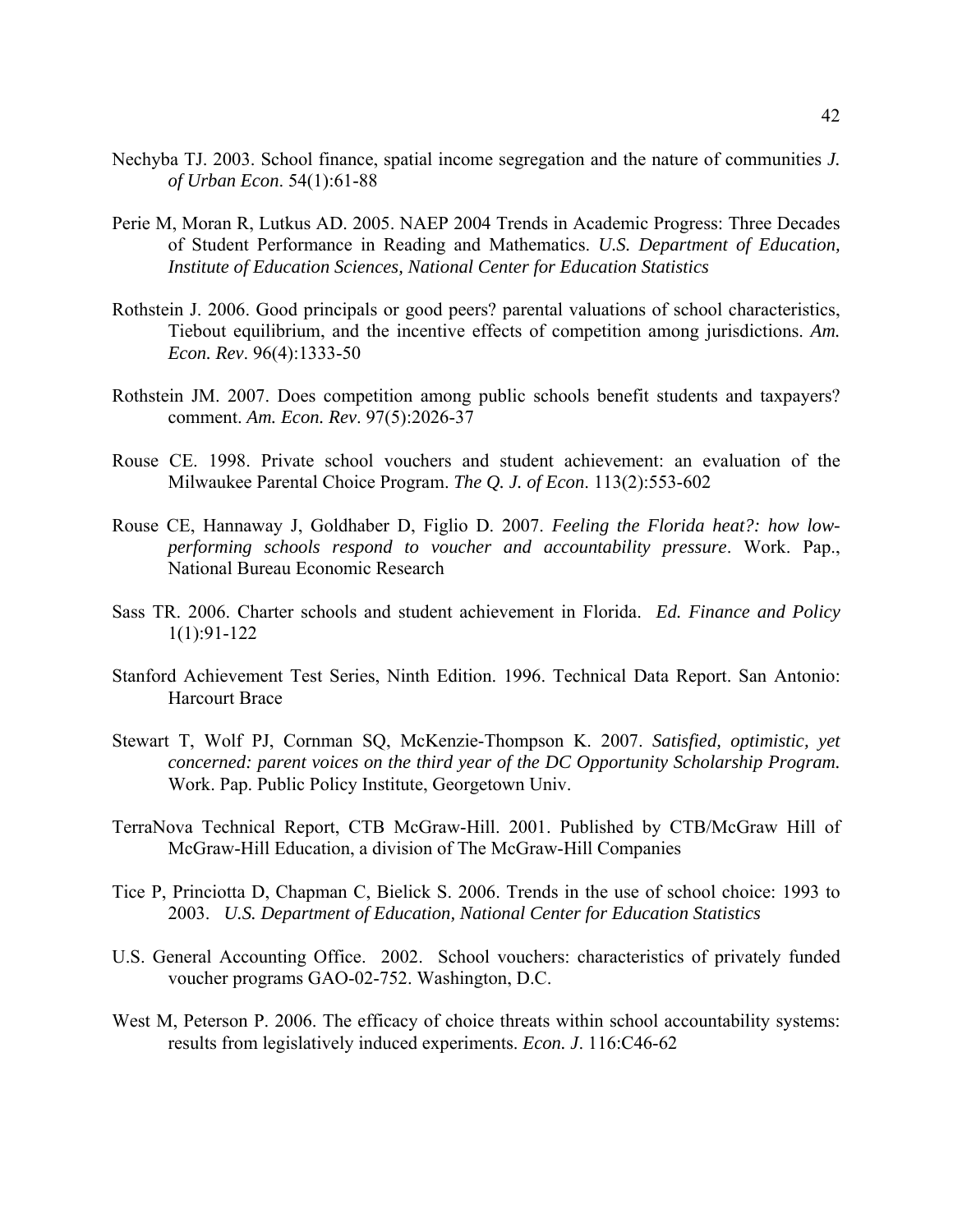- Witte J. 1997. *Achievement affects of the Milwaukee voucher program*. Work. Pap., Univ. of Wisconsin at Madison
- Witte JF, Thorn CA, Sterr TD. 1995. *Fifth year report: Milwaukee Parental Choice Program*. Work. Pap., Univ. of Wisconsin at Madison
- Wolf P, Gutmann B, Puma M, Rizzo L, Eissa N, Silverberg M. 2007. *Evaluation of the DC Opportunity Scholarship Program: impacts after one year.* U.S. Department of Education, Institute of Education Science
- Wolf P, Gutmann B, Puma M, Kisida B, Rizzo L, Eissa N. 2008. *Evaluation of the DC Opportunity Scholarship Program: impacts after two years.* U.S. Department of Education, Institute of Education Science (NCEE 2000-4023)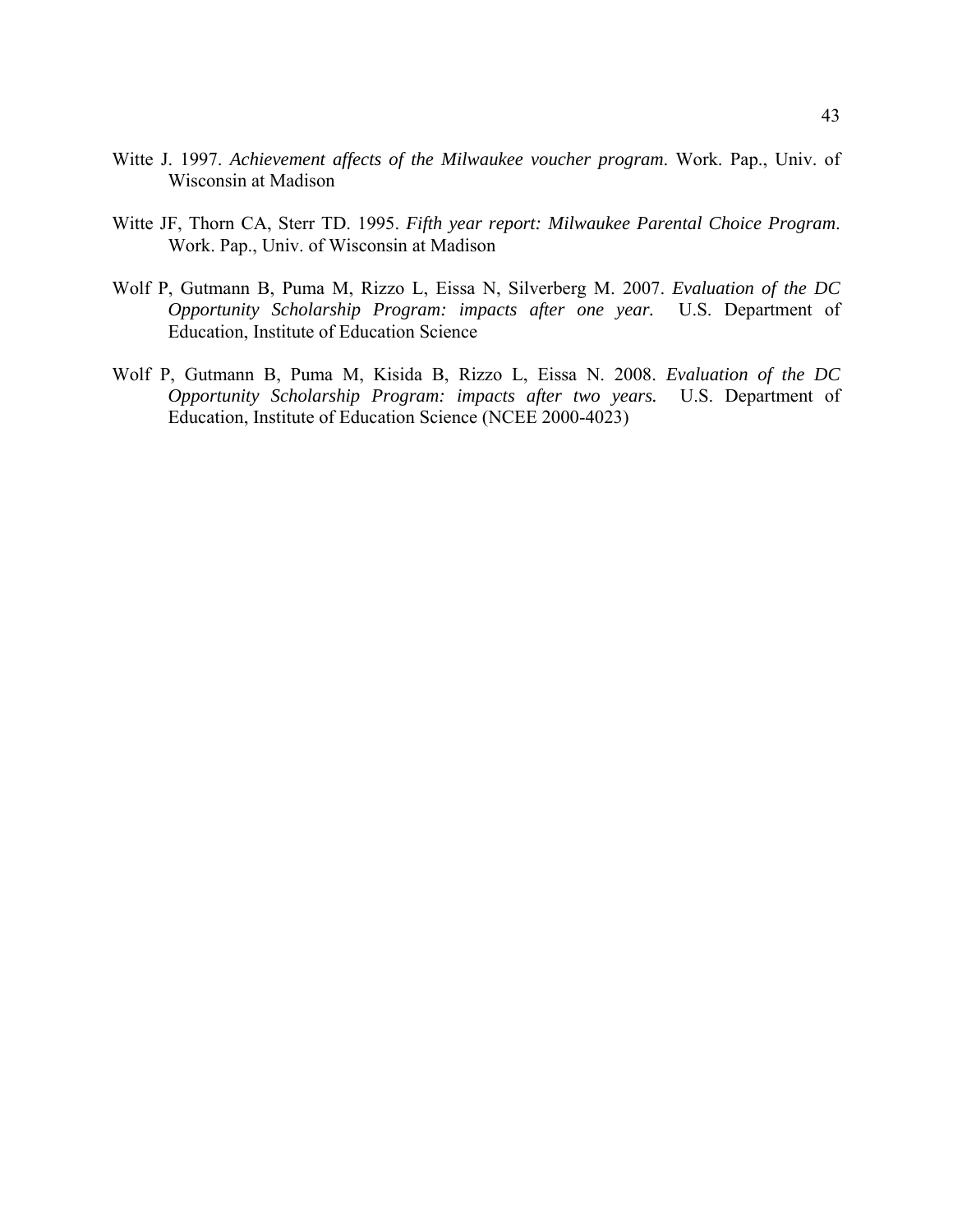| Voucher Program                                                    | <b>Notes</b>                                                                                                                                                                                                                     | Math                   |            | Reading           |           |
|--------------------------------------------------------------------|----------------------------------------------------------------------------------------------------------------------------------------------------------------------------------------------------------------------------------|------------------------|------------|-------------------|-----------|
|                                                                    |                                                                                                                                                                                                                                  | <b>ITT</b>             | <b>TT</b>  | ITT               | TТ        |
| Milwaukee Parental Choice<br>Program from Rouse (1998)             | Annual test score growth of students<br>in grades K-8 selected to receive a<br>voucher relative to unsuccessful<br>applicants and low-income students<br>in Milwaukee Public Schools; with<br>and without student fixed effects. | $0.06*$ to<br>$0.11**$ | $0.14**$   | $-0.03$ to $0.03$ | 0.01      |
| Cleveland Scholarship and Tutoring<br>Program from Belfield (2007) | Grade 2 test score gains of students<br>selected to receive a voucher<br>relative to unsuccessful applicants.                                                                                                                    | $-0.11***$             | $-0.11***$ | $-0.13**$         | $-0.13**$ |
| Cleveland Scholarship and Tutoring<br>Program from Belfield (2007) | Grade 4 test score gains of students<br>selected to receive a voucher<br>relative to unsuccessful applicants.                                                                                                                    | $-0.02$                | $-0.08$    | 0.04              | 0.07      |
| D.C. Opportunity Scholarship<br>Program from Wolf et al. (2007)    | Randomized experiment comparing<br>lottery winners in grades K-12 to<br>non-recipients in the first year.                                                                                                                        | $-0.01$ to<br>$0.07*$  |            | $-0.01$ to $0.03$ |           |
| D.C. Opportunity Scholarship<br>Program from Wolf et al. (2008)    | Randomized experiment comparing<br>lottery winners in grades K-12 to<br>non-recipients in the second year.                                                                                                                       | $-0.02$ to $0.01$      |            | $0.05$ to $0.08*$ |           |

Table 1: Estimated test score impacts of publicly-financed voucher programs

Notes: Reported estimates have been converted to effect sizes in national standard deviation units. Estimates from Rouse (2008) are from Table VI col. (1) and Table Va col. (2) for math and from Table Vb cols. (7)-(8) for reading. Clive Belfield generously provided the intent-to-treat estimates for Cleveland reported above as well as within sample standard deviation information used to convert effect sizes to those based on national standard deviation units from CTB/McGraw-Hill, 2001. Estimates of the effect of treatment-on-the-treated come from Belfield (2007) Table 3, panel C, col. (1) and (2) and Table 6, panel C, col. (1) and (2). Estimates from Wolf et al. (2007) are from Tables H-1 and H-2, Full sample; those from Wolf et al. (2008) are from Tables D-1 and D-2, Full sample. For D.C. we use the average national standard deviation over grades K through 12 reported in Stanford Achievement Test Series (1996) along with those reported in Wolf, et al. (2007) to convert effect sizes. ITT is "Intent-to-Treat" and TT is "Treatment-on-the-Treated." Statistical significance levels are reported as:  $*** = 1$  percent;  $** = 5$  percent;  $* = 10$  percent.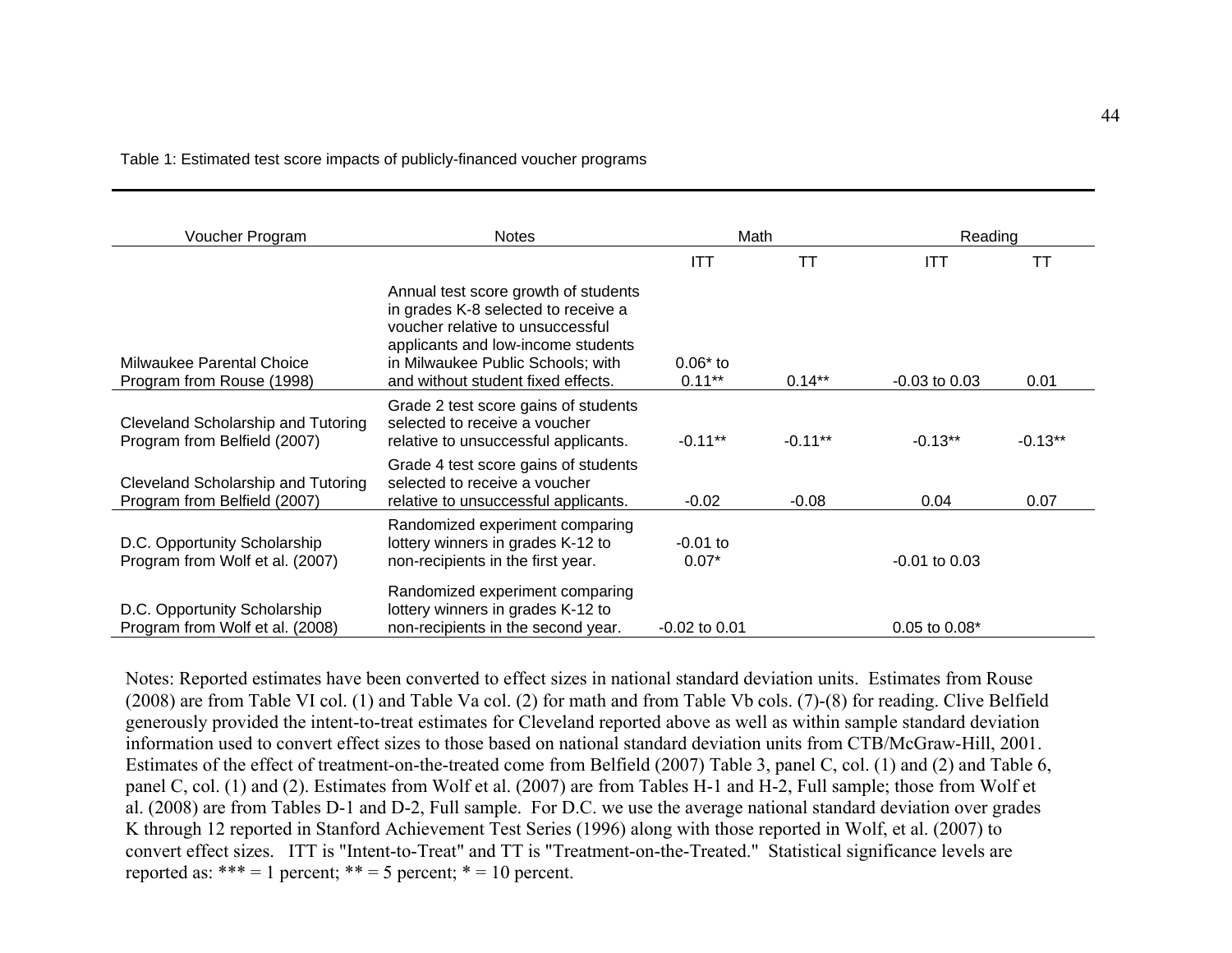| Study                    | Voucher Program  | <b>Notes</b>                                                                                                                                                            | <b>All Students</b> |      |            | African American Students |  |
|--------------------------|------------------|-------------------------------------------------------------------------------------------------------------------------------------------------------------------------|---------------------|------|------------|---------------------------|--|
|                          |                  |                                                                                                                                                                         | <b>ITT</b>          | TТ   | <b>ITT</b> | ТT                        |  |
|                          |                  | Randomized experiment<br>comparing lottery winners<br>and voucher users to non-<br>recipients. TT estimates<br>reflect the gains to<br>attending private school for     |                     |      |            |                           |  |
| Mayer, et al. (2002)     | New York City    | at least one year.                                                                                                                                                      | 0.03                | 0.05 | $0.19***$  | $0.26***$                 |  |
| Krueger & Zhu (2004)     | New York City    | Randomized experiment<br>comparing lottery winners<br>and users to non-<br>recipients. TT estimates<br>reflect the gains to an<br>additional year in private<br>school. | $-0.01$ to $0.01$   | 0.00 | 0.05       | 0.03                      |  |
|                          |                  | Randomized experiment<br>comparing voucher users<br>to non-recipients.<br>Estimates reflect the gains<br>to attending private school                                    |                     |      |            |                           |  |
| Howell & Peterson (2002) | Two-city average | for at least one year.                                                                                                                                                  |                     | 0.02 |            | $0.23***$                 |  |

Table 2: Estimated test score impacts for privately-financed voucher programs after three years

Notes: The two-city average is for New York City and Washington, D.C. National percentile rank impacts were converted to effect sizes in national standard deviation units using a standard deviation of 28.5. Estimates for Mayer, et al. (2002) come from Table 20, col. (3) and (6). ITT estimates from Krueger & Zhu (2004) are from Tables 4 and 5, Third follow-up test (using the broadest definition of African American); TT estimates are from Table 6, Third follow-up test (using the broadest definition of African American). Howell & Peterson (2002) estimates are from Table 6-1, Year III. ITT is "Intent-to-Treat" and TT is "Treatment-on-the-Treated."

Statistical significance levels are reported as: \*\*\* = 1 percent; \*\* = 5 percent; \* = 10 percent.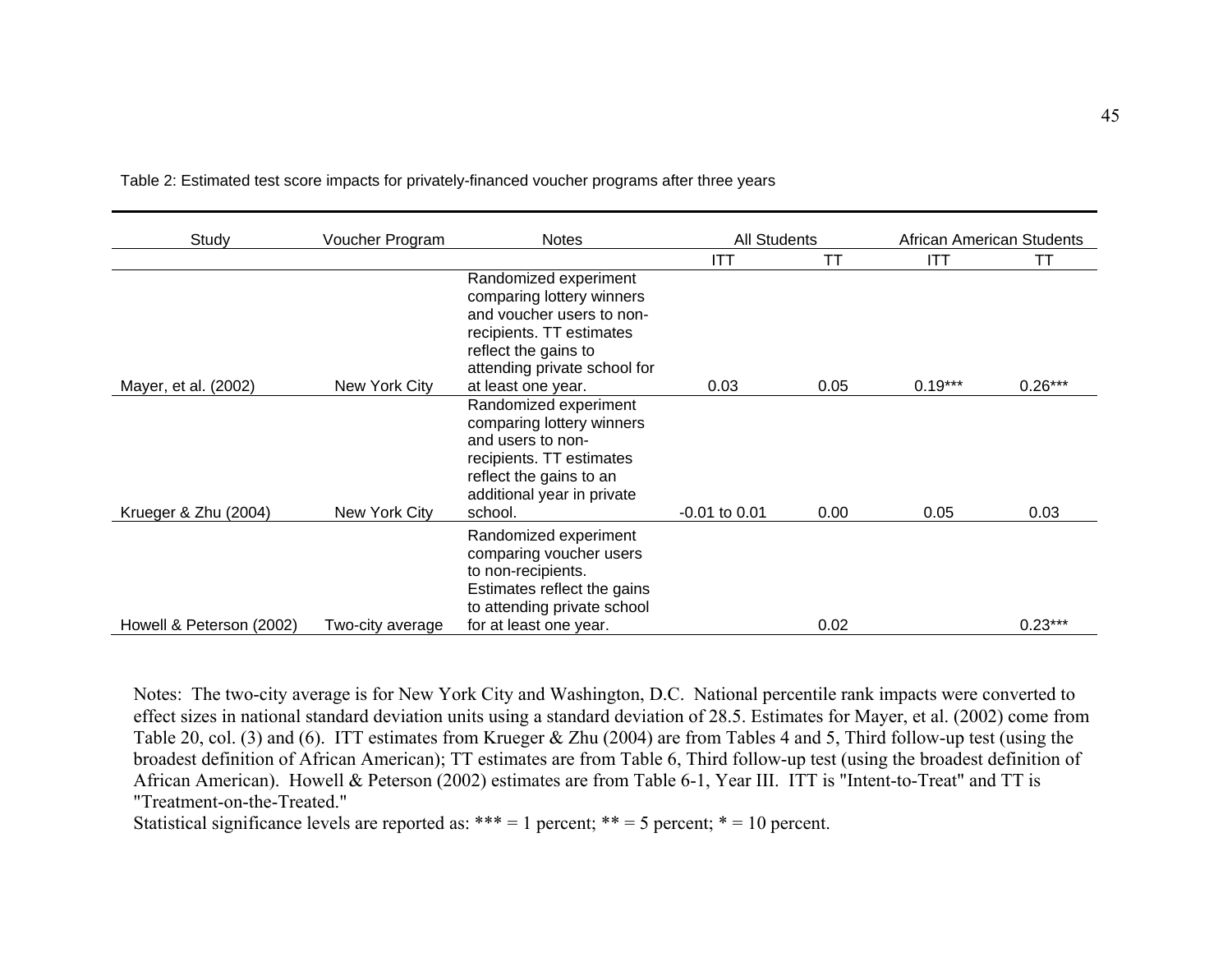|     | Study                | <b>Notes</b>                                                                                                                                                                                          | Time period          | Math    | Language    |
|-----|----------------------|-------------------------------------------------------------------------------------------------------------------------------------------------------------------------------------------------------|----------------------|---------|-------------|
|     |                      | Annual test score growth of students in most-<br>treated schools relative to students in<br>untreated comparison schools (outside                                                                     |                      |         |             |
| (1) | Hoxby (2003)         | Milwaukee).                                                                                                                                                                                           | 1996-97 to 1999-2000 | 0.12    | 0.11        |
|     | Carnoy et al. (2007) | Average program impact on test score gain of<br>students in lowest income schools relative to<br>students in comparison schools outside<br>Milwaukee.<br>Average program impact on test score gain of | 1998-99 to 2001-02   | 0.22    | 0.16        |
| (3) | Carnoy et al. (2007) | students in lowest income schools relative to<br>students in comparison schools outside<br>Milwaukee.                                                                                                 | 1998-99 to 2004-05   | 0.22    | 0.16<br>**  |
| (4) | Carnoy et al. (2007) | Test score gains per voucher place within 1<br>mile/enrollment in 2001-02.                                                                                                                            | 2001-02              | $-0.04$ | $-0.01$     |
| (5) | Carnoy et al. (2007) | Test score gains per average voucher<br>application/enrollment 1998-2001.                                                                                                                             | 2001-02              | $-0.12$ | $-1.54$     |
| (6) | Chakrabarti (2008)   | Program impact on test scores of more<br>treated schools relative to comparison<br>schools outside Milwaukee.                                                                                         | 2001-02              | 0.15    | ***<br>0.24 |

Table 3: Estimated test score impacts from expansion of the Milwaukee voucher program

Notes: All estimates apply to test scores for students in the 4th grade. Estimates from Hoxby (2003) are derived from Table 8.8 and are converted to standard deviation units using the national percentile rank standard deviation of 28.5. Estimates from Carnoy et al. (2007) come from Tables 3 and 9. Table 3 estimates are converted to standard deviation unites using the national Terra Nova standard deviations for 4th grade of 39.32 in math and 36.27 in language. Table 9 estimates are converted to standard deviation units using the normal curve equivalent standard deviation of 21.05. Estimates from Chakrabarti (2008) come from Table 12, Panel C, and are converted to national standard deviation units using within sample standard deviations reported and the national standard deviation of 21.06 for normal curve equivalent scores. Statistical significance levels are reported as:  $*** = 1$  percent;  $** = 5$  percent.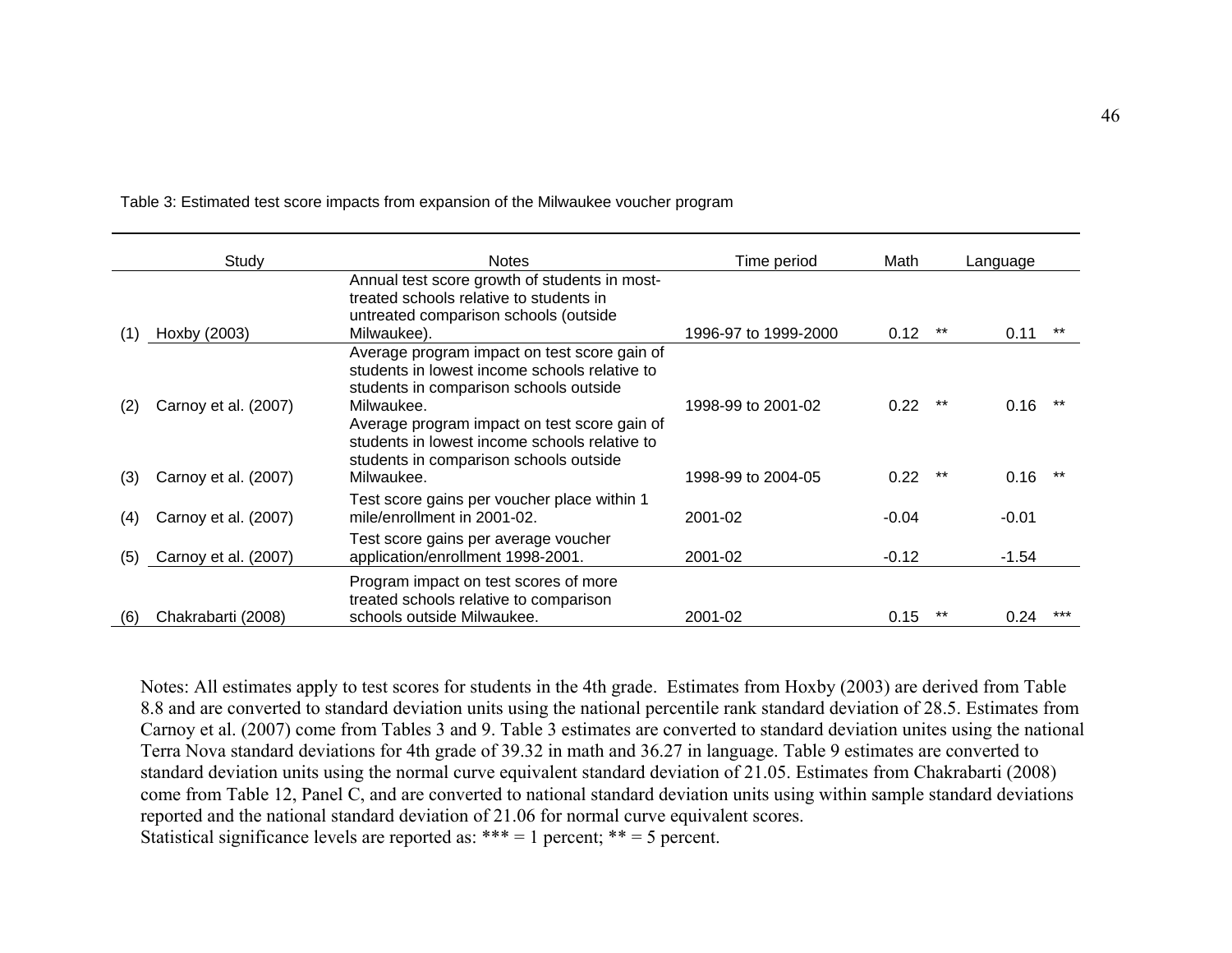| Study                | <b>Notes</b>                                                                                                                                                     | Math       |            | Reading    |            |
|----------------------|------------------------------------------------------------------------------------------------------------------------------------------------------------------|------------|------------|------------|------------|
|                      |                                                                                                                                                                  | Year 1     | Year 3     | Year 1     | Year 3     |
| Rouse et al (2007)   | Regression discontinuity estimates<br>reflecting the impact of receiving an<br>"F" grade (controls for school fixed<br>effects).                                 | $0.212***$ | $0.118***$ | $0.140***$ | $0.088***$ |
| <b>Chiang (2008)</b> | Regression discontinuity estimates<br>reflecting the impact of receiving an<br>"F" grade (Year 3 estimates control<br>for observable school<br>characteristics). | $0.118**$  | $0.084*$   | $0.112**$  | 0.030      |

Table 4: Estimated test score impacts of receipt of "F" grade from Florida's A+ Plan for Education

Notes: All estimates based on the FCAT Reading and Math ("high-stakes") tests. Estimates from Rouse et al. (2007) come from Table 4 rows labeled "2002-03 cohort compared with 2001-02 cohort" in 1st and 2nd panels. Chiang (2008) estimates come from Tables 6 and 7 rows labeled "All accountable students" including middle school controls (for the Year 3 estimates). All coefficients have been normalized by the standard deviation of test scores of students in Florida by grade.

Statistical significance levels are reported as: \*\*\* = 1 percent; \*\* = 5 percent; \* = 10 percent.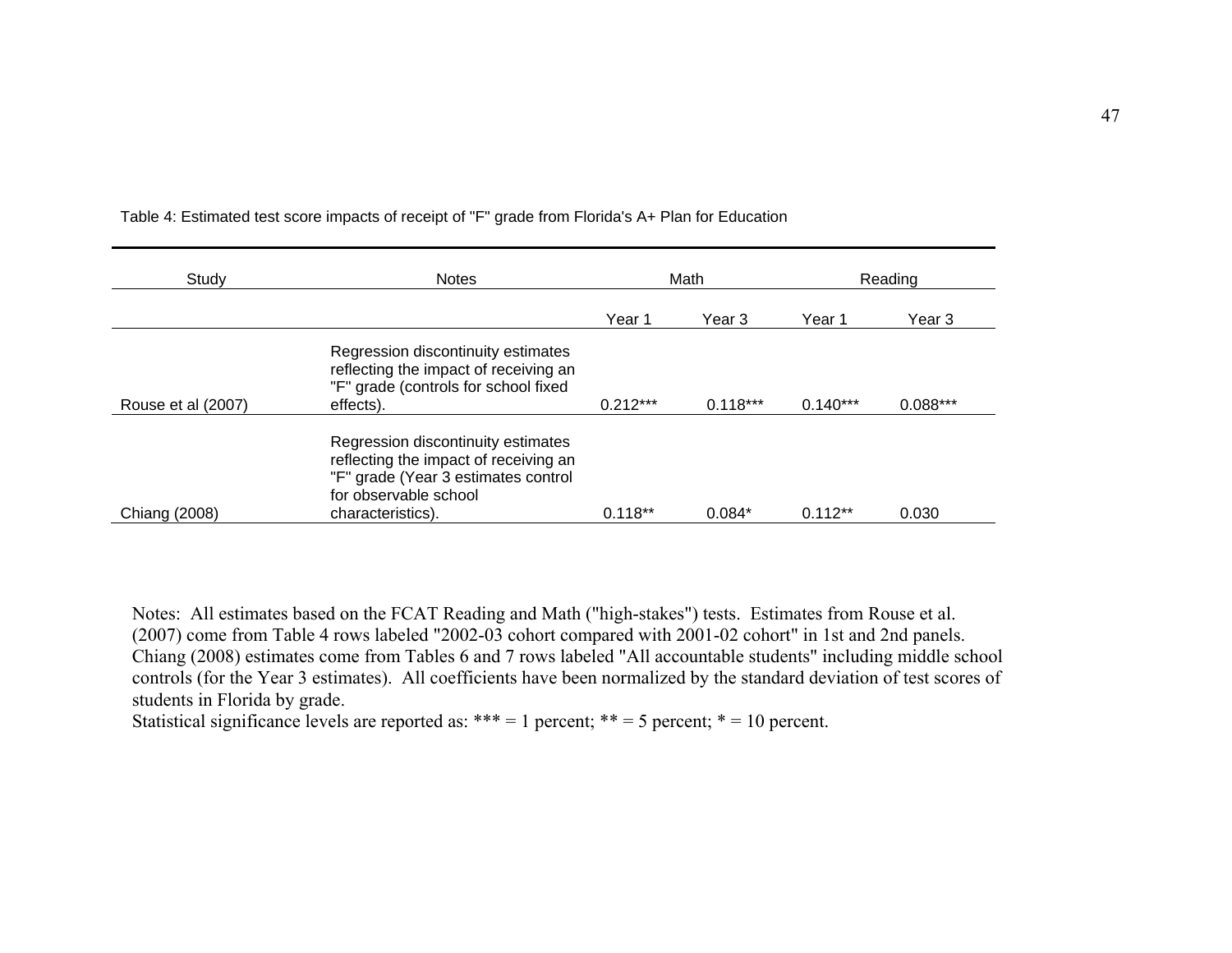# **Working Paper Series**

| Reserve District, and on financial and economic topics.                                                                                             |                 |
|-----------------------------------------------------------------------------------------------------------------------------------------------------|-----------------|
| Firm-Specific Capital, Nominal Rigidities and the Business Cycle<br>David Altig, Lawrence J. Christiano, Martin Eichenbaum and Jesper Linde         | <b>WP-05-01</b> |
| Do Returns to Schooling Differ by Race and Ethnicity?<br>Lisa Barrow and Cecilia Elena Rouse                                                        | <b>WP-05-02</b> |
| Derivatives and Systemic Risk: Netting, Collateral, and Closeout<br>Robert R. Bliss and George G. Kaufman                                           | <b>WP-05-03</b> |
| Risk Overhang and Loan Portfolio Decisions<br>Robert DeYoung, Anne Gron and Andrew Winton                                                           | <b>WP-05-04</b> |
| Characterizations in a random record model with a non-identically distributed initial record<br>Gadi Barlevy and H. N. Nagaraja                     | <b>WP-05-05</b> |
| Price discovery in a market under stress: the U.S. Treasury market in fall 1998<br>Craig H. Furfine and Eli M. Remolona                             | <b>WP-05-06</b> |
| Politics and Efficiency of Separating Capital and Ordinary Government Budgets<br>Marco Bassetto with Thomas J. Sargent                              | <b>WP-05-07</b> |
| Rigid Prices: Evidence from U.S. Scanner Data<br>Jeffrey R. Campbell and Benjamin Eden                                                              | <b>WP-05-08</b> |
| Entrepreneurship, Frictions, and Wealth<br>Marco Cagetti and Mariacristina De Nardi                                                                 | <b>WP-05-09</b> |
| Wealth inequality: data and models<br>Marco Cagetti and Mariacristina De Nardi                                                                      | <b>WP-05-10</b> |
| What Determines Bilateral Trade Flows?<br>Marianne Baxter and Michael A. Kouparitsas                                                                | <b>WP-05-11</b> |
| Intergenerational Economic Mobility in the U.S., 1940 to 2000<br>Daniel Aaronson and Bhashkar Mazumder                                              | WP-05-12        |
| Differential Mortality, Uncertain Medical Expenses, and the Saving of Elderly Singles<br>Mariacristina De Nardi, Eric French, and John Bailey Jones | <b>WP-05-13</b> |
| Fixed Term Employment Contracts in an Equilibrium Search Model<br>Fernando Alvarez and Marcelo Veracierto                                           | <b>WP-05-14</b> |

A series of research studies on regional economic issues relating to the Seventh Federal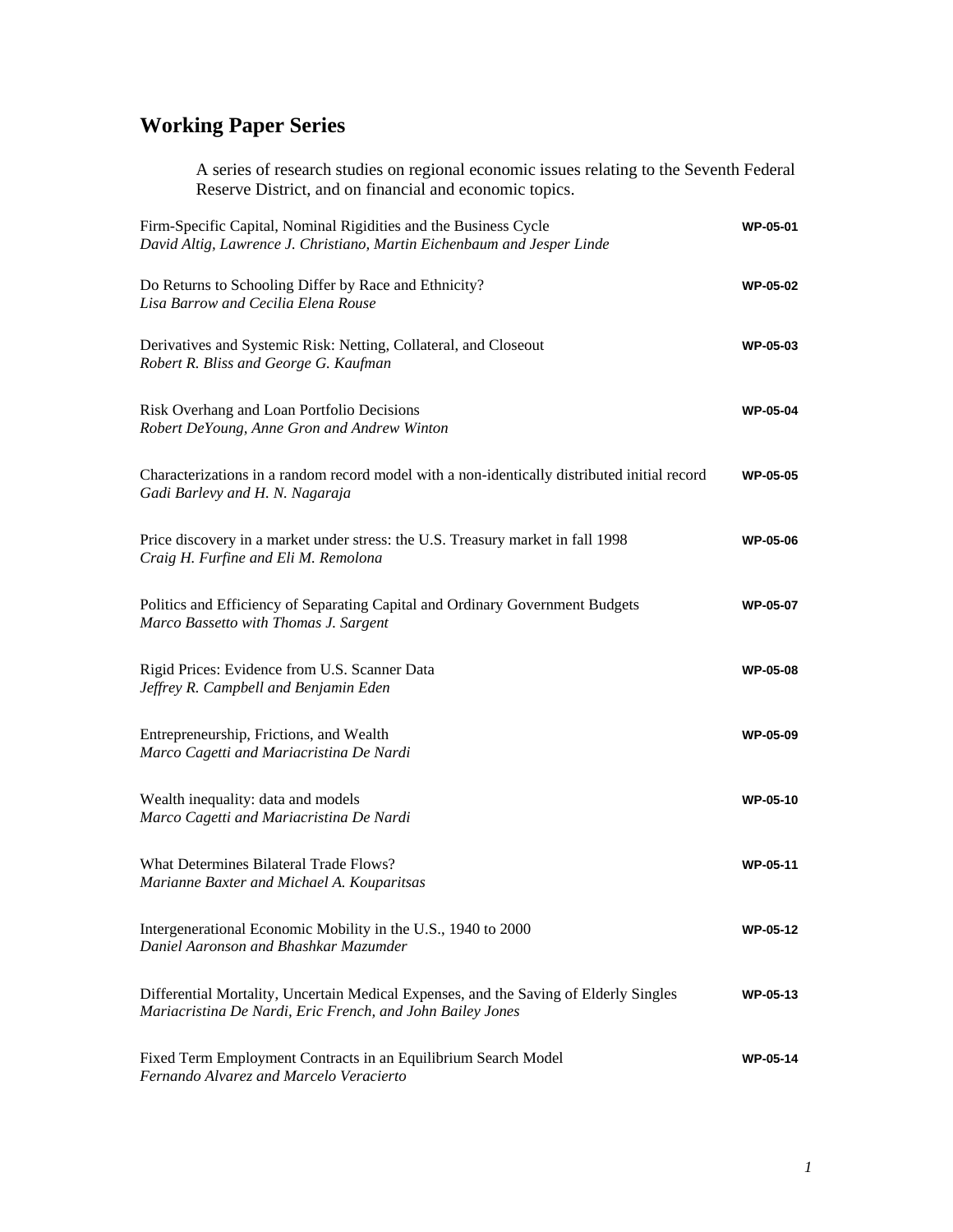| Causality, Causality, Causality: The View of Education Inputs and Outputs from Economics<br>Lisa Barrow and Cecilia Elena Rouse                                                 | <b>WP-05-15</b> |
|---------------------------------------------------------------------------------------------------------------------------------------------------------------------------------|-----------------|
| <b>Competition in Large Markets</b><br>Jeffrey R. Campbell                                                                                                                      | <b>WP-05-16</b> |
| Why Do Firms Go Public? Evidence from the Banking Industry<br>Richard J. Rosen, Scott B. Smart and Chad J. Zutter                                                               | <b>WP-05-17</b> |
| Clustering of Auto Supplier Plants in the U.S.: GMM Spatial Logit for Large Samples<br>Thomas Klier and Daniel P. McMillen                                                      | <b>WP-05-18</b> |
| Why are Immigrants' Incarceration Rates So Low?<br>Evidence on Selective Immigration, Deterrence, and Deportation<br>Kristin F. Butcher and Anne Morrison Piehl                 | <b>WP-05-19</b> |
| Constructing the Chicago Fed Income Based Economic Index – Consumer Price Index:<br>Inflation Experiences by Demographic Group: 1983-2005<br>Leslie McGranahan and Anna Paulson | <b>WP-05-20</b> |
| Universal Access, Cost Recovery, and Payment Services<br>Sujit Chakravorti, Jeffery W. Gunther, and Robert R. Moore                                                             | <b>WP-05-21</b> |
| Supplier Switching and Outsourcing<br>Yukako Ono and Victor Stango                                                                                                              | <b>WP-05-22</b> |
| Do Enclaves Matter in Immigrants' Self-Employment Decision?<br>Maude Toussaint-Comeau                                                                                           | <b>WP-05-23</b> |
| The Changing Pattern of Wage Growth for Low Skilled Workers<br>Eric French, Bhashkar Mazumder and Christopher Taber                                                             | <b>WP-05-24</b> |
| U.S. Corporate and Bank Insolvency Regimes: An Economic Comparison and Evaluation<br>Robert R. Bliss and George G. Kaufman                                                      | <b>WP-06-01</b> |
| Redistribution, Taxes, and the Median Voter<br>Marco Bassetto and Jess Benhabib                                                                                                 | <b>WP-06-02</b> |
| <b>Identification of Search Models with Initial Condition Problems</b><br>Gadi Barlevy and H. N. Nagaraja                                                                       | <b>WP-06-03</b> |
| <b>Tax Riots</b><br>Marco Bassetto and Christopher Phelan                                                                                                                       | <b>WP-06-04</b> |
| The Tradeoff between Mortgage Prepayments and Tax-Deferred Retirement Savings<br>Gene Amromin, Jennifer Huang, and Clemens Sialm                                                | <b>WP-06-05</b> |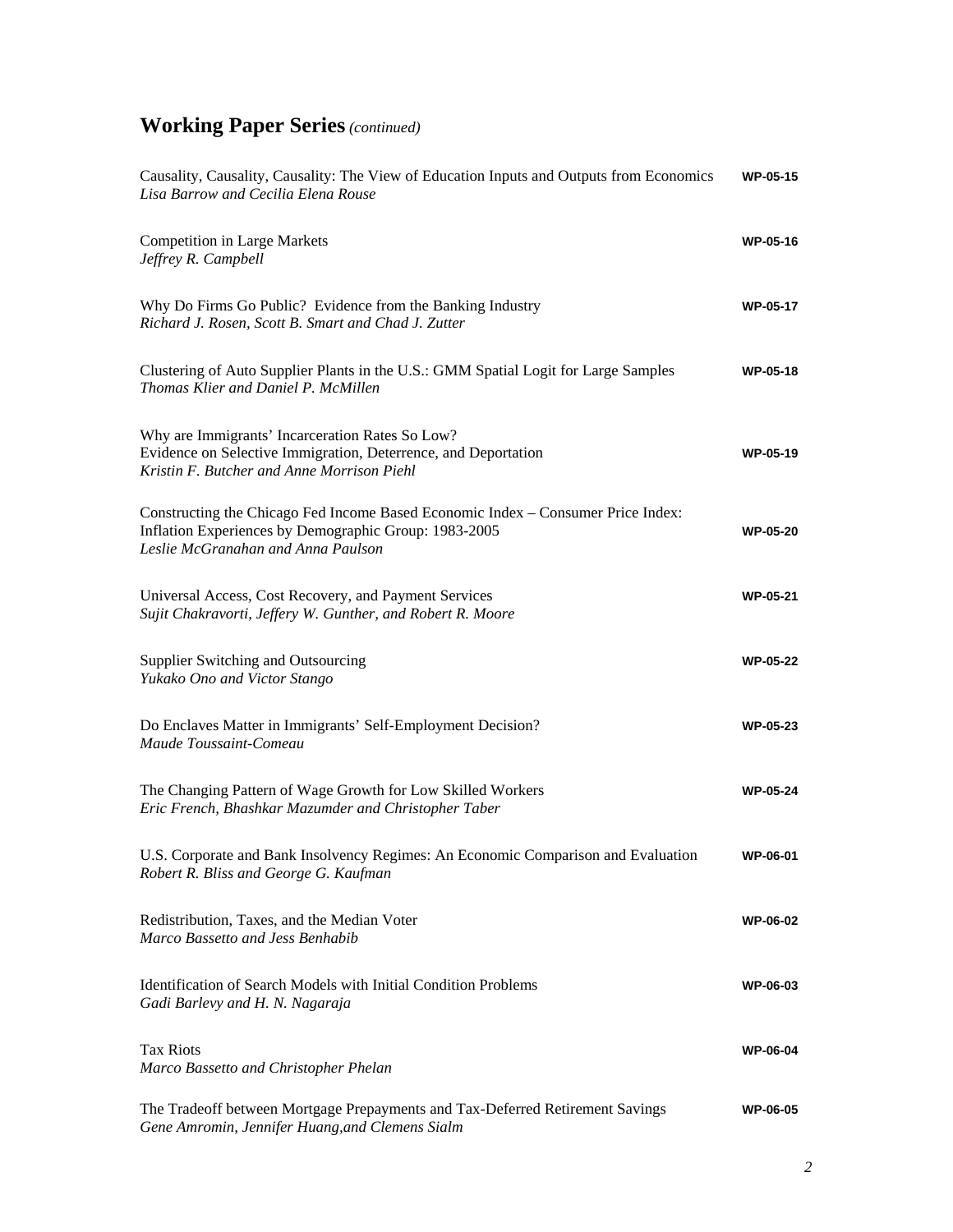| Why are safeguards needed in a trade agreement?<br>Meredith A. Crowley                                                                                                 | <b>WP-06-06</b> |  |
|------------------------------------------------------------------------------------------------------------------------------------------------------------------------|-----------------|--|
| Taxation, Entrepreneurship, and Wealth<br>Marco Cagetti and Mariacristina De Nardi                                                                                     | <b>WP-06-07</b> |  |
| A New Social Compact: How University Engagement Can Fuel Innovation<br>Laura Melle, Larry Isaak, and Richard Mattoon                                                   | WP-06-08        |  |
| Mergers and Risk<br>Craig H. Furfine and Richard J. Rosen                                                                                                              | WP-06-09        |  |
| Two Flaws in Business Cycle Accounting<br>Lawrence J. Christiano and Joshua M. Davis                                                                                   | <b>WP-06-10</b> |  |
| Do Consumers Choose the Right Credit Contracts?<br>Sumit Agarwal, Souphala Chomsisengphet, Chunlin Liu, and Nicholas S. Souleles                                       | WP-06-11        |  |
| Chronicles of a Deflation Unforetold<br>François R. Velde                                                                                                              | WP-06-12        |  |
| Female Offenders Use of Social Welfare Programs Before and After Jail and Prison:<br>Does Prison Cause Welfare Dependency?<br>Kristin F. Butcher and Robert J. LaLonde | WP-06-13        |  |
| Eat or Be Eaten: A Theory of Mergers and Firm Size<br>Gary Gorton, Matthias Kahl, and Richard Rosen                                                                    | <b>WP-06-14</b> |  |
| Do Bonds Span Volatility Risk in the U.S. Treasury Market?<br>A Specification Test for Affine Term Structure Models<br>Torben G. Andersen and Luca Benzoni             | WP-06-15        |  |
| Transforming Payment Choices by Doubling Fees on the Illinois Tollway<br>Gene Amromin, Carrie Jankowski, and Richard D. Porter                                         | <b>WP-06-16</b> |  |
| How Did the 2003 Dividend Tax Cut Affect Stock Prices?<br>Gene Amromin, Paul Harrison, and Steven Sharpe                                                               | <b>WP-06-17</b> |  |
| Will Writing and Bequest Motives: Early 20th Century Irish Evidence<br>Leslie McGranahan                                                                               | WP-06-18        |  |
| How Professional Forecasters View Shocks to GDP<br>Spencer D. Krane                                                                                                    | WP-06-19        |  |
| Evolving Agglomeration in the U.S. auto supplier industry<br>Thomas Klier and Daniel P. McMillen                                                                       | <b>WP-06-20</b> |  |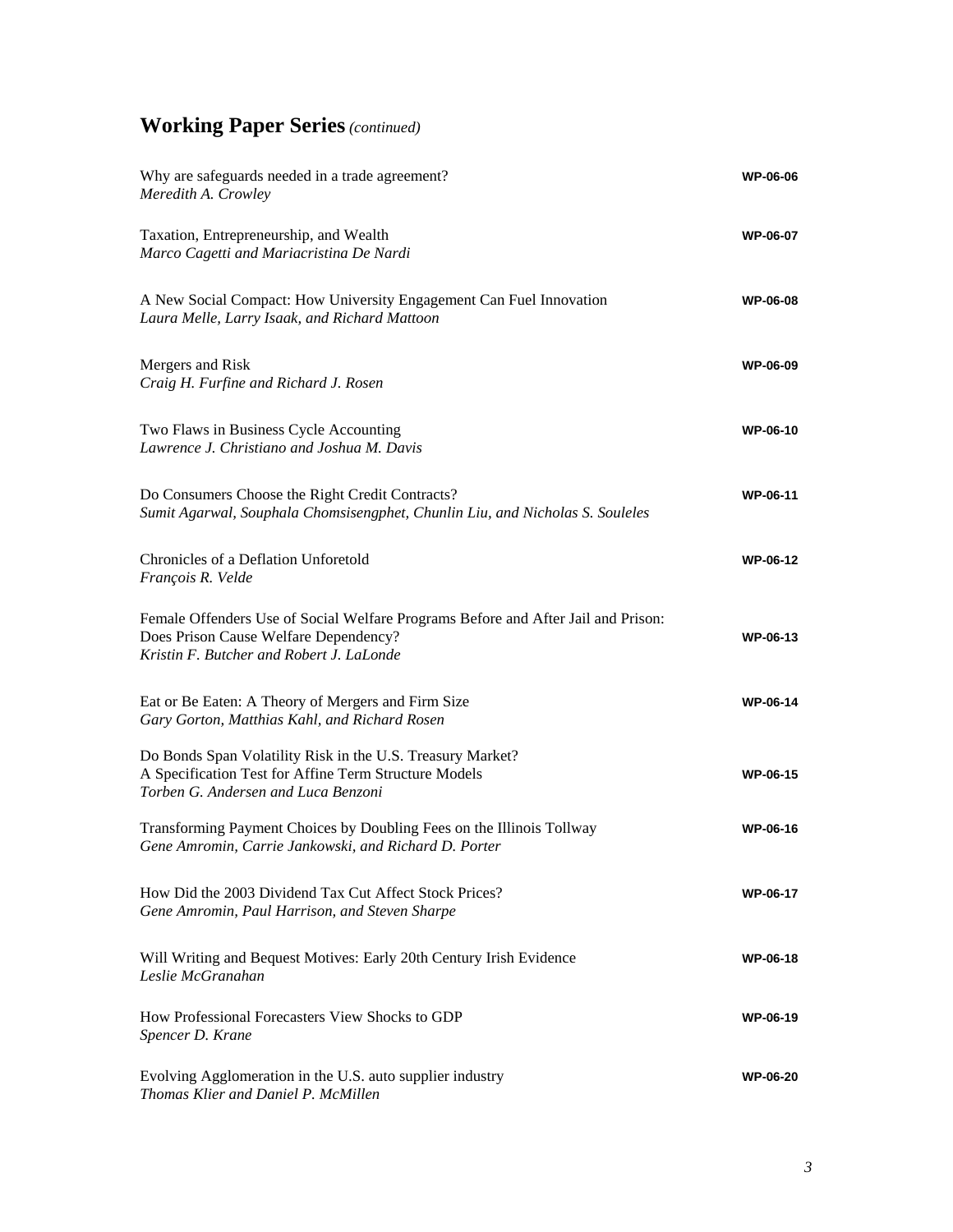| Mortality, Mass-Layoffs, and Career Outcomes: An Analysis using Administrative Data<br>Daniel Sullivan and Till von Wachter              | <b>WP-06-21</b> |
|------------------------------------------------------------------------------------------------------------------------------------------|-----------------|
| The Agreement on Subsidies and Countervailing Measures:<br>Tying One's Hand through the WTO.<br>Meredith A. Crowley                      | <b>WP-06-22</b> |
| How Did Schooling Laws Improve Long-Term Health and Lower Mortality?<br><b>Bhashkar Mazumder</b>                                         | <b>WP-06-23</b> |
| Manufacturing Plants' Use of Temporary Workers: An Analysis Using Census Micro Data<br>Yukako Ono and Daniel Sullivan                    | <b>WP-06-24</b> |
| What Can We Learn about Financial Access from U.S. Immigrants?<br>Una Okonkwo Osili and Anna Paulson                                     | <b>WP-06-25</b> |
| Bank Imputed Interest Rates: Unbiased Estimates of Offered Rates?<br>Evren Ors and Tara Rice                                             | WP-06-26        |
| Welfare Implications of the Transition to High Household Debt<br>Jeffrey R. Campbell and Zvi Hercowitz                                   | WP-06-27        |
| Last-In First-Out Oligopoly Dynamics<br>Jaap H. Abbring and Jeffrey R. Campbell                                                          | <b>WP-06-28</b> |
| Oligopoly Dynamics with Barriers to Entry<br>Jaap H. Abbring and Jeffrey R. Campbell                                                     | <b>WP-06-29</b> |
| Risk Taking and the Quality of Informal Insurance: Gambling and Remittances in Thailand<br>Douglas L. Miller and Anna L. Paulson         | <b>WP-07-01</b> |
| Fast Micro and Slow Macro: Can Aggregation Explain the Persistence of Inflation?<br>Filippo Altissimo, Benoît Mojon, and Paolo Zaffaroni | <b>WP-07-02</b> |
| Assessing a Decade of Interstate Bank Branching<br>Christian Johnson and Tara Rice                                                       | <b>WP-07-03</b> |
| Debit Card and Cash Usage: A Cross-Country Analysis<br>Gene Amromin and Sujit Chakravorti                                                | <b>WP-07-04</b> |
| The Age of Reason: Financial Decisions Over the Lifecycle<br>Sumit Agarwal, John C. Driscoll, Xavier Gabaix, and David Laibson           | <b>WP-07-05</b> |
| Information Acquisition in Financial Markets: a Correction<br>Gadi Barlevy and Pietro Veronesi                                           | <b>WP-07-06</b> |
| Monetary Policy, Output Composition and the Great Moderation<br>Benoît Mojon                                                             | <b>WP-07-07</b> |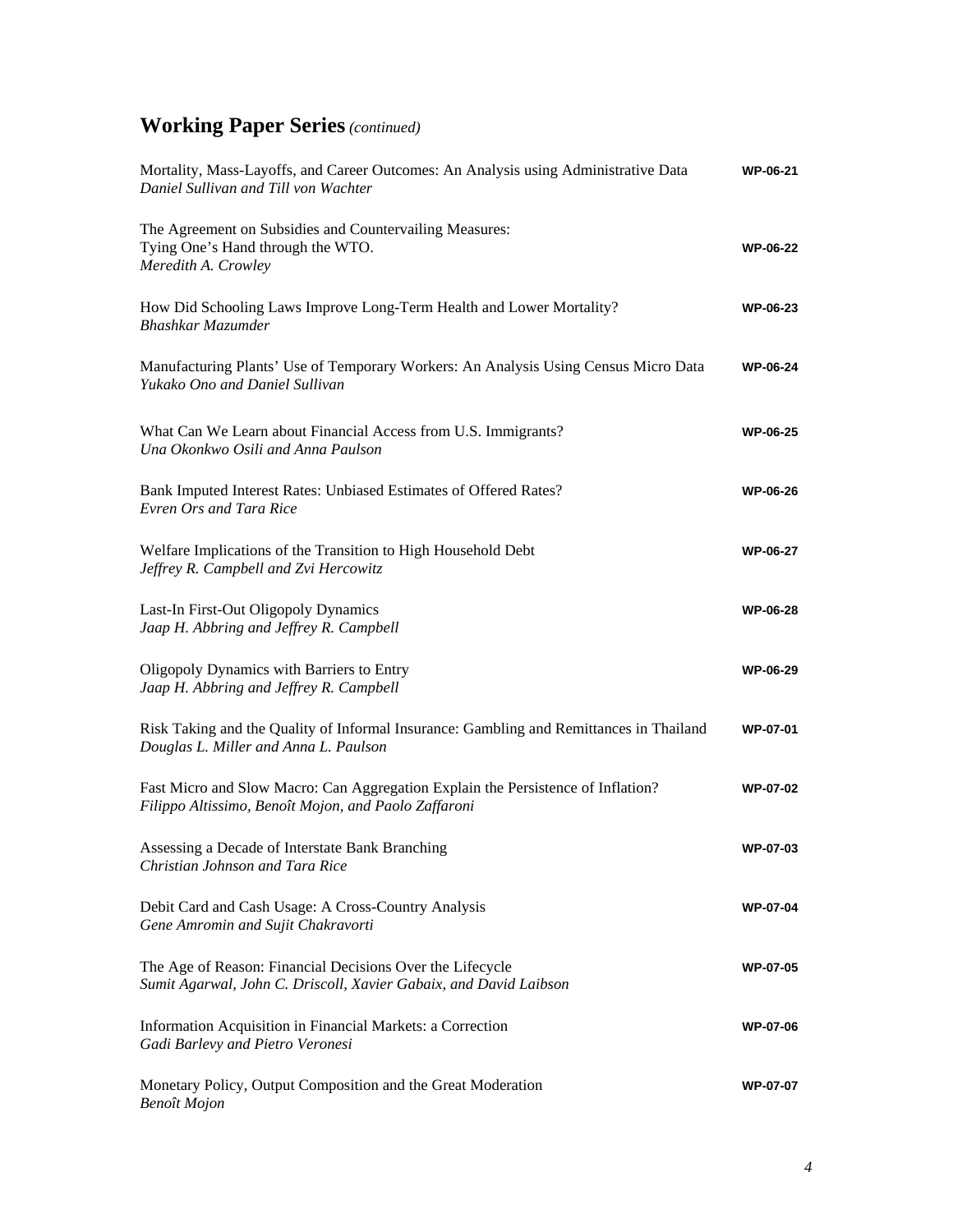| Estate Taxation, Entrepreneurship, and Wealth<br>Marco Cagetti and Mariacristina De Nardi                                                                 | <b>WP-07-08</b> |
|-----------------------------------------------------------------------------------------------------------------------------------------------------------|-----------------|
| Conflict of Interest and Certification in the U.S. IPO Market<br>Luca Benzoni and Carola Schenone                                                         | <b>WP-07-09</b> |
| The Reaction of Consumer Spending and Debt to Tax Rebates –<br>Evidence from Consumer Credit Data<br>Sumit Agarwal, Chunlin Liu, and Nicholas S. Souleles | <b>WP-07-10</b> |
| Portfolio Choice over the Life-Cycle when the Stock and Labor Markets are Cointegrated<br>Luca Benzoni, Pierre Collin-Dufresne, and Robert S. Goldstein   | WP-07-11        |
| Nonparametric Analysis of Intergenerational Income Mobility<br>with Application to the United States<br>Debopam Bhattacharya and Bhashkar Mazumder        | WP-07-12        |
| How the Credit Channel Works: Differentiating the Bank Lending Channel<br>and the Balance Sheet Channel<br>Lamont K. Black and Richard J. Rosen           | <b>WP-07-13</b> |
| Labor Market Transitions and Self-Employment<br>Ellen R. Rissman                                                                                          | WP-07-14        |
| First-Time Home Buyers and Residential Investment Volatility<br>Jonas D.M. Fisher and Martin Gervais                                                      | <b>WP-07-15</b> |
| Establishments Dynamics and Matching Frictions in Classical Competitive Equilibrium<br>Marcelo Veracierto                                                 | <b>WP-07-16</b> |
| Technology's Edge: The Educational Benefits of Computer-Aided Instruction<br>Lisa Barrow, Lisa Markman, and Cecilia Elena Rouse                           | <b>WP-07-17</b> |
| The Widow's Offering: Inheritance, Family Structure, and the Charitable Gifts of Women<br>Leslie McGranahan                                               | <b>WP-07-18</b> |
| Demand Volatility and the Lag between the Growth of Temporary<br>and Permanent Employment<br>Sainan Jin, Yukako Ono, and Qinghua Zhang                    | <b>WP-07-19</b> |
| A Conversation with 590 Nascent Entrepreneurs<br>Jeffrey R. Campbell and Mariacristina De Nardi                                                           | <b>WP-07-20</b> |
| Cyclical Dumping and US Antidumping Protection: 1980-2001<br>Meredith A. Crowley                                                                          | <b>WP-07-21</b> |
| The Effects of Maternal Fasting During Ramadan on Birth and Adult Outcomes<br>Douglas Almond and Bhashkar Mazumder                                        | <b>WP-07-22</b> |